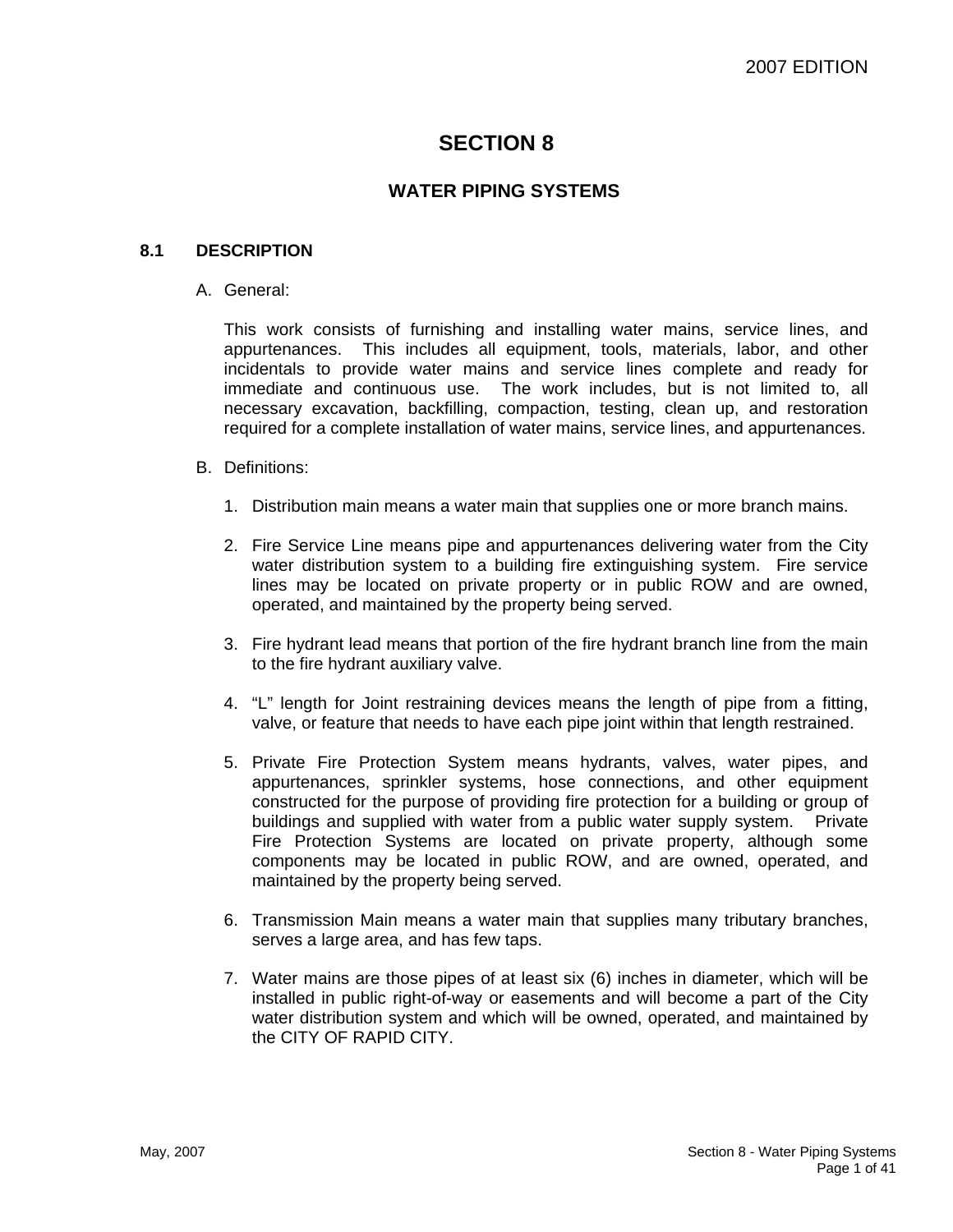- 8. Water service line shall mean the line from the main to within five (5) feet of the building and is owned and maintained by the owner of the property being served. The service line then connects to the Property Water Distributing System. For purposes of this definition, it is understood that the building or premises "Property Water Distributing System" begins 5 feet outside of the building and will usually be the same pipe material as the water service line up to where it actually enters the building.
- 9. Property Water Distributing System is those pipes within the building or the premises, which convey water from the water service pipe to the point of use. For purposes of this definition, the Property Water Distributing System begins 5 feet outside of the building and will usually be the same pipe material as the Water Service Line up to where it actually enters the building.
- C. Related Work:

Section 7 - General Conditions Section 9 - Sanitary Sewer Section 11 - Utility Excavation and Backfill Section 41 - Utility Trench Resurfacing Section 56 - Concrete for Incidental Construction (Class M) Section 90 - Traffic Control Section 112 - Select Granular Backfill Section 200 - Controlled Low Strength Material

D. License and Permit Requirements:

Refer to Section 11.

E. Submittals:

Submittals shall be required unless otherwise specified in the Detailed Specifications or Special Provisions. The term "Submittals" includes, but is not necessarily limited to, manufacturer's product data sheets of pipe, appurtenances, and fittings. Submittals shall be submitted for, but not limited to, the following items:

Fire hydrants, pipe, pipe fittings and their appurtenances including T-bolts, joint restraints, polyethylene encasement, and any other pertinent information concerning construction materials that the Engineer deems necessary for the review of the materials used on the project in accordance with the specifications and drawings.

All submittals shall be made in accordance with Section 7.

Resubmittals shall be made in the same manner as submittals, with changes clearly shown.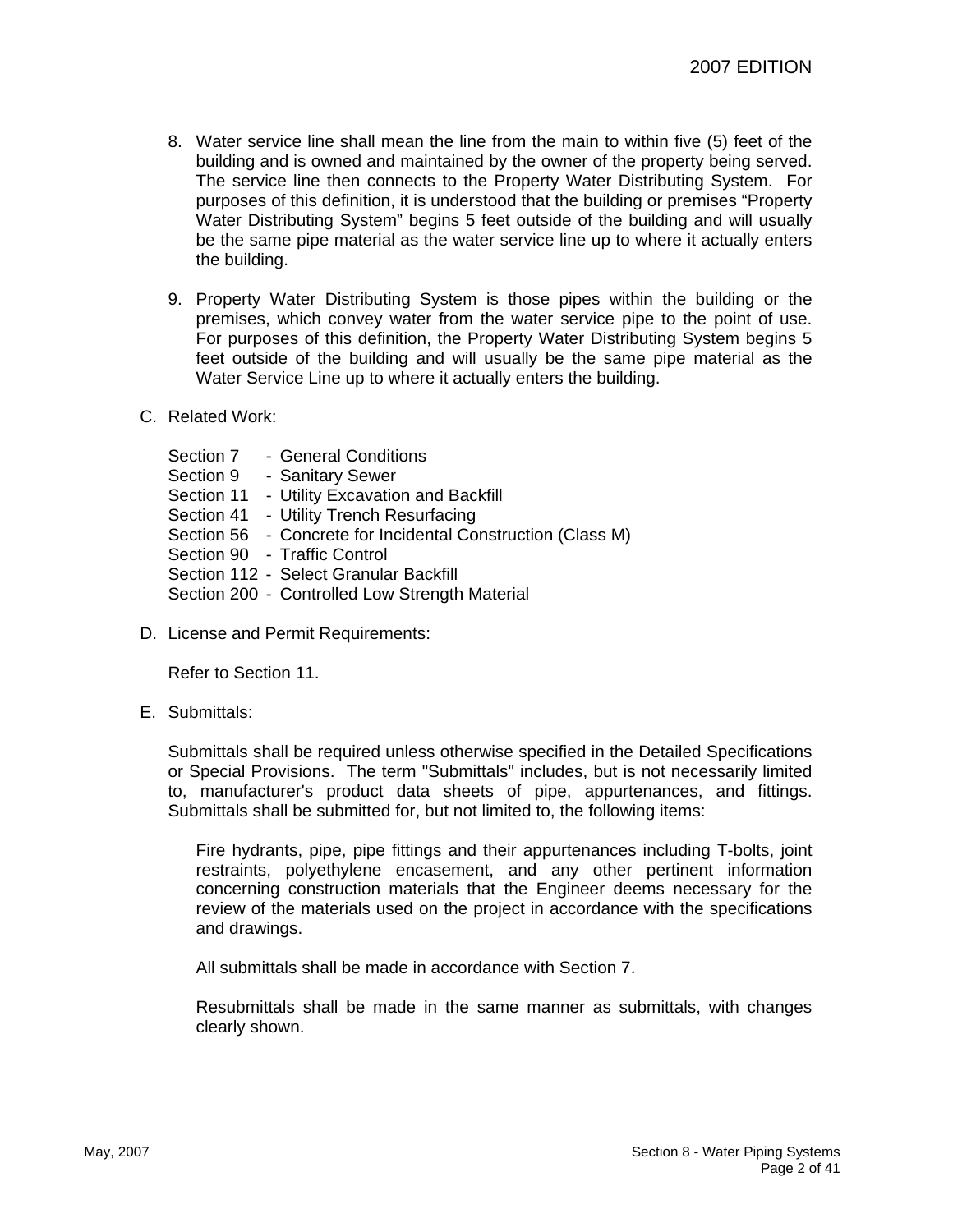# **8.2 MATERIALS**

# A. Pipe:

General: Pipe for water mains shall be Polyvinyl Chloride (PVC) or ductile iron with push on joints as specified on the plans or in the Detailed Specifications. Water pipe 18 in. and larger shall be ductile iron pipe unless indicated otherwise on the drawings or in the specifications.

- 1. PVC pressure pipe, 4 inches through 12 inches, shall conform to the requirements of AWWA Specification C-900, Class 150 or Class 200, (C.I.O.D.) and meet one of the below standards.
	- a. PVC pipe shall have bell ends with elastometric gaskets. Pipe joints shall use the Rieber joining system, which has the gasket formed into the pipe during the pipe manufacturing process. Installation procedures shall conform to AWWA C-605 Standards or
	- b. PVC pipe shall be Certa-Lok C900/RJ Restrained Joint PVC Pipe manufactured by CertainTeed Corporation or equal. Pipe joints shall utilize non-metallic couplings with locking splines. High strength, flexible thermoplastic splines shall be inserted into mating, precision machined grooves in the pipe and coupling to provide full 360° restraint with evenly distributed loading. Couplings shall be designed for use at or above the pressure class of the pipe with which they are utilized, and shall incorporate twin elastomeric sealing gaskets meeting the requirements of ASTM F 477. Joints shall be designed to meet the zero leakage test requirements of ASTM D 3139. Every pipe and coupling shall pass the AWWA C900 hydrostatic proof test requirements of 4 times the pressure class for 5 seconds. Pipe and Couplings shall meet all approvals per Certa-Lok C900/RJ Restrained Joint PVC Pipe manufactured by CertainTeed Corporation and all pipe and couplings shall be marked in accordance with the requirements established for Certa-Lok C900/RJ Restrained Joint PVC Pipe manufactured by CertainTeed Corporation.
- 2. PVC pressure pipe, 14 inches through 36 inches, shall conform to the requirements of AWWA Specification C-905, Pressure Rated 165psi, DR 25 (C.I.O.D.) unless otherwise specified. PVC pipe shall have bell ends with elastometric gaskets. Pipe joints shall use the Rieber joining system, which has the gasket formed into the pipe during the pipe manufacturing process. Installation procedures shall conform to AWWA C-605 Standards.
- 3. Ductile iron pipe shall conform to the requirements of AWWA Specifications C-150 and C-151, Pressure Class 350 for 3 inches through 12 inches diameter, Pressure Class 250, or greater for 14 inches through 20 inches diameter, and Pressure Class 200, or greater for 24 inches and larger diameter, unless specified otherwise on the plans or Detailed Specifications. Ductile iron pipe shall be coated on the outside with a bituminous coating 1-mil thick, minimum,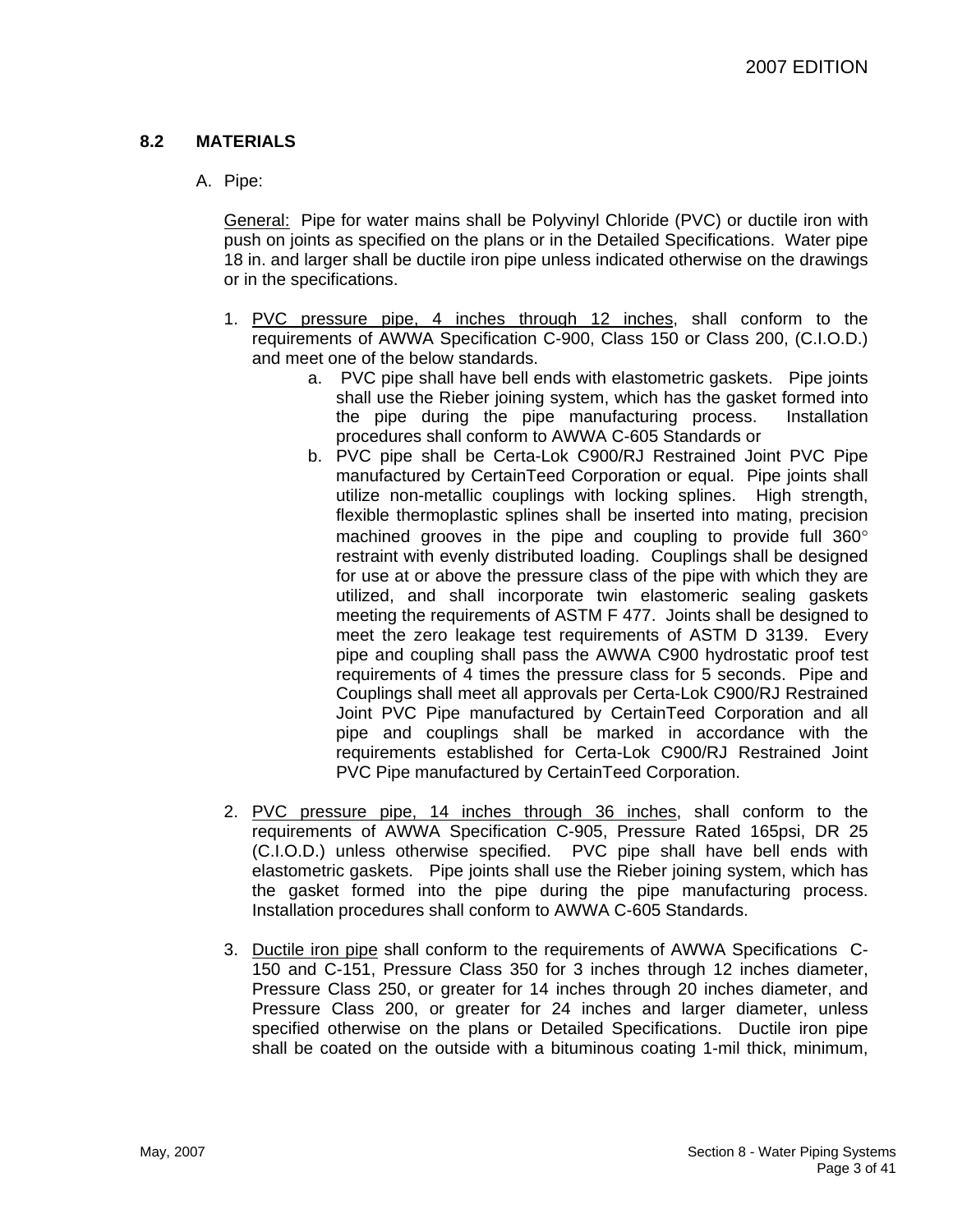and shall be cement-mortar lined in accordance with AWWA Specification C-104. Linings shall be full thickness to the end of the spigot and to the seat of the bell, or shall be tapered for a length of not more than two inches.

Rubber gasket joints for all Ductile Iron pipe shall meet the requirements of AWWA C-111. Installation procedures shall conform to AWWA C-600 Standards.

4. Water service pipe 1 inch through 2 inches diameter shall be Type "K" soft copper tubing; 4 inches and larger service pipe shall be PVC or ductile iron pressure pipe as specified for water pipes, above.

Type K soft copper tubing shall be US Government Type K Soft Tubing in 60 – foot single or double pancake coils for 1 inch and 1 ½ inch diameter material. The minimum center coil diameter shall not be less than 16 inches.

Tubing material for 2 inches material shall be supplied in 20 – foot lengths with ends of tubing to be cut off evenly. Two (2) Inches coiled material will not be accepted.

Water service pipe larger than 2 inches shall meet the specifications above for PVC pressure pipe or ductile iron pipe.

B. Fittings:

#### 1. Water main fittings:

General: Fittings used with ductile iron pipe shall be ductile iron. Fittings 12 inches and smaller, used with PVC pipe shall be ductile iron or PVC.

All bolts and nuts shall conform to AWWA C111 and ASTM – A325 Type 3. The bolts and nuts shall be Cor-Blue, fusion bonded epoxy, Series 300 stainless steel or approved equal. Coated bolts and nuts shall be "near white" or "white" metal with 8 to 10 mil minimum coating thickness. Fitting types applicable to this specification consist of bends, crosses, tees, reducers/increasers, plugs, caps, couplings, and sleeves.

a. Ductile Iron water main fittings: Fittings shall be ductile-iron with 350-psi pressure rating and rubber gasket joints meeting all applicable requirements of the latest edition of AWWA C110, C111, and/or C153 Specifications. All internal and external ferrous surfaces shall be coated with a minimum 6 mil thick fusion bonded epoxy coating applied electrostatically and at a minimum shall meet the requirements of AWWA C116.

Unless specified otherwise on the plans or Detailed Specifications the following fitting joint shall be provided: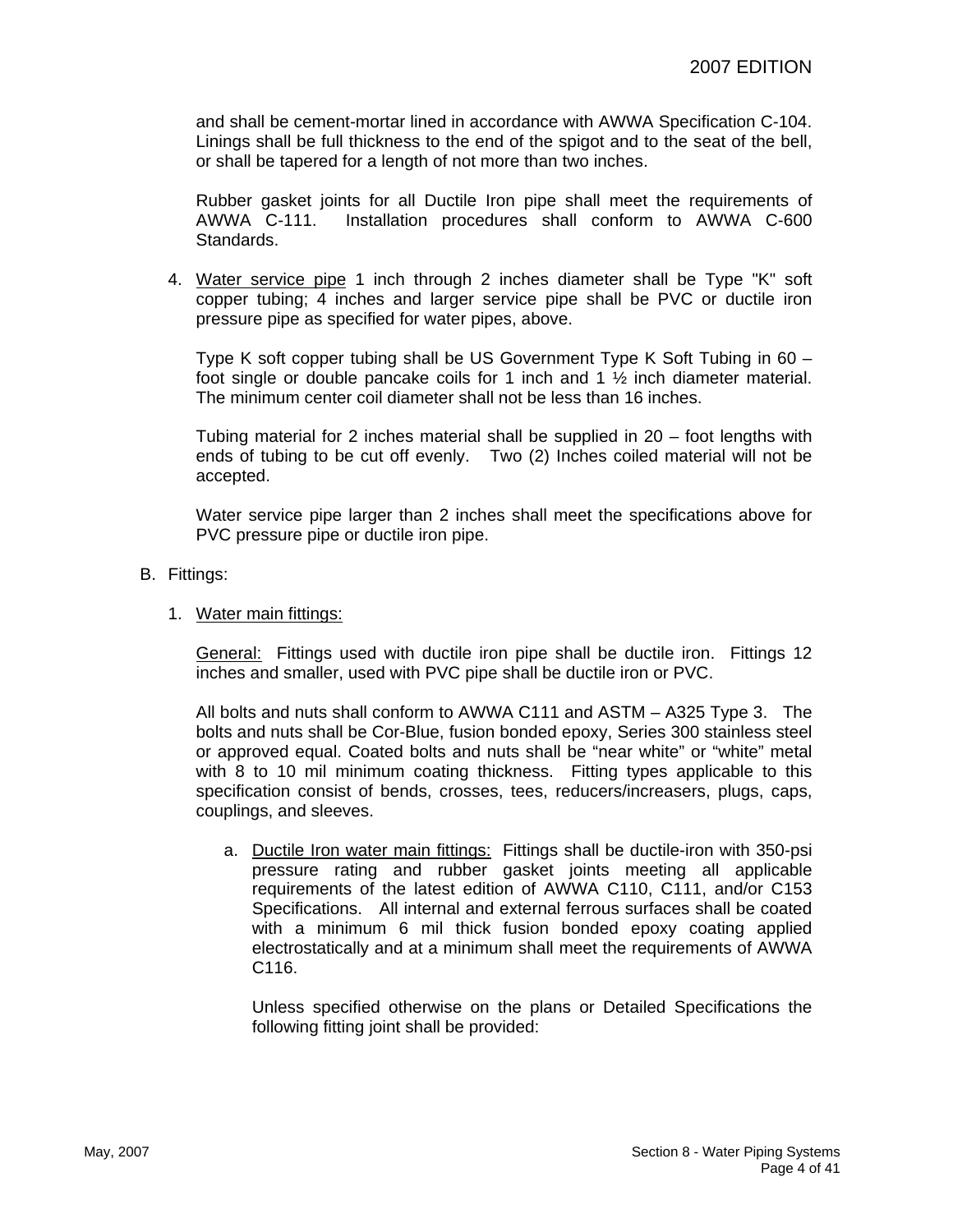- Fittings 8 inches and smaller shall be push-on joint.
- Fittings 10 inch and 12 inch shall be push-on joint or mechanical joint. If the fitting is going to be restrained then it shall be a mechanical ioint.
- Fittings 14 inches and larger shall be mechanical joint.

Push-on joint fittings shall be furnished with restraining lugs. The lug pattern for all sizes shall accommodate gripper-type restrainers.

- . b. PVC water main fittings: PVC fittings maybe used in-lieu of ductile iron fittings for PVC pipe installations 12 inches and smaller. PVC fittings shall meet all applicable requirements of the latest edition of AWWA C900 Pressure Class 150 and AWWA C907. The PVC fitting bell ends shall have elastometric gaskets. Installation procedures shall conform to AWWA C-605 Standards.
- c. Couplings: Straight and transition couplings shall be Romac Style 501 as manufactured by Romac Industries, Inc., or equal and shall have ductile iron center rings and end rings meeting ASTM A536-80, Grade 65-45-12. Center rings shall be epoxy coated. Gaskets shall be SBR compounded for water service. Certa-Lok C900/RJ Restrained Joint PVC Pipe manufactured by CertainTeed Corporation or equal shall use non-metallic couplings specifically designed by the manufacture for use with their pipe. Couplings for 12 inch and larger pipe shall be a minimum 12 inches in length.
- d. Tapping Sleeves shall be ductile iron or stainless steel, flanged branch ends, with test plugs for pressure testing. The Sleeve shall be approved for use at pressures equaling or exceeding those of the pipe classification being installed. Ductile iron tapping sleeves shall be mechanical joint with totally confined end gaskets. Stainless steel tapping sleeves shall have a 304 stainless steel shell with SBR gaskets compounded for water service, a stainless steel flange, and shall have 304 stainless steel nuts, bolts, and washers.

#### C. Valves:

General: Valves 16 inches and smaller shall be gate valves and valves 18 inches and larger shall be butterfly type or gate valves as specified on the plans or detailed specifications.

All internal and external ferrous surfaces shall be coated prior to assembly with a minimum of 6 mils of fusion bonded epoxy coating applied electrostatically prior to assembly meeting the requirements of AWWA C550.

Additionally an exterior coating of Polyurea/Polyurethan Hybrid Resin per American AVK Company, or equal maybe added to the epoxy coatings required above.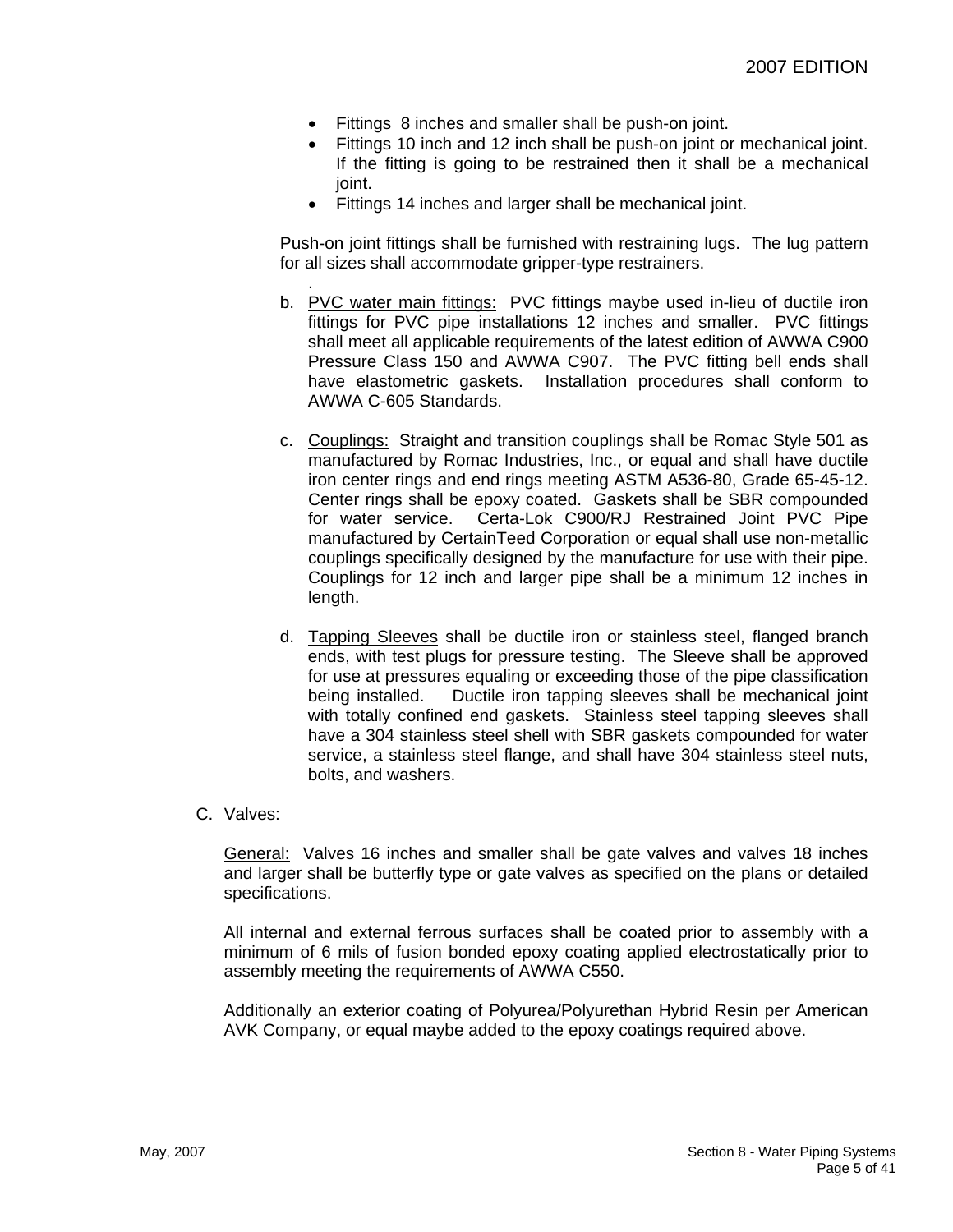Bolts and nuts shall be Cor-Blue, fusion bonded epoxy, Series 300 stainless steel or approved equal

- 1. Gate Valves shall conform to the requirements of AWWA Standard C509 and C515 with a 250-psi pressure rating and shall have a ductile iron-body and bonnet, be resilient seated, utilize mechanical joints including gaskets and bolts, and include all accessories. Gate valves shall have ductile iron wedge fully encapsulated with a SBR rubber or Nitrile elastomer coating. Stems shall be non-rising; one piece cast, forged or rolled bronze. Valves shall have two (2) inches ductile iron operating nuts and shall open left, counter clockwise. Bonnet bolts and nuts shall be Series 300 stainless steel and shall be rust proofed after threading and final tightening.
- 2. Butterfly Valves shall conform to the requirements of AWWA C504, Class 150B for buried installation. Butterfly valve box body and disk shall be ductile iron ASTM A-536. Shaft shall be stainless steel. Seat shall be Buna-N, field replaceable without special tools and shall provide tight shutoff as required by AWWA C504. Mating surfaces shall be stainless steel. Bearings shall be selflubricating, corrosion-resistant, and shall be designed for horizontal and/or vertical shaft loading. Shaft seals shall be designed for the use of bi-directional, self-adjusting packing, replaceable without removing the valve shaft.

Actuator shall be designed for buried service and shall be grease-packed, totally sealed. Actuator shall be equipped with a mechanical stop-limiting device to prevent over-travel of the valve disc in the open and closed positions. Actuator shall be equipped with 2 inches operating nut, which is hex-mated to the input stem and shall open by turning counter-clockwise.

- D. Valve Boxes:
	- 1. Gate Valves 10 inches and smaller and Butterfly Valves:

Valve Boxes shall be Mueller 666-S or equal and shall be a 2-piece screw-type construction with five and one-fourth (5 1/4) inches riser and shall be adjustable from four and one half (4 1/2) feet to six (6) feet, with the top section to be at least 24 inches in length. Drop lids shall be marked "Water" and are to be of allmetal construction.

2. Gate Valves: 12, 14, and 16 inches.

Valve Boxes shall be Mueller 666-S or equal and shall be a 2-piece screw-type construction with five and one-fourth (5 1/4) inches riser and shall be adjustable from three (3) feet to four and one half (4 1/2) feet, with the top section at least 24 inches in length. Drop lids shall be marked "Water" and are to be of all-metal construction.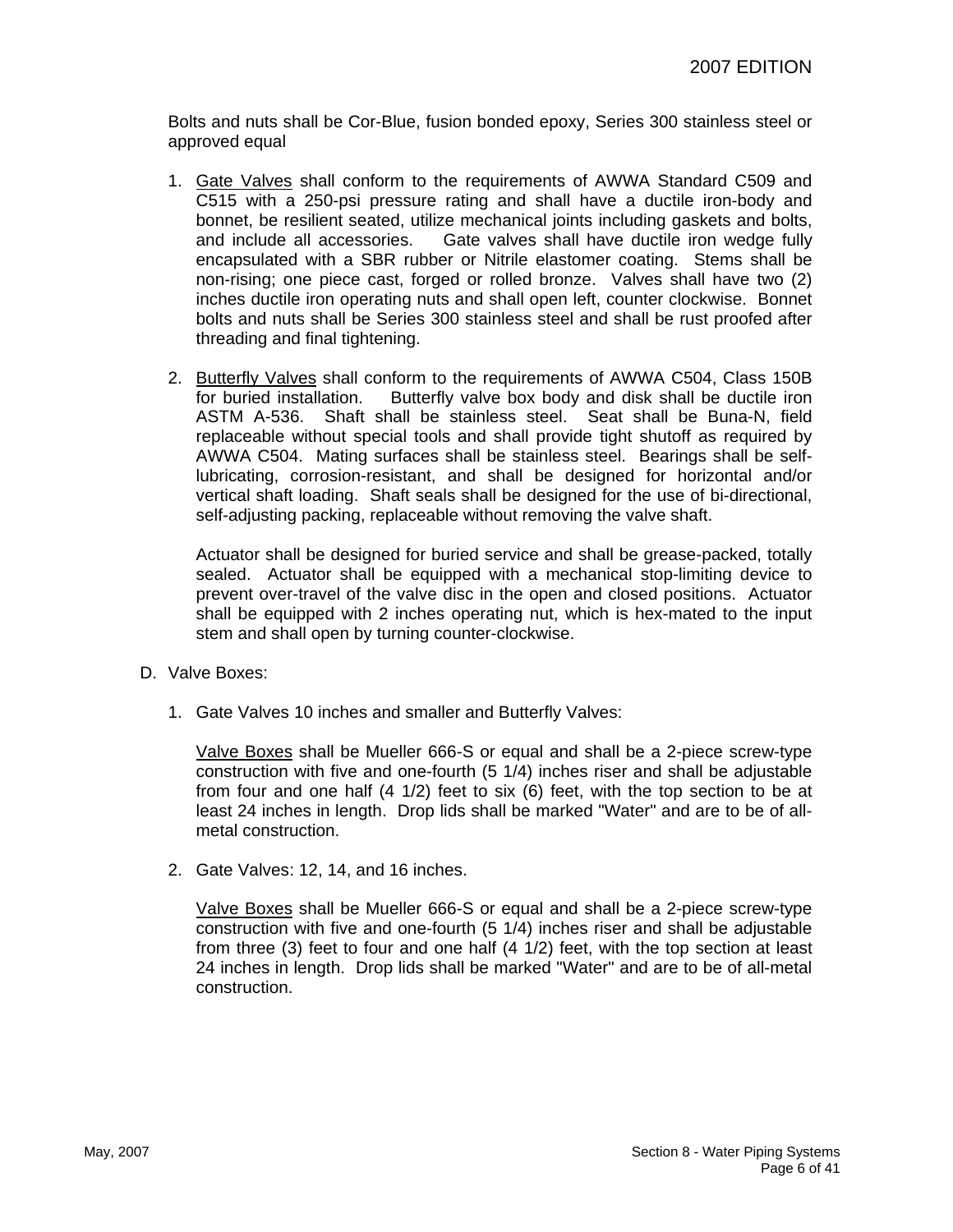## 3. Valve Box Adaptor:

A valve box adaptor shall be installed on the valve bonnet prior to installing the valve box. The valve box adaptor eliminates shifting of the valve box, protects the coatings, centers the valve box, and seals the valve box with a resilient material. The adaptor shall be installed in lieu of hardwood blocking and shall be incidental to the valve box. The valve box adaptor shall be installed per the manufacturer's recommendations. The valve box adaptor shall be a "Valve Box Adaptor II" as manufactured by Adaptor Inc., a "Valve Box Self-Centering Alignment Ring" as manufactured by American Flow Control, or an approved equal.

#### E. Fire Hydrants:

Fire hydrants shall meet AWWA Standard C-502 and shall be Mueller A-423, American Darling B84B, American AVK Series 27, or Waterous WB-67 Pacer, traffic model with 6 ft. bury and 6 inches mechanical joint inlets. Hydrants shall have 5  $\frac{1}{4}$ inches minimum valve openings, having O-ring packings and oil chamber to hold soft oil for stem thread lubrication, and shall have all operating parts, including valve seat, removable through the barrel. Barrel and upper standpipe shall be ductile iron with breaker flange and operating stem at ground level. A steel breakaway coupling shall be installed on the operating stem so that in case of breakage, no damage will result to the fire hydrant other than safety breakers.

All internal and external ferrous surfaces shall be coated with a minimum of 6 mils of epoxy coating and at a minimum shall meet the requirements of AWWA C550 and AWWA C116 as applicable.

All external ferrous surfaces below the fire hydrant "bury line" including the fire hydrant riser (barrel) sections and adjoining 90 degree ells shall be coated with HB Fuller IF1947T Red Oxide Powder, Tnemec Series 140 Pota-Pox Epoxy or equal meeting the requirements of AWWA C550 and AWWA C116 as applicable.

Additionally an exterior coating of Polyurea/Polyurethan Hybrid Resin per American AVK Company, or equal maybe added to the epoxy coatings required above.

All exposed nuts and bolts below the breakaway (direct bury) shall be series 300 stainless steel.

All hydrants shall be capable of being extended in six (6) inches increments. However, the minimum hydrant adjustment shall be 12 inches.

Hydrants shall be constructed so that they will close with the existing water pressure acting on the hydrant. Drain valves shall be bronze and shall be positively operated by the main operating rod. All threads shall be National Standard threads. Operating nuts shall be 1 ½ inches point-to-flat, pentagon (National Standard). Hydrants shall open left, counter clockwise. Fire Hydrants shall have an internal travel stop nut.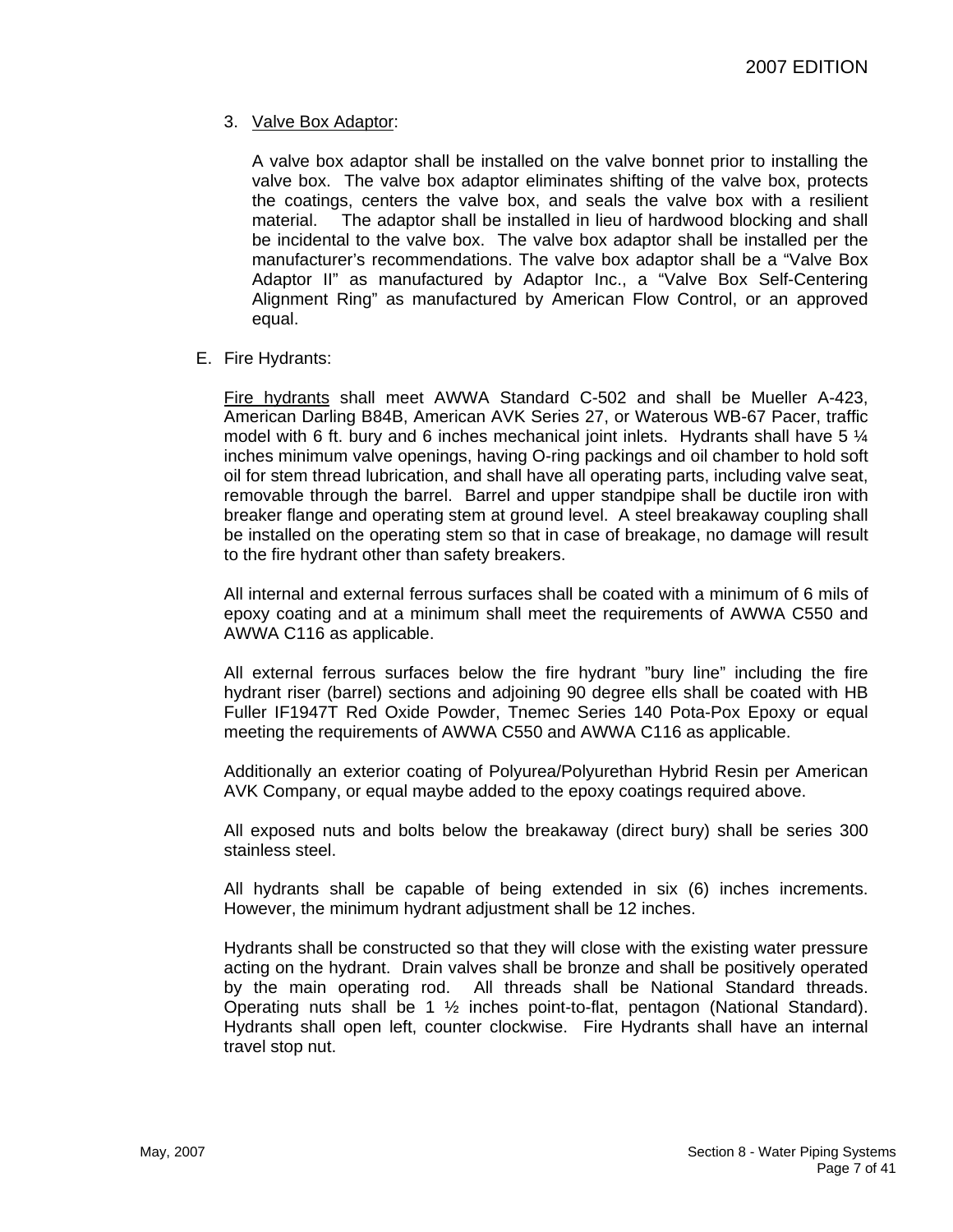Hydrants are to have two (2), two and one-half (2 1/2) inches nozzles and one (1) four and one-half- (4 1/2) inches steamer nozzle, all with National Standard threads. The minimum distance from the hydrant breaker flange to the centerline of the lower nozzle shall be sixteen (16) inches. Caps shall be nut type and shall be provided with chains. Hydrants shall be painted fire hydrant red.

All Fire Hydrants are to be ordered with barrel lengths of six (6) to eight (8) feet to facilitate their installation per the grades and lines shown on the drawings. Adjustments greater than eight (8) feet shall be accomplished using vertical bends (45, 22½, or 11¼) along the hydrant lead. The use of a Fire Hydrant Extension will not be an acceptable method of adjustment for a new Fire Hydrant, provided the necessary information was communicated on the drawings or specifications. If this information was communicated and the hydrant requires adjustment for final grade, then the Contractor shall replace the Fire Hydrant with a new Fire Hydrant with the correct barrel length or install the appropriate vertical bends on the hydrant lead.

In cases where a Fire Hydrant Extension will be installed, the Contractor shall furnish the appropriate extension and notify the City Utility Maintenance Department for installation. City crews shall install all Fire Hydrant Extensions.

F. Service Line Valves and Fittings:

General: Service line valves and fittings shall meet AWWA Standard C-800 and ASTM B26. All castings shall be 85/5/5/5 copper alloy.

- 1. Service line copper splicing couplings shall be flared or compression type such as Mueller 110 Conductive Compression, Hayes-Tite, or equal. Soldered joints shall not be used for service lines installed underground.
- 2. Curb stop valves shall be a "ball valve" type with a 300-psig working pressure rating. A double O-ring port seal shall be provided in the stem and the O-rings shall be supported in precision-machined grooves. The end pieces shall be O-ring sealed to provide additional protection against leaking. 90-degree valve operation, with internal movement restraint, is required. Drains are not permitted on valves. Buffalo type valve boxes are required and therefore the Minneapolis Pattern threads on the valve are not a requirement.

Copper pipe connections shall be Mueller 110 Conductive Compression, A. Y. McDonald McQuick Compression – Q Series, Hayes-Tite, or equal.

Curb stop valves shall be:

- "Mueller 300 Ball Curb Valve" with "Mueller 110 Conductive Compression Connection"; model B-25155,
- "A. Y. McDonald Minneapolis Pattern Ball Valves 300 PSIG Water"; model 6104Q or 6100Q,
- Ford B44 Series,
- Or equal.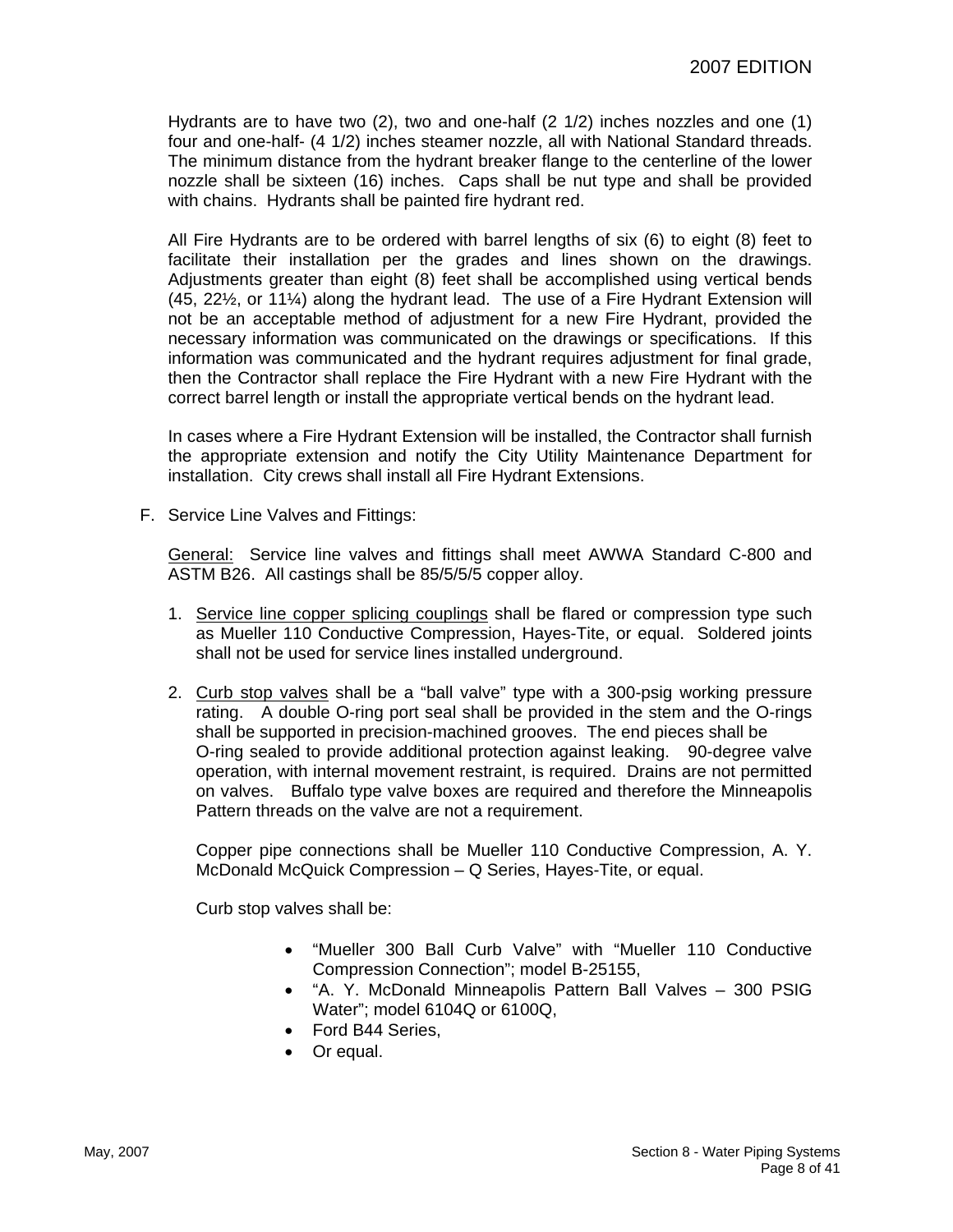3. Corporation stops shall be a "ball valve" type with a 300 psig working pressure rating. The inlet shall have a taper thread (AWWA Standard) and the outlet shall be a conductive compression connection for type "K" copper. Copper pipe connections shall be Mueller 110 Conductive Compression, A. Y. McDonald McQuick Compression – Q Series, Hayes-Tite, or equal.

Corporation stops shall be:

- "Mueller 300 Ball" with "Mueller 110 Conductive Compression Connection"; model B-25008,
- "A. Y. McDonald Ball Valves 300 PSIG Water"; model 4701BQ,
- Ford FB1000 Series,
- Or equal.

Corporation stops that are used to connect copper water services to metallic water mains shall be the isolator style or insulated corporation ball valve.

- 4. Service Saddles: Service saddles for 1 inch through 2 inches copper service pipe shall utilize a wide band/strap with a minimum of two (2) bolts and nuts, per width of the band/strap, for securing the band/strap to the main. The saddle shall provide full support around the circumference of the pipe. Nuts and bolts shall be rolled thread stainless steel or silicon bronze. Gaskets shall be neoprene or NBR compounded for water service.
	- a. It shall be the Contractors responsibility to ensure that saddles and corporation stops are compatible with the pipe on which they are to be installed. If a compatibility question arises, the Contractor shall inform the Engineer and provide him with a recommended substitution.
	- b. Saddles for 6 inch 12 inch mains:

Saddles 6 inches – 12 inches mains shall utilize a stainless steel, cast brass per ASTM B62, bronze, or a high strength ductile iron body with a minimum 12 mils of fusion applied epoxy or Nylon 11 coating and a stainless steel band.

Saddles shall be pre-sized if required or recommended by the saddle or pipe manufacturer. Pre-sized saddles will conform to the pipe O.D. without placing undue stress on the PVC pipe. Not all of the following indicated saddles are presized and it is the responsibility of the Contractor and supplier to ensure that the saddle is presized if required or recommended by the saddle or pipe supplier.

Saddles for 6 inch – 12 inch mains shall be:

• 1 inch Service Taps: Provide a minimum total band/strap width of 2 inches along the axis of the pipe. Saddles for 1 inch taps on 6 inches – 12 inches pipe shall be Ford Style FS303 or FC202, Romac Style 306, Style 202N and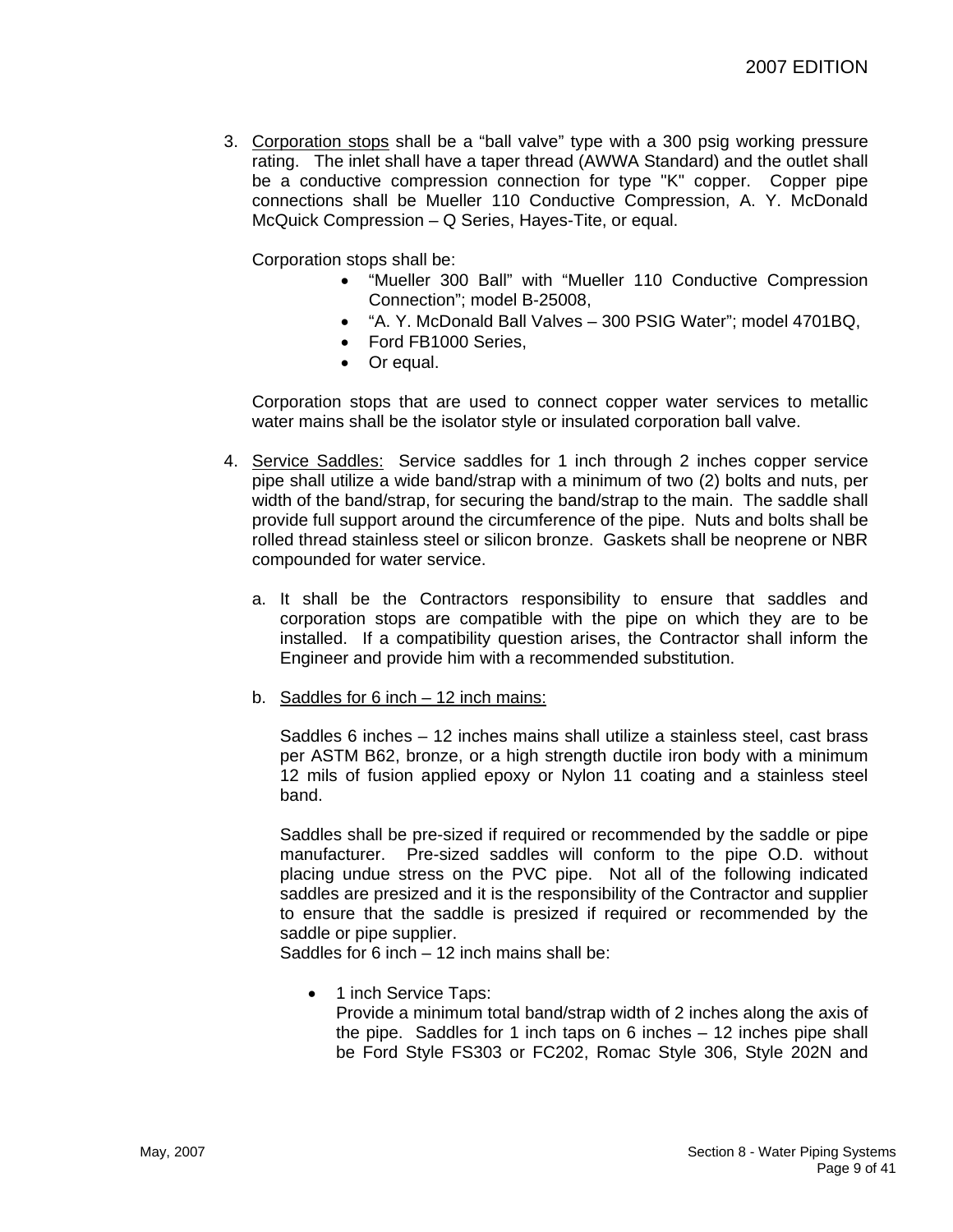202BS with SS straps, A. Y. McDonald Model 3845, Mueller DR2S series with double studs, or approved equal.

• 1½ inches & 2 inches Service Taps:

Provide a minimum total band/strap width of 3¼ inches along the axis of the pipe. Saddles for  $1\frac{1}{2}$  inches & 2 inches taps on 6 inches – 12 inches pipe shall be Ford Style FS303 or FC202, Romac Style 306, Style 202N and 202BS with SS straps, A. Y. McDonald Model 3845, Mueller DR2S series with double studs, or approved equal.

c. Saddles for 14 inch and larger mains:

Saddles for 14 inches and larger mains shall utilize a stainless steel, cast brass per ASTM B62, bronze, or a high strength ductile iron body with a minimum 12 mils of fusion applied epoxy or Nylon 11 coating and a stainless steel band.

Saddles shall be pre-sized if required or recommended by the saddle or pipe manufacturer. Pre-sized saddles will conform to the pipe O.D. without placing undue stress on the PVC pipe. Not all of the following indicated saddles are presized and it is the responsibility of the Contractor and manufacturer to ensure that the saddle is presized if required or recommended by the saddle or pipe supplier.

Saddles for 14 inch and larger mains shall be:

• 1 inch Service Taps:

Provide a minimum total band/strap width of 2 inches along the axis of the pipe. Saddles for 1inch taps on 14 inches and larger pipe shall be Ford Style FC202, Romac Style 202N and 202BS, and Mueller DR2S, with SS straps, or approved equal.

• 1½ inches & 2 inches Service Taps:

Provide a minimum total band/strap width of 3 inches along the axis of the pipe. Saddles for 1½ inches & 2 inches taps on 14 inches and larger pipe shall be Ford Style FC202, Romac Style 202N and 202BS, and Mueller DR2S with SS straps, or approved equal.

- 5. Curb boxes shall be Tyler 6500 series, Mueller H-10350, Buffalo type, or equal and shall be cast-iron. The box shall be capable of telescoping, at a minimum, from five (5) feet to a length of six (6) feet. Lid shall be marked "water" and have a 13/16 inches (point to flat) pentagon brass nut. Risers shall be a minimum of two-and-one-half- (2 ½) inches in diameter.
- 6. Tapping sleeves and valves shall be used for service lines larger than 2 inches.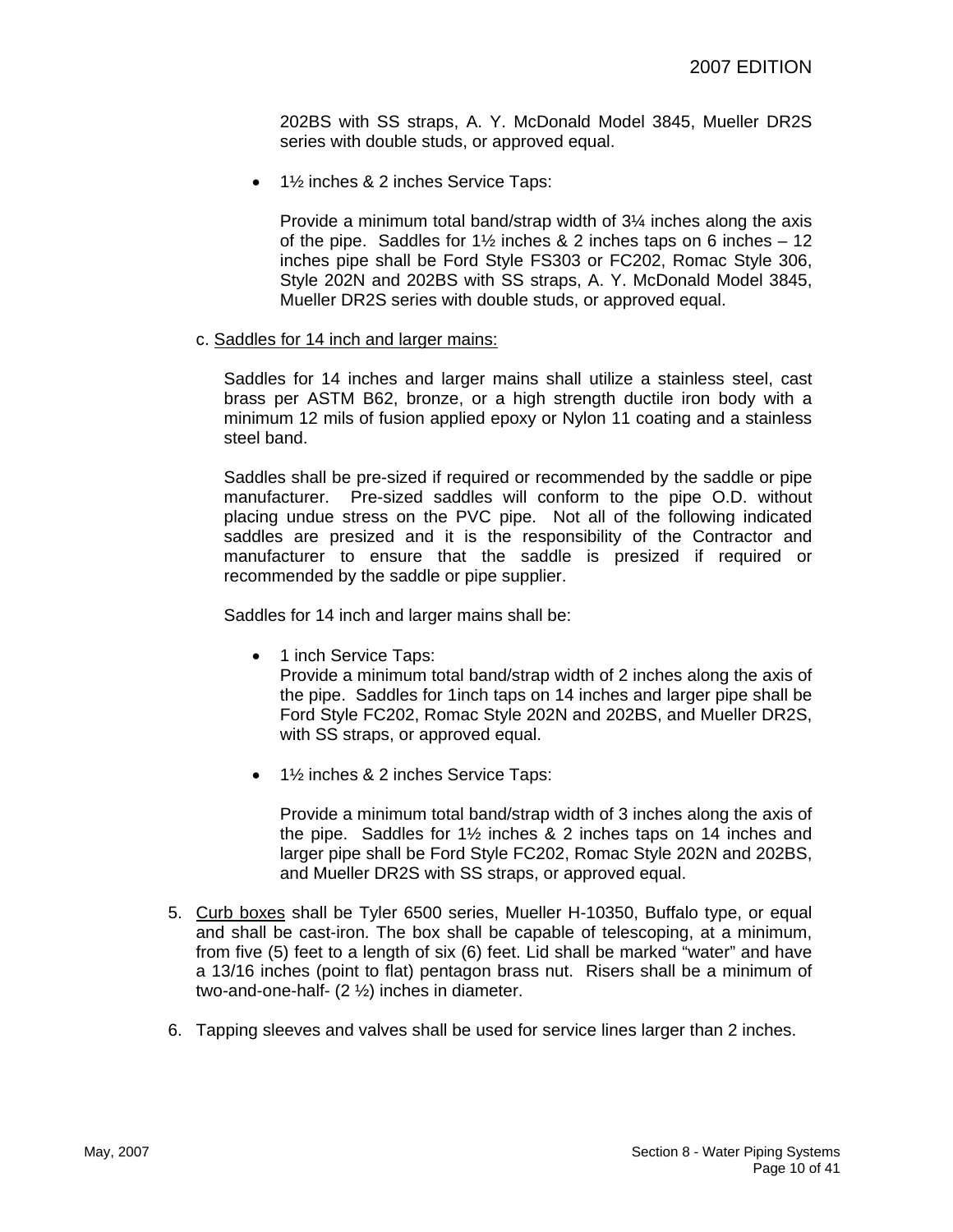G. Concrete Thrust Blocks:

Thrust blocks shall be M-6 (4000 psi) concrete as specified in Section 56 of these specifications.

- H. Joint Restraining Devices
	- 1. Joint Restraint Devices at Fittings shall meet the following requirements:

In general, solid ring restraints shall be used whenever possible. Split restraints may be used when connecting to existing systems, for special cases, and when a solid ring restraint is not available for the application. All joint restraint devices shall be epoxy coated (min. 6 mils), utilize the "E Coat" coating system as specified by the Ford Meter Box Co., Inc., or utilize the "Mega-Bond" coating system as specified by EBBA Iron, Inc. All bolts, rods, etc. shall be COR-Blue, epoxy coated, stainless steel, or fluoropolymer coated per EBBA Iron, Inc. and the Ford Meter Box Co., Inc. specifications.

a. For DI pipe to DI push-on fittings:

Fitting Joint Restraints shall be EBAA Series 1100HD, or equal.

b. For DI pipe to DI MJ fittings:

Fitting Joint Restraints shall be EBAA MEGALUG Series 1100, Series 1100SD, or equal.

c. For PVC pipe to DI push-on fittings:

Fitting Joint Restraints shall be EBAA Series 15PF00, or equal.

d. For PVC pipe to DI MJ fittings:

Fitting Joint Restraints shall be EBAA Series 2000PV, Series 2000SV, Series 15PF00, or equal.

e. For PVC pipe to PVC push-on fittings:

Fitting Joint Restraints shall be EBAA Series 2500, or equal.

2. Joint Restraint Devices at pipe bells shall meet the following requirements:

In general, solid ring restraints shall be used whenever possible. Split restraints may be used when connecting to existing systems, for special cases, and when a solid ring restraint is not available for the application. All joint restraint devices shall be epoxy coated (min. 6 mils), utilize the "E Coat" coating system as specified by the Ford Meter Box Co., Inc., or utilize the "Mega-Bond" coating system as specified by EBBA Iron, Inc. All bolts, rods, etc. shall be COR-Blue,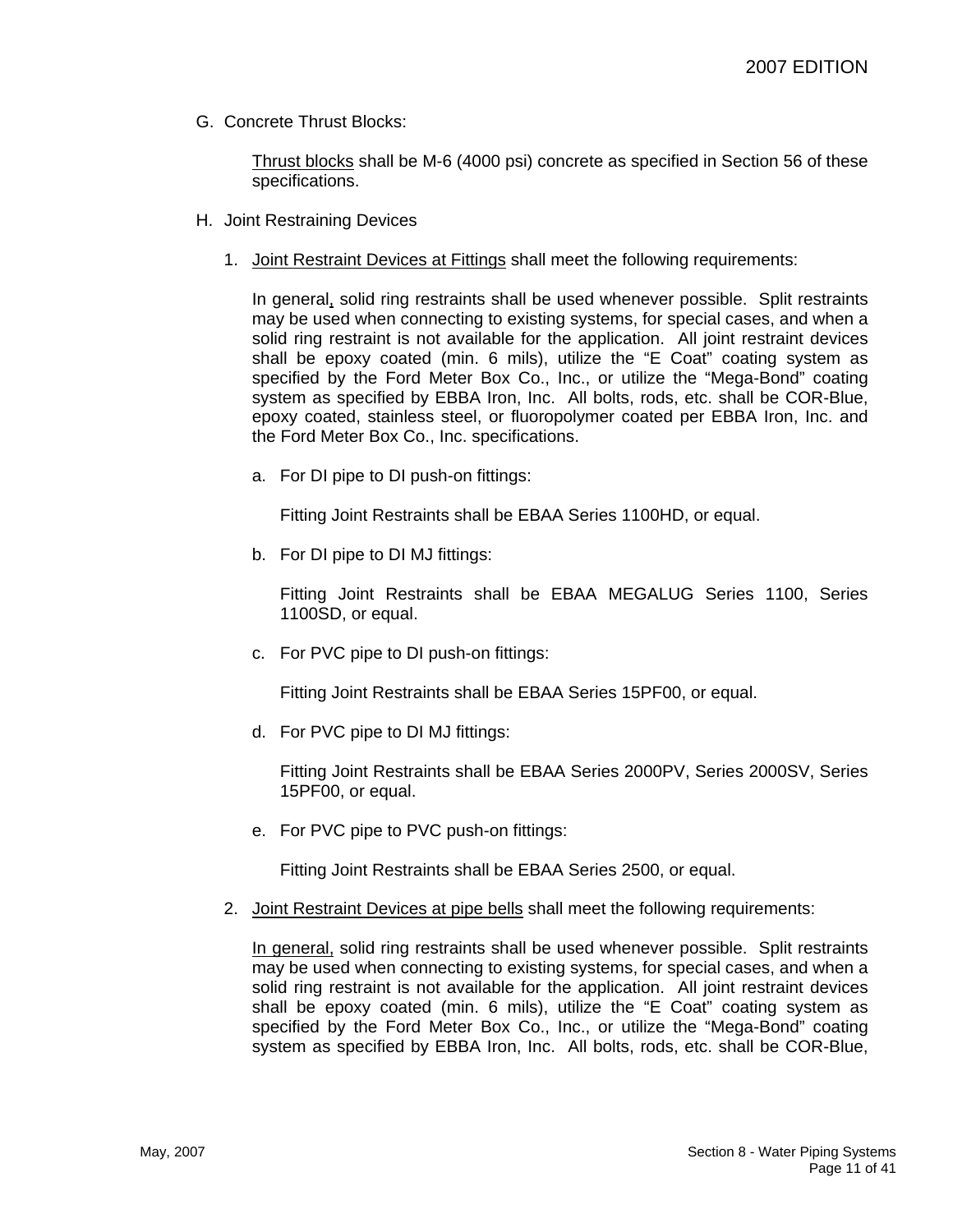epoxy coated, stainless steel, or fluoropolymer coated per EBBA Iron, Inc. and the Ford Meter Box Co., Inc. specifications.

a. For ductile iron pipe:

The bell restraint shall be EBAA Series 1700, or equal.

In lieu of bell restraint devices, push on joints with the American Fastite Joint system with Fast Grip Gasket, or equal may be used when approved by the Engineer.

b. For PVC C-900 pipe:

The bell restraint shall be EBAA Series 1600, or equal.

c. For PVC C-905 pipe:

The bell restraint shall be EBAA Series 2800, or equal.

I. Polyethylene Encasement:

Polyethylene Encasement (poly-wrap) shall meet AWWA C-105.

For ductile iron pipe, the encasement shall be 8-mil thickness, seamless tube, black ASTM D-1248, Type 1, Class C, Grade G-1. Joint tape for encasement shall be 3M Scotchwrap 50, or equal.

For fittings and joint restraining devices, which are not epoxy coated, the encasement shall be 8-mil thickness sheet polyethylene meeting AWWA C-105. Joint tape for encasement shall be 3M Scotchwrap 50, or equal.

J. Pipeline Insulation:

Pipeline insulation shall be Type IV Styrofoam Brand—"Square Edge" or "Score Edge" as manufactured by Dow Chemical Company or approved equal shall be used for insulating water pipes where required. The total thickness and dimensions shall be specified on the drawings or in the Specifications. The minimum insulation thickness however shall be 2 inches.

Approved equal products from other manufacturer's shall be Extruded-Polystyrene Board Insulation formed from polystyrene base resin by an extrusion process using hydrochlorofluorocarbons as blowing agent to comply with ASTM C578, Type IV, with 1.60 lb./cu. Ft. minimum density and a compressive strength of 25 lb./ sq. in as specified in ASTM D1622 and ASTM D1621 respectively. The maximum thermal conductivity of the insulation shall conform to ASTM C518, C177, and C578. The maximum water absorption percentage by volume shall be 1% in accordance with ASTM D2842. The range of water vapor permeance shall be 0.4 to 1.0 perm in accordance with ASTM E96.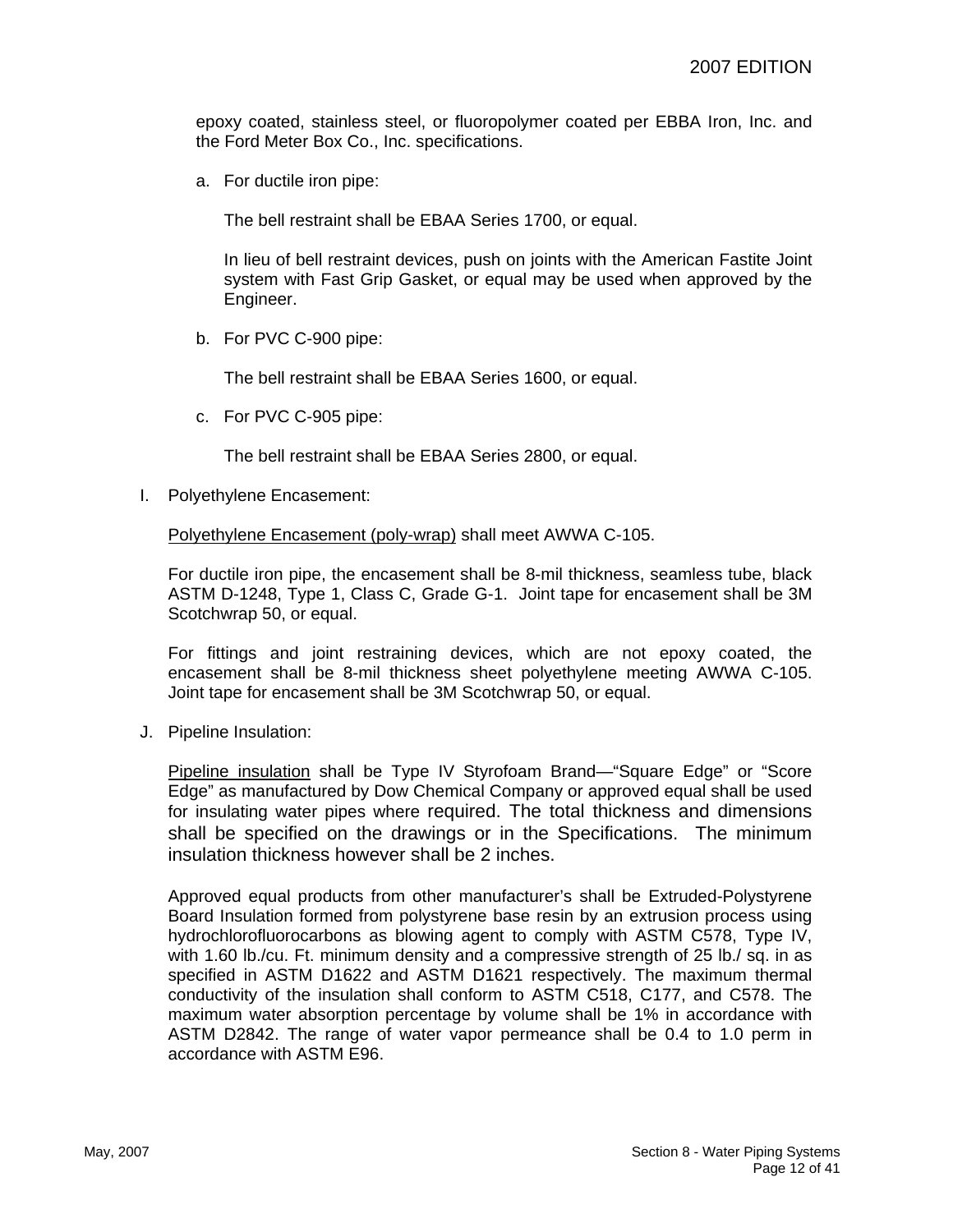K. Meter, Air Release, and Valve Pits:

Meter, air release, and valve pits shall be constructed in accordance with the detailed drawings and unless specified otherwise on the Drawings or Detailed Specifications, the pits shall be constructed in accordance with precast concrete manholes as specified in Section 9, Sanitary Sewer and modified as follows.

Meter, air release, and valve pits shall be provided with steps. Flat cover slabs, when required, shall be designed for HS-20 loading and shall have an offset 24 inches diameter hole in line with the manhole steps. Cones shall have an offset 27 inches diameter hole in line with the manhole steps. Standard frames and covers shall be "Neenah 1758 – E Frost – Retardant Frame and Lid w/ Inner Lid", or equal unless otherwise indicated on the drawings or specifications. The Lid shall be a diamond top design "Neenah Type C" un-marked.

Otherwise, the pit and casting shall meet the requirements of Section 9, Sanitary Sewer.

L. Tracer Wire System:

Tracer Wire shall be a direct bury wire that meets or exceeds the following requirements:

- a. Conductor: 12 AWG solid strand soft drawn copper per ASTM B-3, or B-8. The breaking pounds of the wire shall be a minimum of 124 with an O.D. of 0.154. All wire shall be spark tested at 7500 VAC.
- b. Insulation: Conductor shall be insulated with low density high molecular weight polyethylene insulation suitable for direct bury applications per ASTM D-1248. The minimum insulation thickness shall be 0.045. The color of the insulation shall be blue with a print line saying "WATER".
- c. Splices and or Connectors: Splices and or Connectors should be capable of handling from 2 to 4 wires per connector and designated as "water-proof". PVC adhesives or sealing compounds are not acceptable.
- d. Tracer Wire Access Box: Tracer wires shall be terminated using a small terminal box suitable for flush burial with a 2½ inches lockable cast iron top, integral stainless terminals and a minimum 12 in. ABS bottom section.
- e. Tracer Wire System Manufactures:
	- Tracing Wire Kris Tech Wire Co. Inc., Paige Electric Corporation, or equal.
	- Splice Kit/Connectors -3M epoxy type compounds, fusible heat shrink tubing, 3M DBY connectors, or Snaploc LV 9000 direct bury wire connectors, or equals.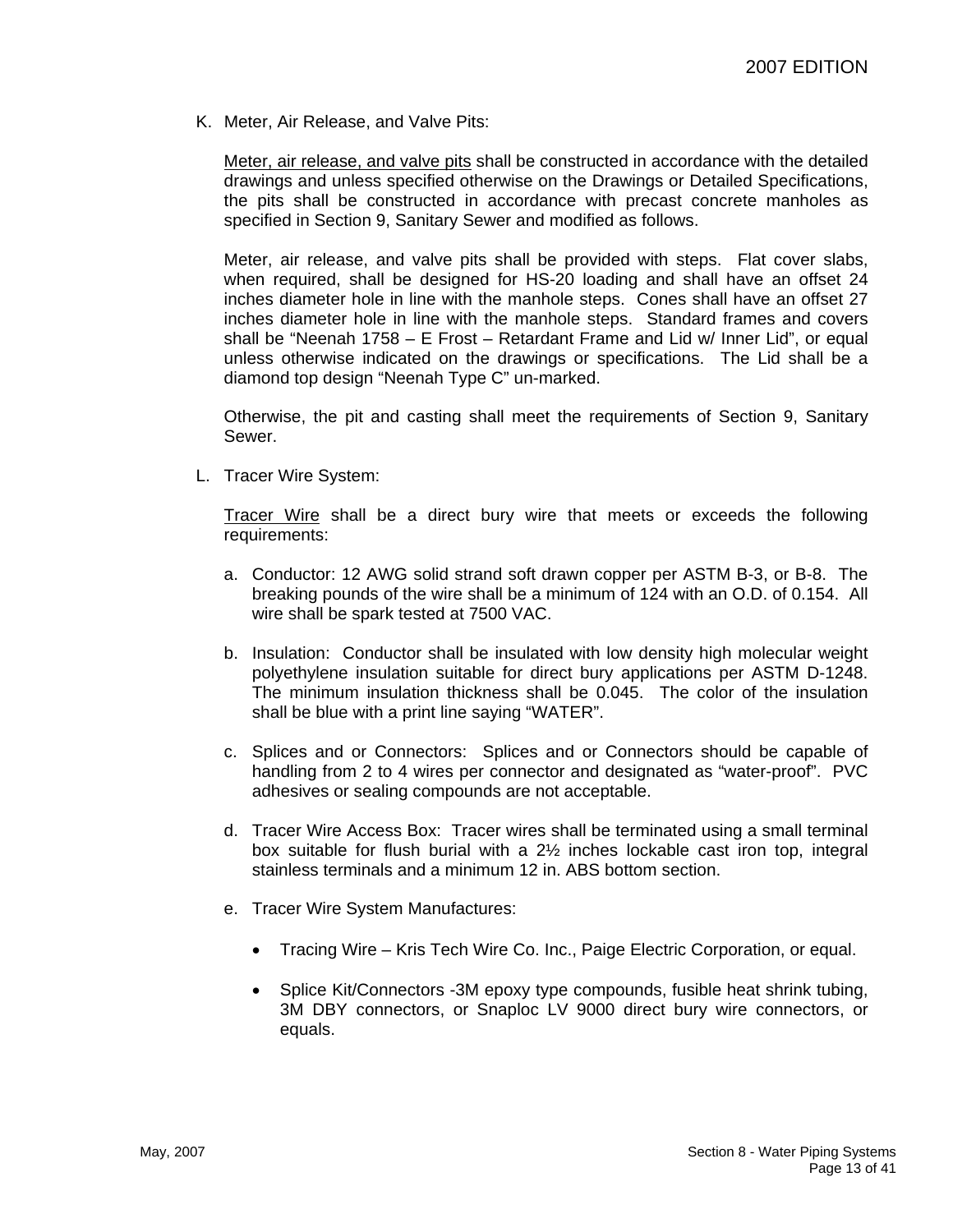• Tracer Wire Access Box – Valvco Pipe Tracer Wire Terminal Box or equal.

## **8.3 CONSTRUCTION REQUIREMENTS**

A. Materials Handling and Storage:

The Contractor shall be responsible for the safe handling and storage of all materials furnished by them and shall replace, at their expense, all such materials found defective in manufacture or damaged in transportation, handling, or storage.

Pipe, fittings, and accessories shall be loaded and unloaded by lifting with hoists or skidding to avoid shock or damage. Under no circumstances shall such materials be dropped. All material shall be stored in a neat and orderly manner. Pipe shall be stored, to the greatest extent possible, in unit packages or bundles and shall be handled to prevent stress to bell joints and prevent damage to bevel ends. In addition, materials shall be handled and stored in accordance with manufactures' recommendations.

If in the opinion of the Engineer damage or defects to the factory applied external coatings on steel or ductile iron pipe and fittings (including fire hydrants) can not be repaired, then the Contractor shall replace the damaged items with new materials.

If in the opinion of the Engineer damage or defects to the factory applied external coatings on steel or ductile iron pipe and fittings (including fire hydrants) can be repaired, then the Contractor shall make said repairs as follows:

If approved by the Engineer, the Contractor may make repairs when damage or defects occur in the factory applied external epoxy or "MEGABOND" coatings supplied on steel or ductile iron pipe and fittings (including fire hydrant risers and joint restraint devices). Coating repairs shall be made using a high build, low temperature applicable, fast cure, liquid epoxy coating. This epoxy coating material shall be Protal 7125 Repair Cartridge in packaged two component tubes with dispensing gun as manufactured by DENSO North America Inc.

When high ambient temperatures (i.e.,  $> 85$  degrees F) occur or when metal surface skin temperatures are high (i.e., > 100 degrees F) such that use of the DENSO Protal 7125 Repair Cartridge may be difficult due to the very short handling time of the material, an alternate modified amine cured epoxy coating may be used. This alternate coating shall be TC 7010 FS-Gray fast setting epoxy coating as manufactured by Tapecoat Co.

B. Alignment and Grade:

Pipe shall be laid true to the line and grade established on the Drawings. Where the Drawings indicate that the finished ground surface elevations are to be modified from the existing elevations by this or future construction, the Contractor shall exercise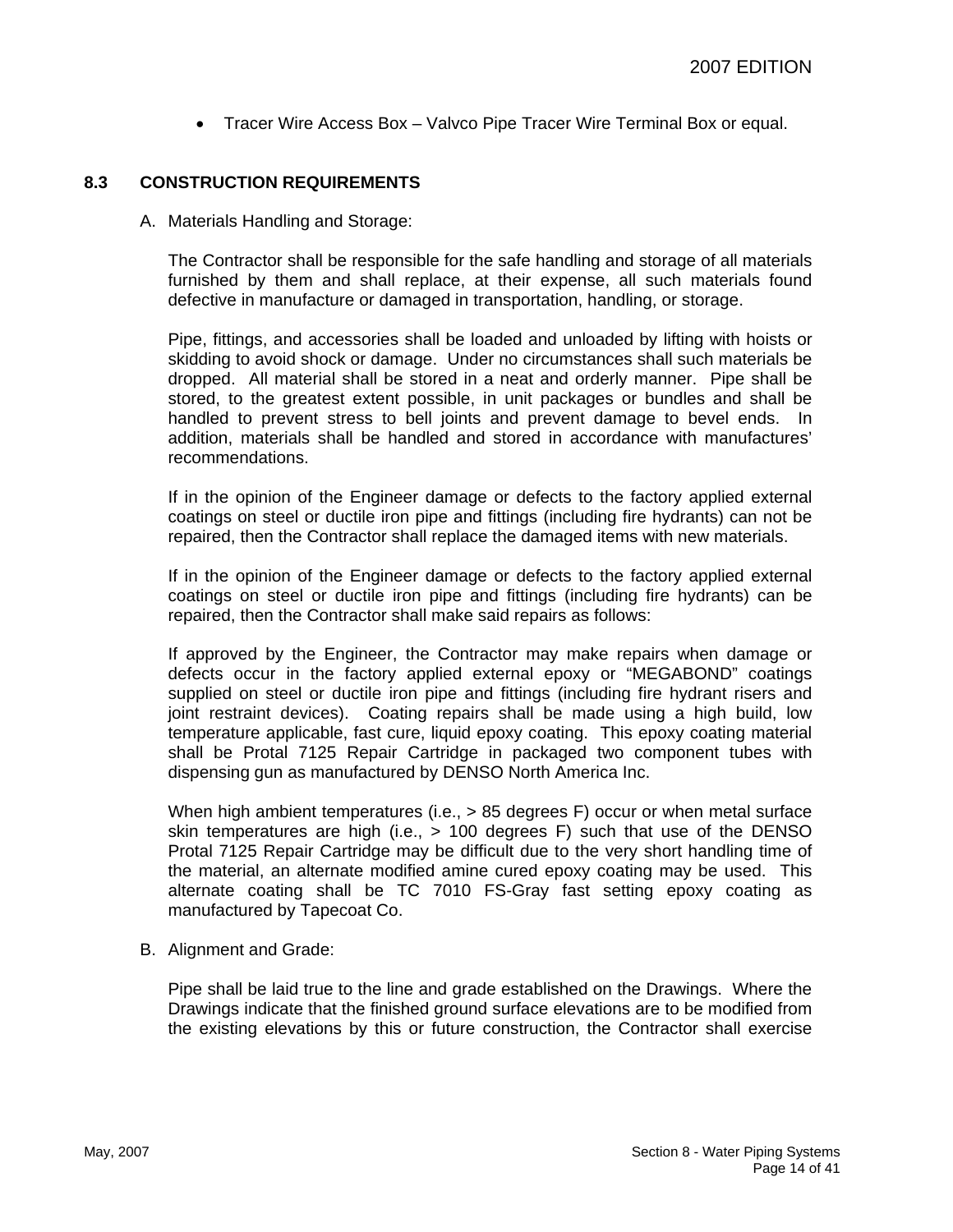care to ensure that pipe, fittings, hydrants, valves and valve boxes are placed to the elevations indicated on the plans.

C. Underground Obstructions:

The Contractor shall expose existing underground obstructions shown on the plans or located in the field and shall determine their elevations far enough in advance of pipe laying that the proposed water main can be installed without the use of fittings at or near the points of crossing. Wherever obstructions not shown on the plans are encountered during the progress of the work and interfere with the proposed horizontal or vertical alignment of the pipeline, the Engineer will change the plans and order a deviation in the line and/or grade, or may arrange for the removal or relocation of the obstructions. The Contractor shall not deviate from plan line or grade without the Engineer's approval.

- D. Water Main and Sewer Main/Storm Sewer Separation:
	- 1. Vertical Separation at Crossings:

Water mains may cross above sanitary and storm sewers with a minimum vertical distance of eighteen (18) inches between the invert of the water main and the top of the sewer. In these cases where the water main is above the sewer and there is at least 18 in. of separation, then at the crossings one full 20 ft. length of water pipe shall be centered on the crossing.

The following installation requires Engineer's approval and is appropriate for installations where the water main cannot be constructed (18) inches above the sewer.

A water main may cross above a sewer main with a vertical separation of less than eighteen (18) inches or below the sewer main if either the water or sewer main is encased in PVC, ductile iron, or six (6) inches of "Controlled Low Strength Material" for at least ten (10) feet each side of the crossing. If PVC or ductile iron is utilized as encasement material, the ends shall be sealed with six (6) inches of Class M5 concrete.

The 10 feet each side of the crossing shall be measured from the outside wall of the sewer to the end of the encasement and is not measured from the centerline of the sewer main.

#### 2. Water Main and Sewer Main/Storm Sewer Horizontal Separation:

Water mains shall be constructed with a minimum of 10 feet of horizontal separation from any existing sanitary or storm sewer or proposed sanitary or storm sewer. The 10 feet horizontal separation shall be the clear distance (water pipe sidewall to sewer pipe sidewall) and not the centerline distance between the utilities.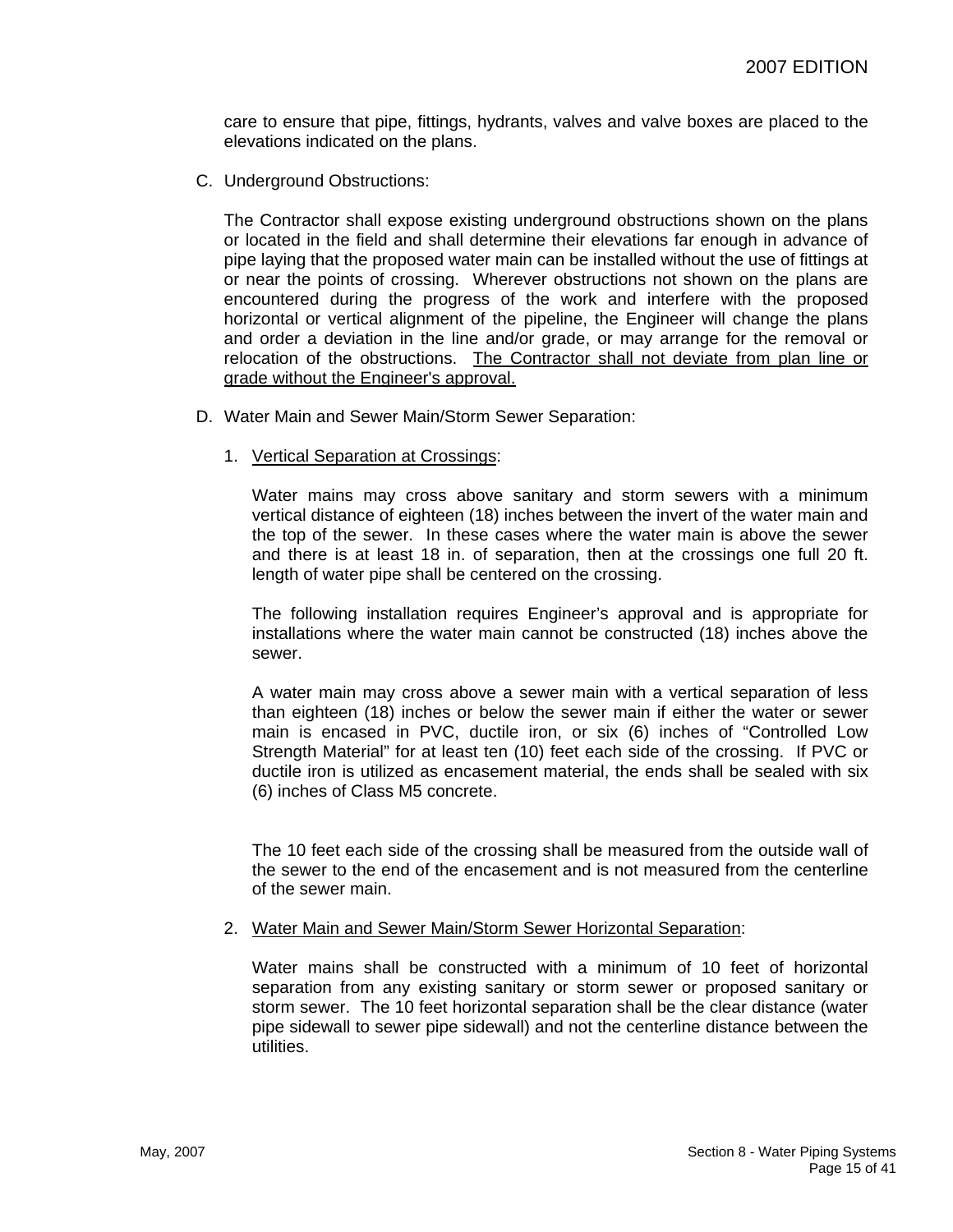The following installation requires Engineer's approval and is appropriate for installations where the 10 feet separation physically is not possible.

A water main may be constructed closer than 10 feet to a Sanitary or Storm sewer if it is laid in a separate trench or it is laid in the same trench and the water main is located on the opposite side on a bench of undisturbed earth. In both cases, the elevation of the crown of the sewer has to be at least 18 inches below the invert of the water main. The sewer main shall be constructed of water main pipe (pressure class pipe) meeting the requirements of Section 8.2 and pressure tested for water tightness in accordance with AWWA standards for leakage testing.

As an alternative to constructing the sewer with water main pipe (pressure class pipe) and pressure testing the sewer, it would also be acceptable to either encase the water or sewer main with 6 inches of "Controlled Low Strength Material" or to encase either the water or sewer within a PVC or cast iron casing.

#### 3. Manholes and Storm Sewers:

Sanitary Sewer Manholes and Storm Sewer Pipes and Inlets are considered to be sewers in regards to the above separation requirements.

A water main may be constructed below, within 10 ft. horizontally, and within 18" above a Storm Sewer pipe or Storm Sewer Inlet provided that the Storm Sewer pipe is constructed with sealed joints and passes a low-pressure (5psi) pressure test. The pressure test shall be maintained for a minimum of 30 minutes. The pressure test shall otherwise comply with the requirements of the "Low Pressure Air Test" in Section 9.3.H.4.a Sanitary Sewer.

The "Low Pressure Air Test" maybe waived by the Engineer for round RCP storm sewer utilizing O-ring gasketed joints as manufactured by South Dakota Concrete Products.

- E. Installation:
	- 1. Trenching shall comply with the requirements of Section 11, Utility Excavation and Backfill.
	- 2. Minimum Cover depth from top of pipe to finished grade shall be as follows:

| <b>Size of Pipe</b> | <b>Minimum Cover</b> |  |  |  |
|---------------------|----------------------|--|--|--|
| (In.)               | (Ft.)                |  |  |  |
| 12 or less          | 6                    |  |  |  |
| 14 to 18            | $5\frac{1}{2}$       |  |  |  |
| 20 or larger        | 5                    |  |  |  |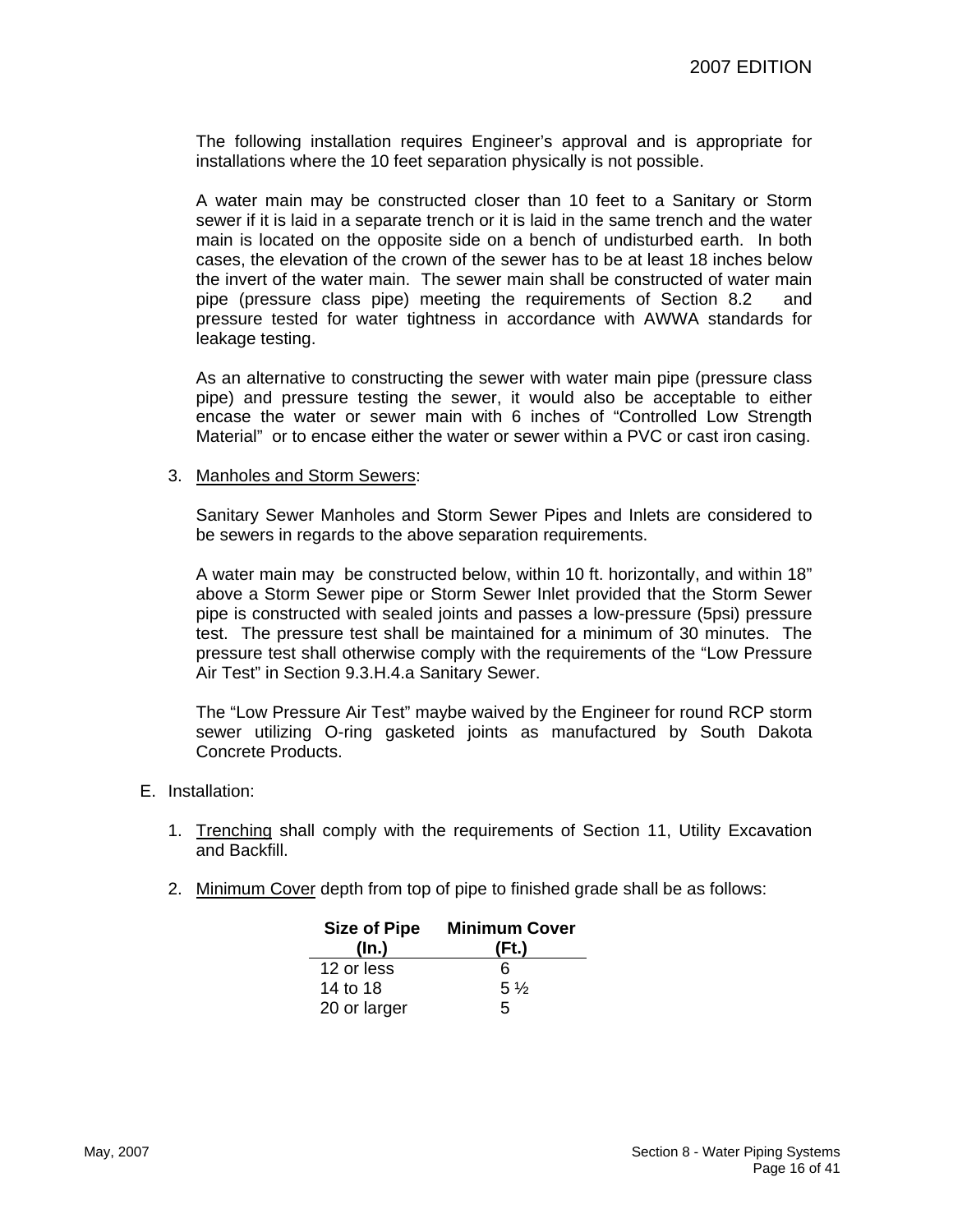In the event adequate cover cannot be achieved by alignment or grade adjustment then, with prior approval of the Engineer , the water pipe may be insulated. Refer to the Insulation Standard Detail in cases where minimum cover cannot be provided. Insulation may also be required if adequate separation between a storm sewer or culvert and the water pipe cannot be achieved.

- 3. Cleaning shall be done as necessary so that the interior of all water pipe and fittings is free from all dirt, cement, or other foreign material before installation. Contact surfaces shall be wire brushed immediately prior to jointing.
- 4. Pipe Cutting shall be done without damage to the pipe with saw or abrasive wheel and shall be smooth, straight, and at right angles to the pipe axis. Ends of pipe shall be dressed and beveled to remove roughness and sharp corners.
- 5. Laying and Joining of PVC pipe shall be in accordance with AWWA C-900, AWWA C905, and AWWA C605, and with the pipe manufacturer's instructions. Laying and joining of ductile iron pipe shall be in accordance with AWWA C-600, Installation of Ductile-Iron Water Mains and their Appurtenances, and with the pipe manufacturer's instructions, unless specifically required otherwise by these Specifications. All Ductile Iron Water Mains shall be constructed with a Polyethylene Encasement tube as specified herein. The polyethylene encasement tube shall be secured circumferentially at 2 feet horizontal intervals with tape during installation.

Pipe shall be laid with bell ends facing in the direction of laying. Each pipe length shall be inspected for defects prior to being lowered into the trench. All pipe and fittings shall be carefully lowered into the trench piece by piece by means of pipe slings to prevent damage to the pipe and/or coating. Full lengths of pipe shall be installed except where connecting to appurtenances and fittings. The Contractor shall leave an appurtenance or fitting with a full length of pipe when ever possible.

Water main pipe shall not be installed in frozen ground or in water, and no water shall be allowed to run into or through the pipe.

During the course of construction, a suitable stopper shall be kept in the end of the pipe so as to prevent any dirt and or water from entering during the progress of the work at all times. Any dirt, loose material or cement mortar, which may accumulate in the pipe, shall be removed as the work progresses.

- a. Push-on Joints: The spigot end of field cut piping shall be cut square and then beveled. Joint surfaces shall be cleaned and lubricated immediately before completing the joint.
- b. Certa-Lok C900/RJ Coupling: Certa-Lok C900/RJ grooved end pipe shall be inserted into Certa-Lok C900/RJ couplings only. For use with PVC integral bells, push on fittings, or mechanical joint bells the pipe end shall be cut off at the groove and the pipe end beveled. Only insert plain end pipe into Certa-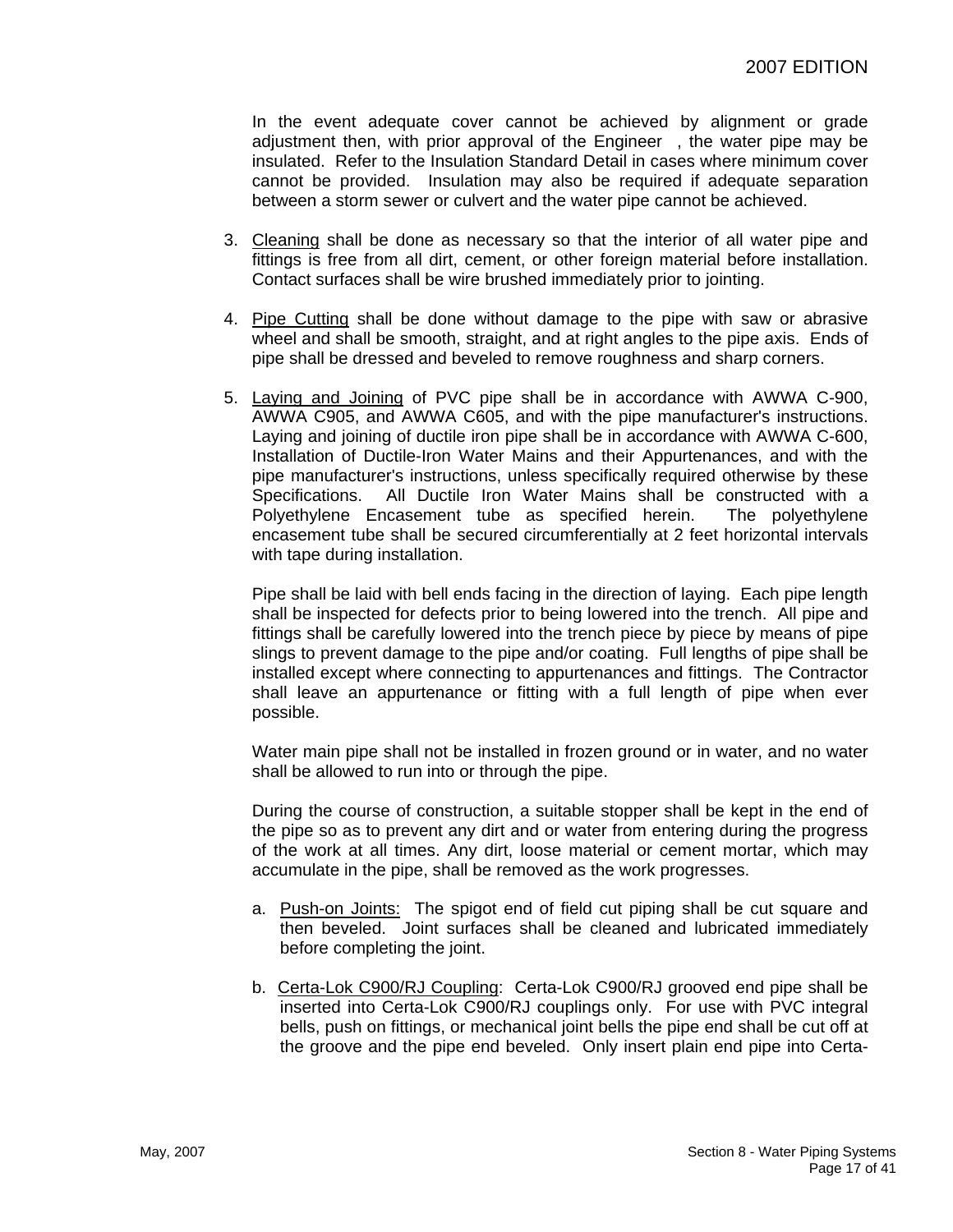Lok C900/RJ couplings outside of the restrained "L" length for the pipe system or utilize thrust blocking or other approved joint restraint devices.

- c. Mechanical Joints: Joints shall not be over-tightened; if an effective seal is not obtained the joint shall be disassembled, cleaned thoroughly and reassembled. Where joint restraint devices are used with a mechanical joint, the holes shall be carefully aligned to permit installation of harness bolts. At mechanical joints, a beveled PVC spigot may not be used. Rather a nonbeveled spigot shall be used for insertion into mechanical joint.
- 6. Protection of the Work: Once in place, the pipe shall have its open end plugged to prevent soil, water, or other matter from entering the pipe.
- 7. Pipe Deflection: Deflection or bending of the pipe or deflection of the pipe joint (bell and spigot) shall not be permitted except as approved by the Engineer. Changes in horizontal and vertical direction shall be achieved using standard fittings, fabricated fittings, Couplings, and/or high deflection pipe couplings specifically designed and approved for use in joint deflection.

The Engineer may approve deflection of 12 inch diameter or smaller pipe or pipe joints if the "Engineer of Record" specifically designed for the deflection and the deflection is approved in writing by the pipe manufacturer specifically for the project. A condition of approval is the City of Rapid City receiving a letter from the pipe manufacturer stating they have reviewed the proposed pipe or pipe joint deflections for (*state the project name and City tracking number*) and they approve and warranty the pipe for the proposed deflections. Deflection of pipe or pipe joints for diameters greater than 12 inch is strictly prohibited.

Certa-Lok C900/RJ pipe and couplings maybe deflected in accordance with the manufacture's written recommendations. The "Engineer of Record" shall specifically indicate the use of Certa-Lok C900/RJ pipe and indicate the designed deflections on the drawings.

- 8. Fittings: Bends and tees shall be placed on a stable foundation, which may require the use of concrete pads of equal size or larger than specified for valves. Fittings shall be provided with thrust blocks, joint restraining devices, and polyethylene encasement (where fittings which are not epoxy coated) as specified herein.
- 9. Couplings: Couplings shall be placed on a stable foundation and shall be wrapped in polyethylene encasement as specified herein. Couplings shall be approved by the pipe manufacturer for the use with the pipe and shall be installed according to the coupling manufacturer's recommendations.
- 10. Thrust Blocks: Concrete thrust blocks shall be provided at tees, crosses, horizontal bends, plugs, caps, fire hydrants, and similar locations whether specifically indicated on the Drawings or not. Refer to the subsection "Joint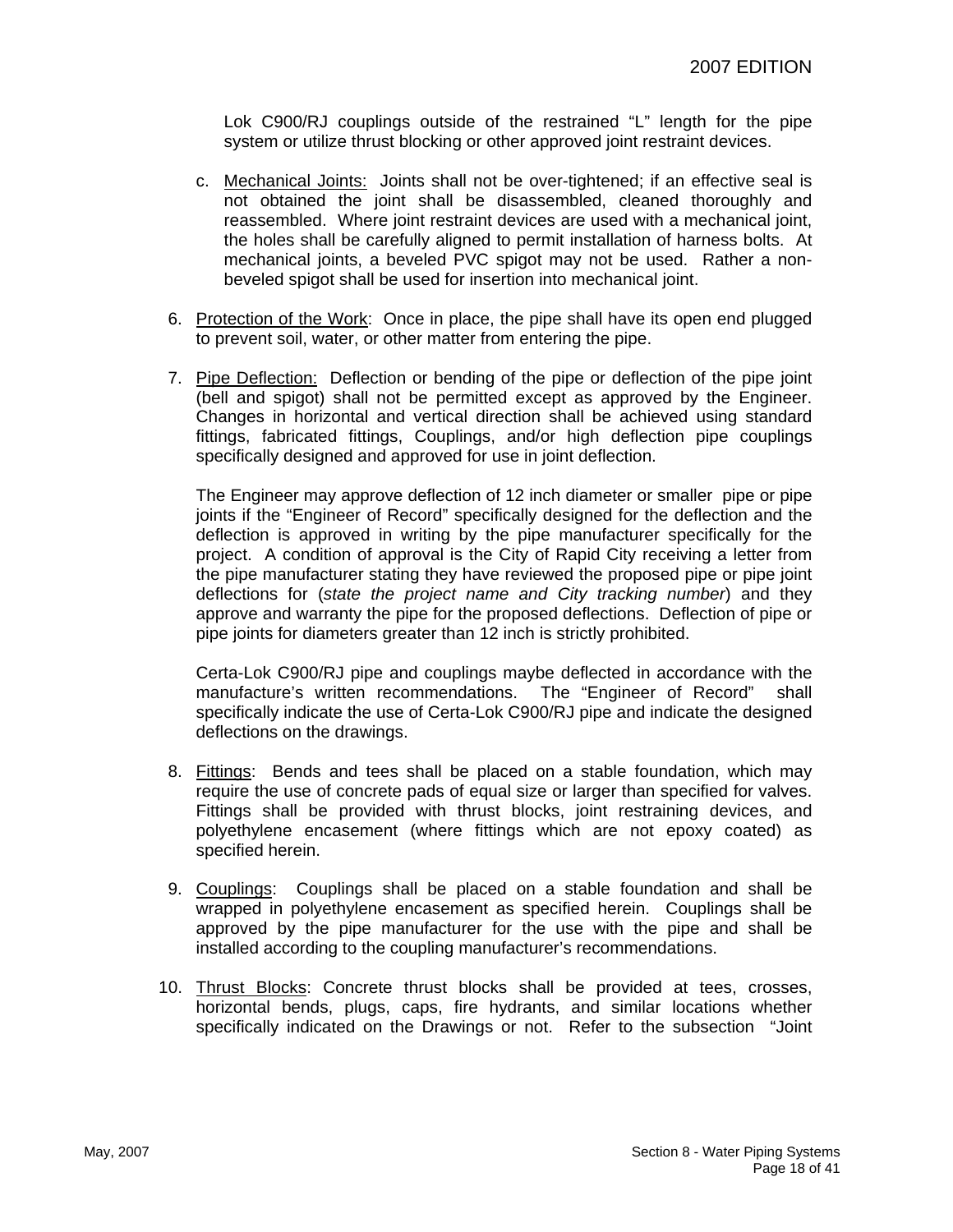Restraining Device Installations" for situations and fittings that require the use of joint restraints in-lieu of concrete thrust blocks.

Concrete thrust blocks shall have a thickness at the fitting equal to at least half the diameter of the pipe being installed but shall not be less than six (6) inches thick under any circumstances. They shall extend from the fitting to the undisturbed wall of the excavation. The Contractor shall insure that the concrete does not cover or render inoperable nuts or bolts on the fittings. All metal fittings, valves, or appurtenances shall be wrapped in polyethylene prior to pouring thrust blocks.

Concrete Thrust blocks shall be allowed to cure for 48 hours prior to activating the water main. If the water main needs to be activated prior to the concrete curing (48 hours) then the water main shall be restrained using joint restraining devices. Prior to backfilling, thrust blocks shall cure for a minimum of four hours.

Thrust Blocks shall be installed as shown on the drawings and shall meet or exceed the minimum volume or bearing area requirements as specified on the drawings or specifications for the water pressures and soil conditions.

In muck, peat, or similar weak soils, thrust loads shall be resisted by using joint restraining devices or by removal of the soil and replacement with a material of sufficient stability to resist thrust loads as determined by the Engineer.

The use of Thrust Blocks, as specified above, is required when using Certa-Lok C900/RJ pipe and couplings.

Where prior approval of the Engineer is obtained, the Contractor may be able to substitute acceptable joint restraining devices for concrete thrust blocking. A condition of approval will be to address the potential corrosion issues associated with the use of joint restraints. The approval to substitute joint restraints is the Engineers decision and approval may or may not necessarily be granted even if the potential corrosion issues are addressed.

- 11. Joint Restraining Device Installations: Joint Restraining Devices are required for the following installations: Refer to Section 8.1 for the definition of "L" length for Joint restraining devices.
	- a. All Valves 12 inches and larger and pipe joints within their corresponding "L" lengths shall be restrained,
	- b. All High Pressure Valves (working pressures greater than 110 psi) and pipe joints within their corresponding "L" lengths shall be restrained,
	- c. Valves 10 in. and smaller placed on dead-end mains with less than 71 feet of pipe downstream of the valve shall be restrained using the appropriate "joint restraining devices" for a dead end. Both the upstream and downstream pipe joints within their corresponding "L" lengths shall be restrained.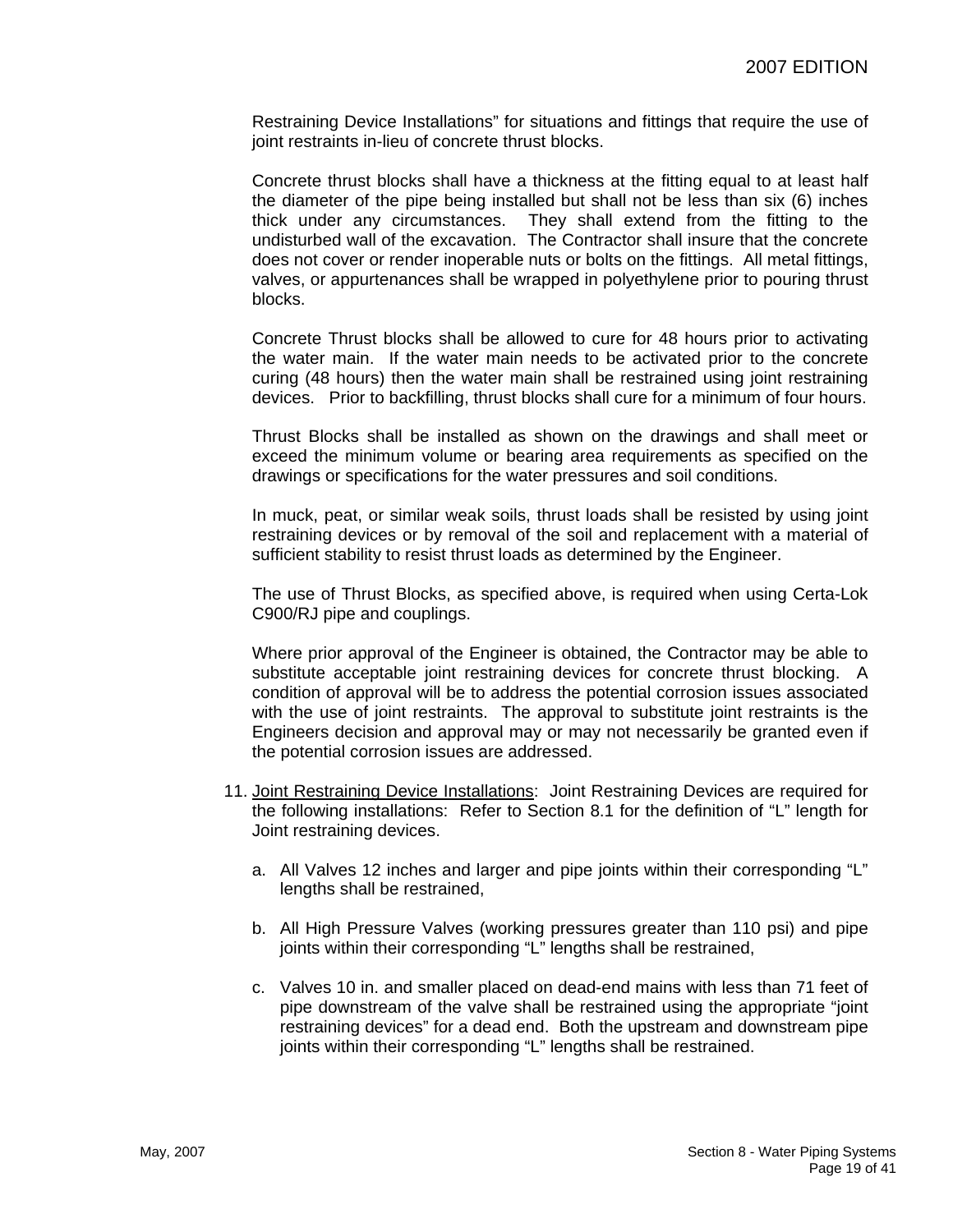- d. All Reducers/Increasers and their corresponding "L" lengths shall be restrained,
- e. All Vertical Bends and pipe joints within their corresponding "L" lengths shall be restrained, and
- f. All Water Main Lowering and pipe joints shall be restrained.. Water Main Lowering restraint shall include restraining all joints within the fitting's corresponding "L" length plus restraining all pipe joints which lie between the start of the lowering and the end of the lowering, regardless whether or not the pipe joint is located within the fitting's "L" length.

All Joint Restraint Devices shall be double poly wrapped and taped per City Specifications for polyethylene encasement. If cathodic protection anodes are used, double poly wrap shall not be required. The polyethylene encasement ends shall be taped around the entire pipe diameter.

Joint Restraining Devices shall be installed per the manufactures' recommendations and for the appropriate water pressures and soil conditions as shown on the drawings or specifications.

12. Tracer Wire: Tracer wire shall be installed along with all water pipes as described below:

The tracer wire shall be extended along with the water main. The wire shall be installed along the top of the pipe and shall be securely anchored to the pipe every 4 feet horizontally with an adhesive tape. The tracer wire shall be extended along all water main branches and hydrant leads as well. At fire hydrant leads two (2) tracer wires (the upstream tracer wire and the downstream tracer wire) shall be brought along the lead and brought to the surface at the fire hydrant. The upstream and downstream tracer wire at fire hydrants shall not be tied together as this is intended to allow independent tracing of the downstream and upstream main.

Tracer wire shall not be installed with copper water service lines.

Tracer wire shall be installed with PVC water services. Tracer wire installed with PVC service lines shall be installed in accordance with water main requirements except that the tracer wire shall be brought to the surface at a service line valve location. Do not connect the water service tracer wire to the tracer wire on the main. Tracer wire installed along service lines shall be independent of the tracer wire installed along the main. This allows for only tracing the service line. Each service line tracer wire installation shall have its' own "Tracer Wire Access Box" installed at a service line valve location.

At locations where the PVC water service is not being replaced entirely, the contractor shall splice the new tracer wire to the existing tracer wire at the point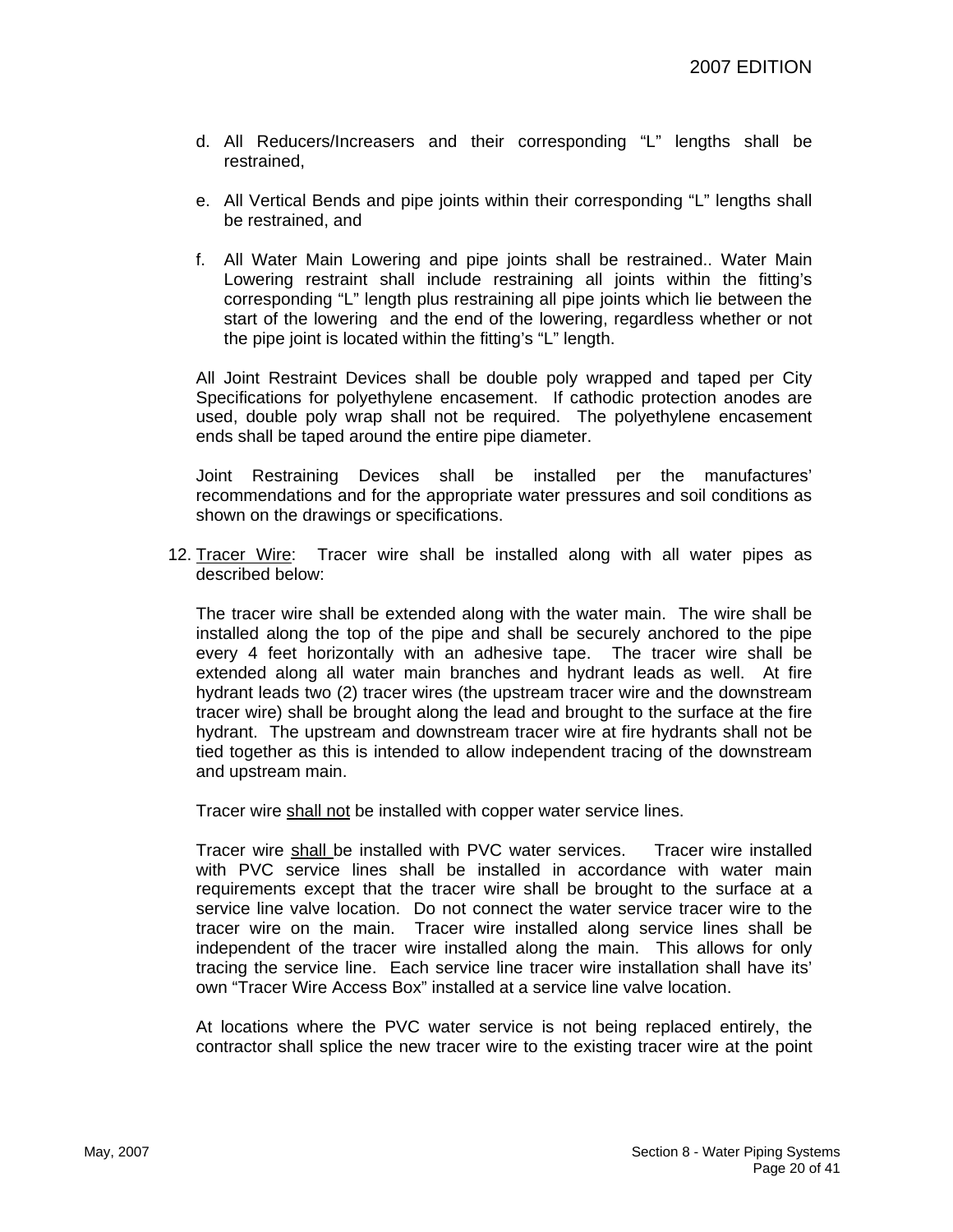of reconnection. In instances where a PVC water service is not being replaced entirely and an existing tracer wire is not encountered, the Contractor shall coil approximately five (5) feet of wire at the reconnection location(s) to facilitate a future splice.

A Tracer Wire Access Box shall be installed at Fire Hydrants in all cases and when specified on the drawings at valve boxes or other locations. The Tracer Wire Access Box shall be centered 6 inches to 12 inches behind the fire hydrant. Both the upstream and downstream tracer wires shall be installed in the Tracer Wire Access Box. The tracer wires shall be taped to the Fire hydrant Barrel in at least five locations below the ground surface. The tracer wire shall be extended at least three (3) feet above the top of the Access Box, the wires connected to the Access Box lid, the wires folded, and inserted back into the Access Box for storage. The wire shall be easily retrievable for connection to and subsequent tracing.

All tracer wire connections shall be accomplished through the use of "pig-tails". All splices and "pig-tails" shall be accomplished by stripping the wires to be connected, twisting the wires together, securing the connection by using an appropriately sized wire nut, and then preserving the splice or "pig-tail by using a direct bury splice kit.

The main line tracer wire shall run continuous along the main(s) from fire hydrant to fire hydrant but shall not be continuous at fire hydrants. At fire hydrants two tracer wires shall be installed, one wire is the main line wire from downstream of the fire hydrant and the second wire is the main line wire going upstream of the fire hydrant. The main line tracer wire shall not be interconnected at the fire hydrant or at the main. This is intended to allow independent tracing of the downstream main from the upstream main and vise a versa. Service line tracer wire shall not be connected to the main line tracer wire.

As a condition of project acceptance, Utility Maintenance Group personnel shall be able to successfully electronically trace all newly installed tracer wire/water mains. Utility maintenance personnel should be able to connect to tracing wires at every Fire Hydrant location and energize all water mains between that fire hydrant and the surrounding fire hydrants. The contractor is responsible for coordinating conductivity testing with Utility Maintenance personnel prior to finish surfacing activities. If the tracer wire does not function as intended, the contractor shall repair the system to the satisfaction of the Engineer.

The Engineer shall inspect all underground splices and "pig tails" prior to backfilling.

 13. Insulation: Insulation shall be placed where noted on the plans. Insulation board shall be placed on a smooth and level cushion, minimum of 2 inches, of fine concrete aggregate (sand) and shall be covered with a minimum of 2 inches of the same material before placing bedding or backfill material on the insulation. The build-up of insulation sheeting shall be done by staggering the joints. An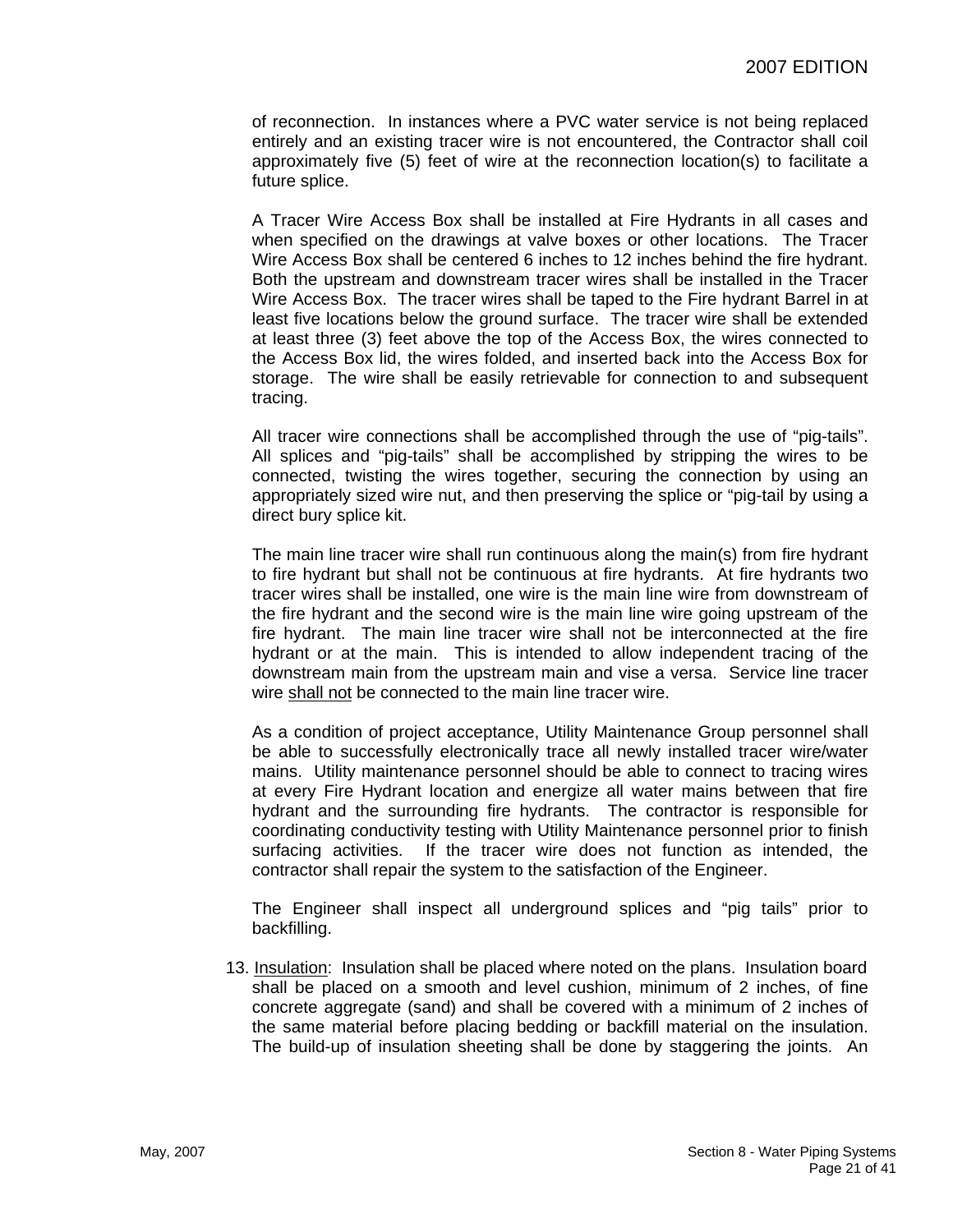acceptable adhesive may be used to retain the individual sheets in the final specified dimensions. The Engineer of Record or Contractor shall request to use insulation and obtain approval for use from the Engineer.

14. Fire Hydrants and Auxiliary Valves: Fire Hydrants shall stand plumb and shall have their nozzles parallel with or at right angles to the street, with the pumper nozzle facing the street. At intersections, the pumper nozzle shall face the higher classification street. Hydrants shall be set with the bottom of the breaker flange 2 inches above the finished ground elevation as shown on the Standard Details, resulting in the centerline of the lowest nozzle being at least 18 inches above finished grade. In no case shall hydrants be set closer than 4 feet from curb or edge of pavement, measured from outside of hydrant barrel to back of curb or edge of pavement. In cases where a fire hydrant needs to be rotated or an extension needs to be installed, City Utility maintenance staff shall perform the work.

The Contractor shall set each fire hydrant on a 8 inch x 12 inch precast concrete pad with a 4 inch thickness and shall place a minimum of 1/3 cubic yard of Type 2 Foundation Material around the lower part of the hydrant to at least six (6) in. above the drain port to provide a drainage area for the hydrant barrel. The Contractor shall insure that the drain port at the base of the hydrant is open to allow for the hydrant to drain properly when closed. Cast in place concrete may be used in lieu of the pre-cast pad if the hydrant lead is not charged for at least 48 hours and the drainage ports are maintained.

The hydrant barrel shall be poly wrapped to the ground surface and the poly wrap shall not cover up the weep holes.

An appropriately sized thrust block shall be installed between the hydrant valve chamber and the undisturbed trench wall. The thrust block shall meet the thrust block specifications herein.

An auxiliary valve matching the size of the fire hydrant lead and a valve box shall be installed on the fire hydrant lead. Auxiliary valves shall be installed as detailed on the standard plate and shall be placed on a precast concrete block, or shall be fitted with a joint restraining device as approved by the Engineer. Cast in place concrete may be used in lieu of the pre-cast pad if the hydrant and hydrant lead are not charged for 48 hours, and 4 hours cure time is allowed before backfilling. If the auxiliary valve needs to be moved away from, the fire hydrant to avoid a conflict it may be moved up to five (5) feet away from the hydrant.

Tracer wire conduit shall be attached to the fire hydrant barrel section prior to backfill. The Tracer Wire Access Box may be installed after initial backfill. Refer to the previous section for tracer wire installation requirements.

Refer to Section 8.2 "Materials" for further information regarding the use of hydrant extensions.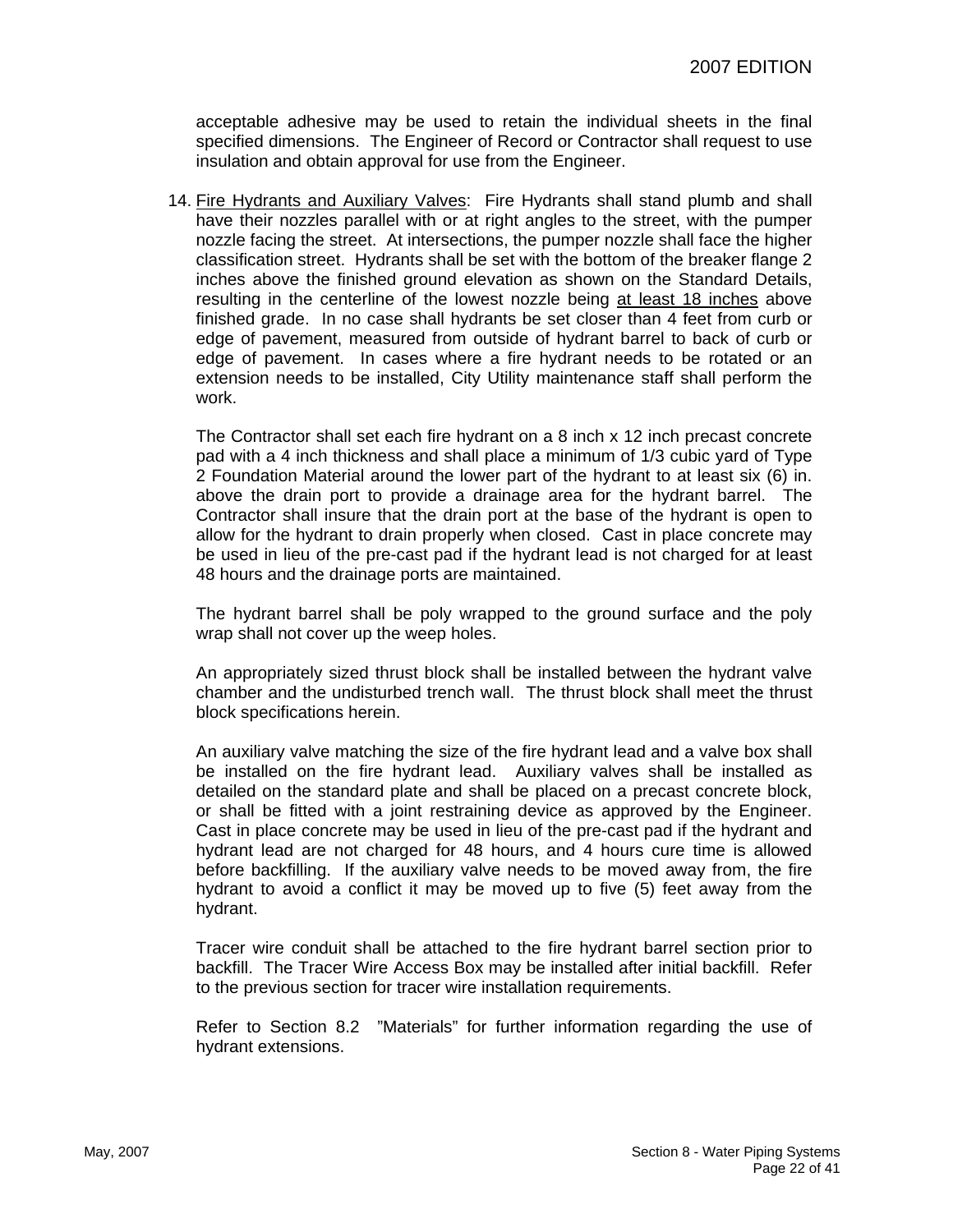Fire hydrant lead shall mean that portion of the hydrant branch line from the main to the auxiliary valve.

15. Valves: Valve interiors and adjacent piping shall be cleaned of foreign material prior to making valve to pipe connection. Pipe/valve joints shall be straight and without deflection. All valves shall be encased in polyethylene per AWWA Standard C105 and as specified herein and shall be placed on a precast concrete anchor block and centered on the valve. Valves shall be backfilled with Type 1 bedding material to one (1) foot above the valve. The Contractor shall check all operating mechanisms for proper functioning; valves, which do not operate easily or are otherwise defective shall be replaced at the Contractor's expense.

Valves placed on dead-ends of mains with less than the required "L" length of pipe extending beyond the valve shall be restrained using the appropriate "joint restraining devices".

All Valves, which are not epoxy coated, shall be poly wrapped.

16. Valve Boxes: Valve boxes shall be installed straight and plumb directly over the valve stem and shall not be placed in direct contact with the valve. The top of the valve box shall be placed flush to  $\frac{1}{4}$  inches below flush with the surfacing in paved or graveled areas and 1 inch - 2 inches above finished grade in grass surfaced areas. Where the Drawings indicate that the future grade at the valve location will be higher or lower than the existing grade at the time of valve installation, the Contractor shall provide the correct combination of extension pieces so that the valve box can be adjusted to the future finished grade without replacing the valve box.

A Valve Box Adaptor shall be installed on the valve bonnet prior to installing the valve box.

When shown on the drawings or specified, tracer wire shall be secured to the valve box section prior to backfill and a Tracer Wire Access Box" installed.

17. Tapping Tees for taps 4 inches and larger: Where new 4 inch or larger service lines or mains are to be connected to a main, the Contractor shall furnish all material necessary for connection to the water main, as specified herein. The tapping tee shall be assembled in accordance with the manufacturer's instructions. Tapping sleeves shall be supported independently from the pipe prior to tapping and shall be provided with thrust restraint as specified for other fittings. All tapping tees, which are not epoxy coated or non-corrosive material, shall be poly wrapped.

City Utility maintenance will perform all taps and the Contractor shall schedule all 4 inch and larger taps between 7:30 AM and 12:30 PM, Monday through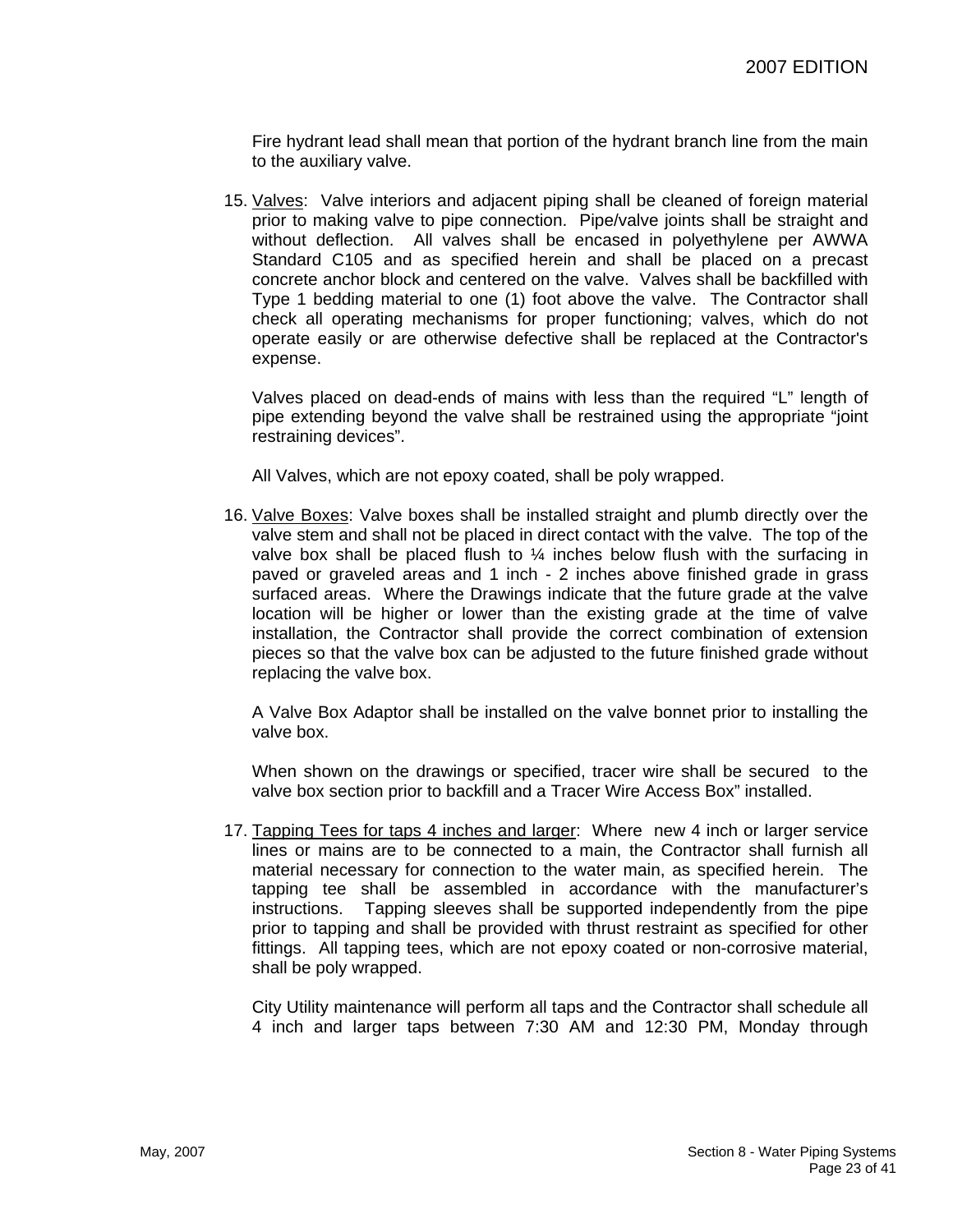Thursday, or as alternately scheduled by the City Utility Maintenance Department.

The Contractor shall obtain and pay for all applicable permits and tapping fees. If a tap is for a 4 inch or larger service line reconnection, then the new account setup fee will be waived.

18. Polyethylene Encasement: All buried metallic items including fittings, valves, valve boxes, fire hydrants, pipe, and accessories, shall be encased in 8-mil thickness sheet polyethylene per AWWA Standard C105. The polyethylene sheet shall be installed per AWWA C105 and taped. The polyethylene shall fully encase the fitting and appurtenances. Excess material shall be neatly trimmed away and all seams shall be tapped. The transition between the polyethylene sheet and PVC pipe or the DI poly tube shall be accomplished by, sealing the ends of the sheet and taping the material fully around the circumference of the pipe. Cost of the encasement shall be incidental to the bid price of the fitting.

An exception to the polyethylene encasement requirement is when an anode cathodically protects the metallic item. In the case where the metallic item is protected by the use of an anode then the metallic item shall not be wrapped with polyethylene encasement.

- 19. Dewatering: Shall be accomplished per Section 11 Utility Excavation and Backfill.
- F. Disinfection:
	- 1. General:

Disinfection shall comply with the requirements of AWWA Standard C651, C605, and C600. All new water mains and appurtenances shall be disinfected before they are placed in service. All water mains taken out of service for inspecting, repairing, or other activity that might lead to contamination shall be disinfected before they are returned to service.

2. Preventative Methods:

The tablet method specified below may be used only if the pipes and appurtenances are kept clean and dry during construction. Therefore, the Contractor shall take precautions to protect the interiors of pipes, fittings, and valves against contamination. Pipe delivered for construction shall be strung so as to minimize the entrance of foreign material.

If dirt enters the pipe, it shall be removed and the interior of the pipe surface swabbed with a 1%-5% hypochlorite disinfecting solution. If, in the opinion of the Engineer, the dirt remaining in the pipe will not be removed by flushing, the Contractor shall clean the interior of the pipe by mechanical means, such as a hydraulically propelled foam pig. Following mechanical cleaning the Contractor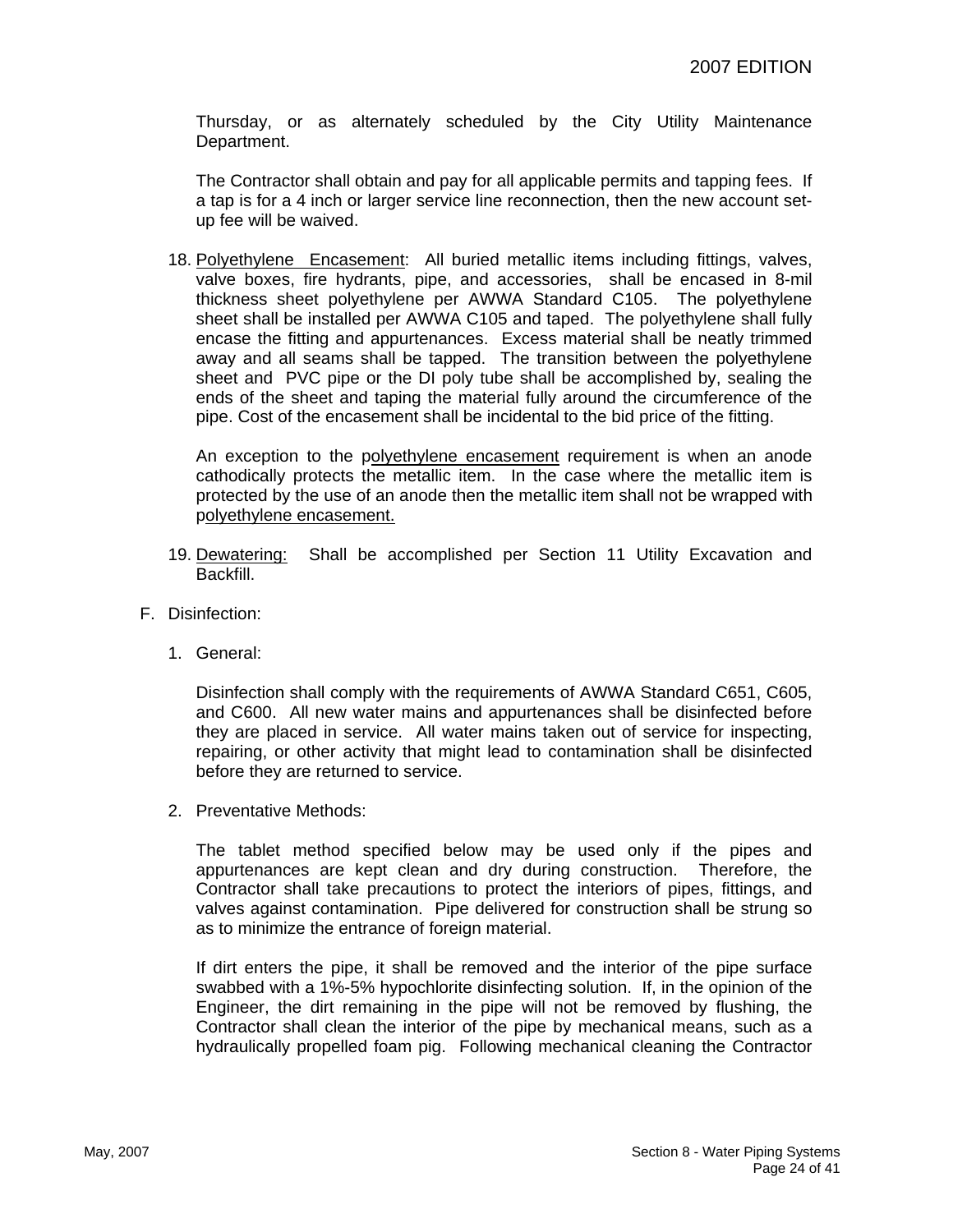shall flush the line achieving minimum flushing velocities of at least 30 ft/s and shall then disinfect the pipe using either the continuous-feed or the slug method. Flushing a completed main will not be allowed as a method of cleaning sediment allowed to enter the pipe during construction.

All openings in the pipeline shall be closed with watertight plugs when pipe laying is stopped at the close of the day's work or for other reasons, such as rest breaks or meal periods. If water accumulates in the trench, the plugs shall remain in place until the trench is dry. If, for any reason, the water main is flooded during construction, it shall be cleared of the floodwater by draining and flushing with potable water until the main is clean. The section exposed to floodwater shall then be filled with a chlorinated potable water that, at the end of a 24-hour holding period, will have a free chlorine residual of not less than 25 mg/l. The chlorinated water shall then be flushed from the main and after construction is completed, the main shall be disinfected using the continuous-feed or slug method.

3. Disinfectant:

Unless specified otherwise in the Detailed Specifications or on the Drawings, or required by other provisions of this specification, disinfection shall be accomplished by the tablet method. The Contractor shall obtain the Engineer's approval prior to using a method other than the tablet method.

This method requires that the pipes and appurtenances be kept clean and dry. This method may not be used if the pipes and appurtenances are not kept clean and dry and in the event this happens, the Engineer must be contacted.

Tablets shall be 5-gram calcium hypochlorite tablets conforming to AWWA Standard B300 and shall contain between 65 and 70 per cent available chlorine. Tablets shall be fresh and shall be stored in a cool, dry, and dark environment to prevent loss of strength, which occurs upon exposure to the atmosphere.

Do not use calcium hypochlorite intended for swimming pool disinfection, as this material has been sequestered and is extremely difficult to eliminate from the pipe after the desired contact time has been achieved.

4. Dosage:

Unless otherwise specified, the Contractor shall place hypochlorite tablets in each section of water pipe installed, including the hydrant branch, according to Table 8-1, below.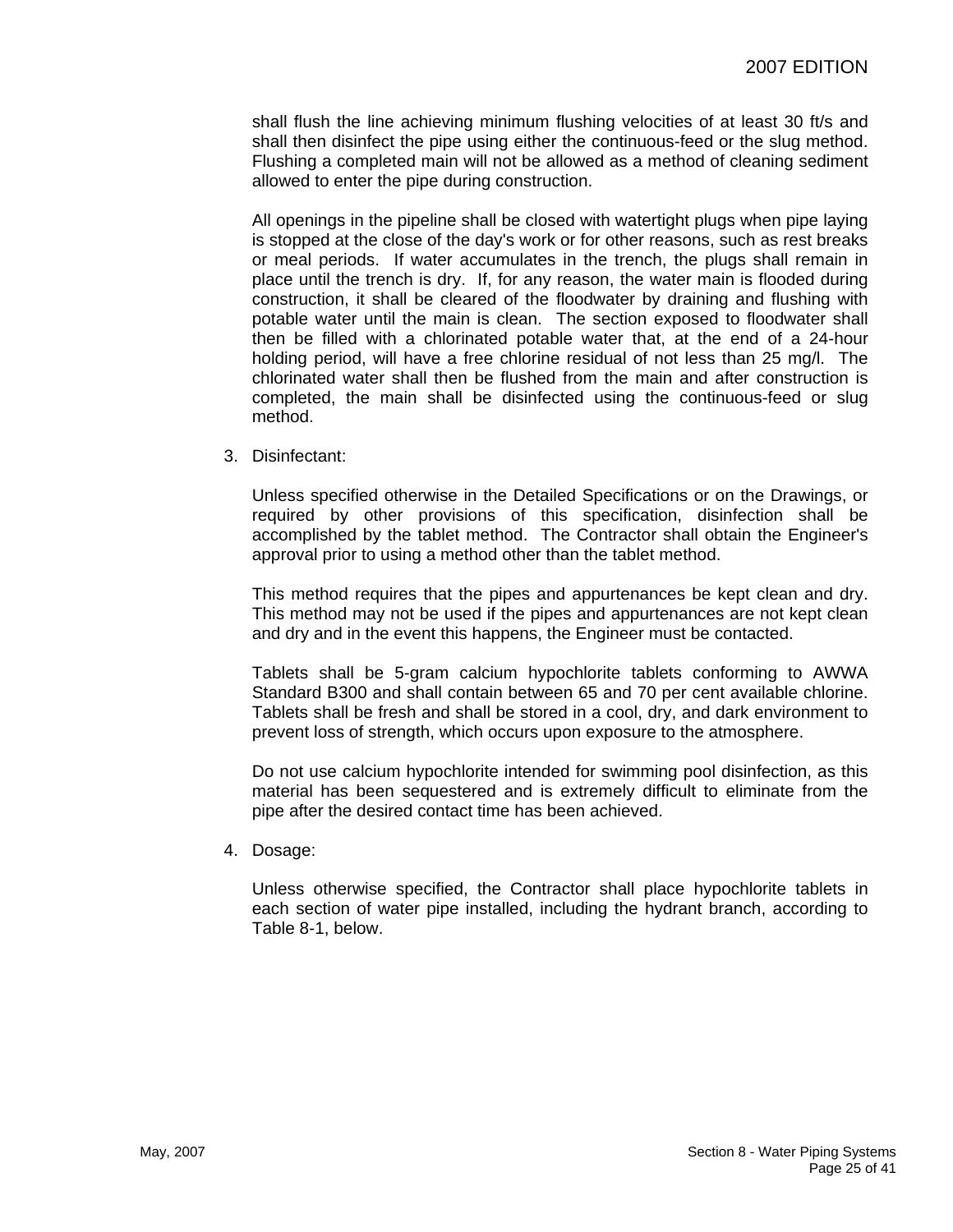## **Table 8-1**

## **NUMBER OF 5-GRAM CALCIUM HYPOCHLORITE TABLETS REQUIRED**

## **(50 mg/l Dose)**

| Length of<br><b>Pipe Section</b> |   | <b>Diameter of Pipe</b><br>$($ ln. $)$ |   |    |    |    |    |
|----------------------------------|---|----------------------------------------|---|----|----|----|----|
| Ft.)                             |   | 6                                      | 8 | 10 | 12 | 14 | 16 |
| 13 or less                       |   | 2                                      | 2 | З  | 5  | 6  | 8  |
| $13 - 18$                        |   |                                        | З | 5  | 6  | 8  | 11 |
| $18 - 20$                        |   |                                        | 3 | 5  |    | 9  | 12 |
| $20 - 30$                        | 2 | 3                                      | 5 |    | 10 | 14 | 18 |
| $30 - 40$                        |   |                                        |   | 9  | 14 | 18 | 24 |

**For Pipes 18 inches and larger refer to drawings or detailed specifications for disinfection requirements. The Engineer of Record is responsible for establishing the disinfection requirements for pipes 19 inches and larger.** 

5. Placing Tablets:

Tablets shall be adhered to the inside top section of each pipe length using a food-grade adhesive, such as Permatex Form-A-Gasket No. 2 or Permatex Clear RTV Silicon Adhesive Sealant as manufactured by Loctite Corporation. Adhesives shall meet the requirements of a food-grade adhesive per either NSF/ANSI 51-2005: Food Equipment Materials or NSF/ANSI 61-2005: Drinking Water System Components - Health Effects. NSF/ANSI 61 lists several adhesives that are approved for drinking water contact. It is recommended to use an adhesive that sets quickly and isn't reactive with the water main's composition or with the disinfectant tablet. There shall be no adhesive on the tablet except on the broad side attached to the surface of the pipe. If the tablets are attached before the pipe section is placed in the trench, their position shall be marked on the pipe section to indicate the pipe has been installed with the tablets at the top.

6. Filling and Contact:

The water main shall be filled slowly so that the water velocity is no greater than one foot per second. Precautions shall be taken to assure that air pockets are eliminated. The water shall be allowed to stand in the pipe for at least 24 hours. Valves shall be positioned so that the strong chlorine solution in the treated main will not flow into water mains in active service. The chlorinated water shall remain in the pipe for at least 24 hours. The Contractor shall notify the Engineer at the end of the 24-hour retention period prior to flushing to allow the Engineer to check the chlorine residual in the pipe. If the chlorine residual is less than 25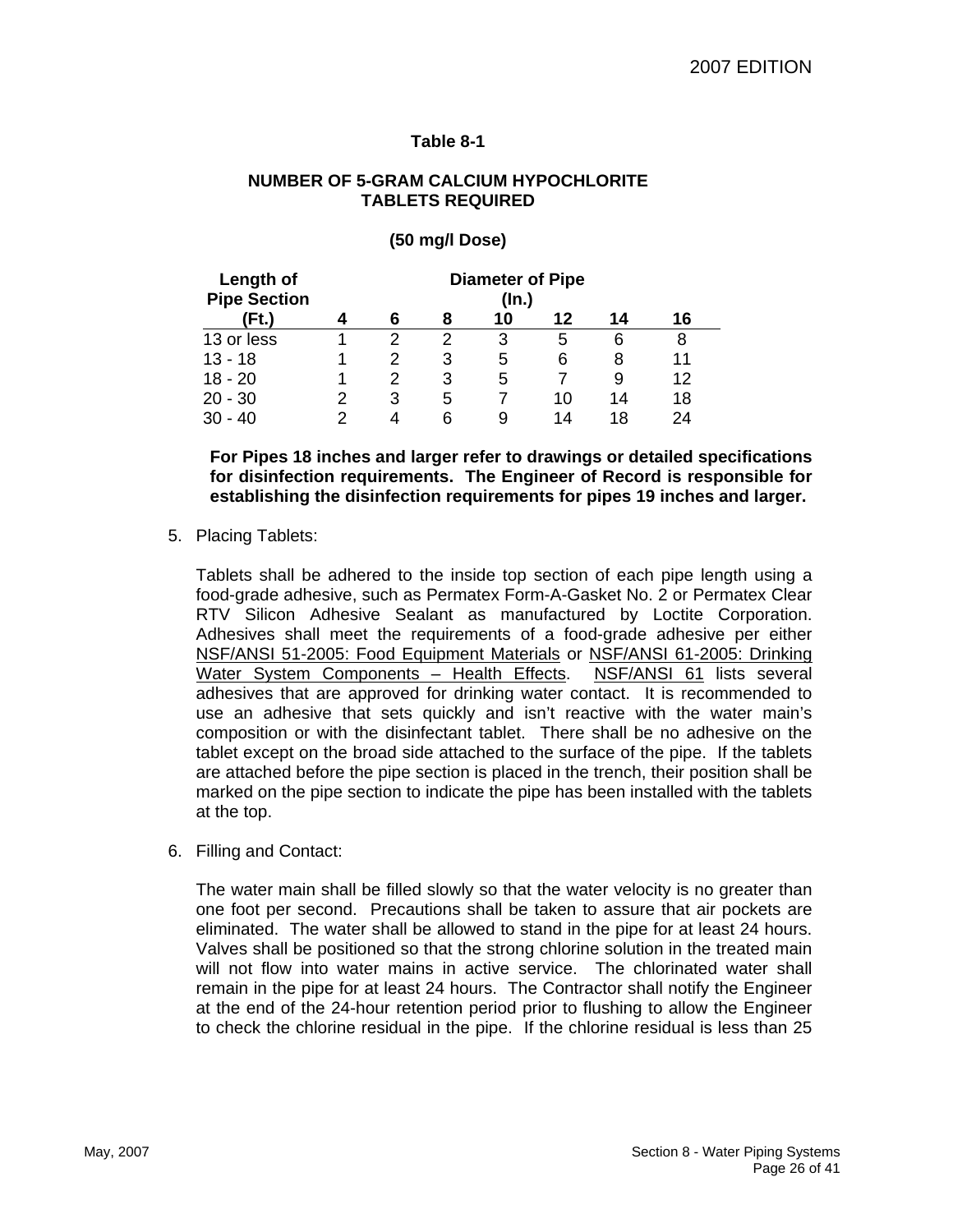mg/l, the Contractor shall, at his expense, disinfect the water main again by the continuous-feed method or the slug method, as approved by the Engineer.

7. Flushing:

Within 48 hours of the end of the 24-hour retention period, the Contractor shall flush the heavily-chlorinated water from the main until the chlorine concentration in the water leaving the main is no higher than that prevailing in the system or is less than 1 ppm as determined by the Engineer. In addition to the above requirements, a minimum flushing velocity of 3 feet per second and flushing duration of one minute per 100 feet of pipe being flushed shall be achieved per Table 8.2.

Flushing shall be done in accordance with AWWA C651. Flushing shall be accomplished through use of hydrants or temporary fittings installed for the purpose; flushing through corporations and/or water service lines is prohibited. The Contractor shall obtain the Engineer's approval prior to installing special fittings for flushing.

Flushing shall be conducted in such a way as to prevent contamination of existing water mains and/or water service lines and to minimize traffic and pedestrian hazards and nuisance conditions. When possible, flushing shall be to the nearest storm sewer or drainage way. Flushing to the sanitary sewer is prohibited.

The Contractor will be responsible for any damage to fish and/or aquatic life caused by the chlorine residual. If Chlorine reaches or is detected in a stream, river, or other waterway the Contractor will be in violation for that discharge. For more information, contact SD DENR Surface Water Quality Program at (605) 773-3351. Refer to section below, "Disposal of Chlorinated Water" for additional information regarding neutralizing chlorine residual.

A velocity in the main of at least 3.0 fps shall be attained during flushing. The flushing shall proceed until the chlorine concentration in the water leaving the main is no higher than that prevailing in the system or is less than 1 ppm as determined by the Engineer. In no case shall the flushing duration be less than that indicated in Table 8.2.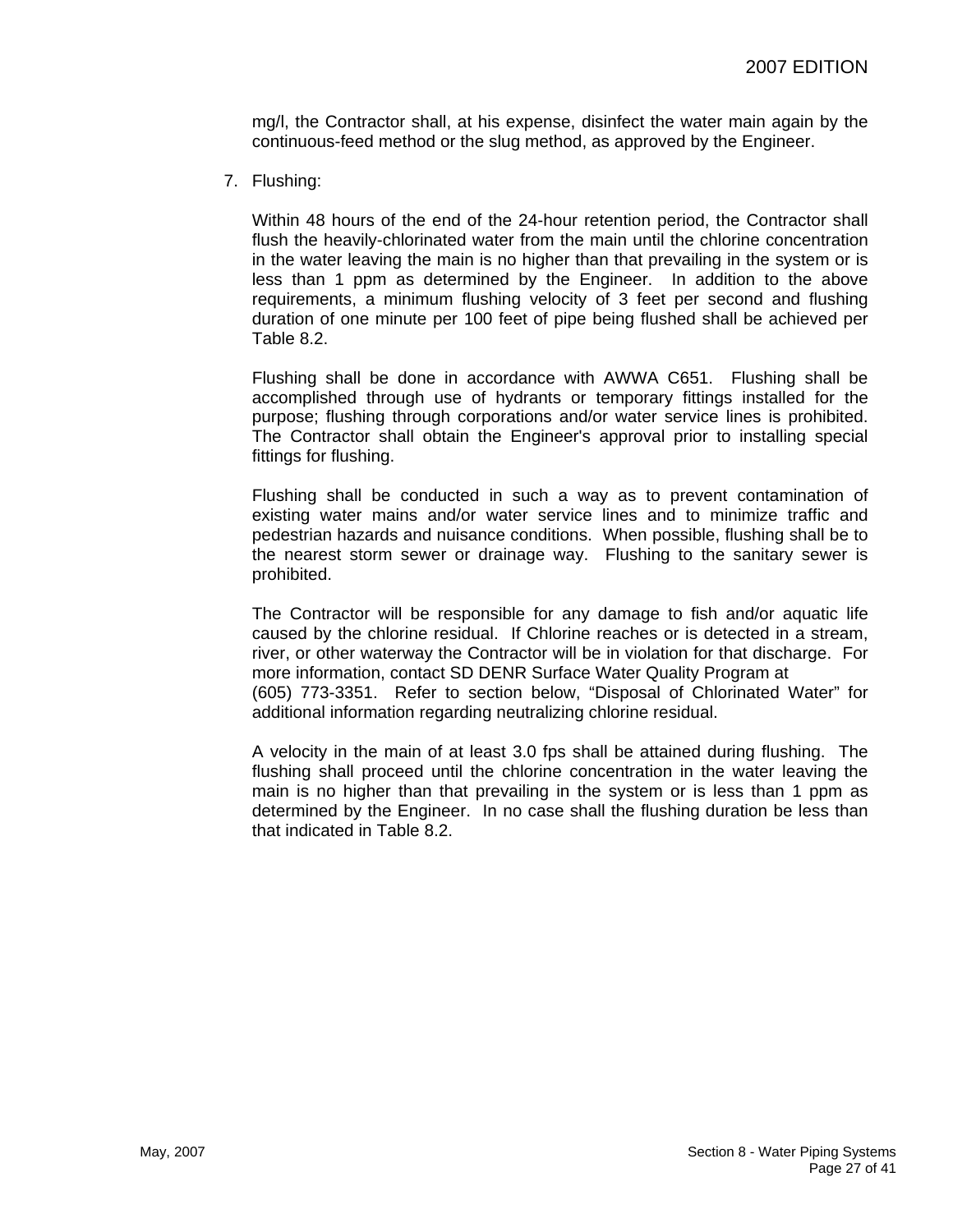## **Table 8-2**

| <b>Pipe</b><br><b>Diameter</b> | <b>Flow required to</b><br>produce 3.0 fps<br>Velocity in Main* | <b>Fire Hydrants</b>                        | <b>Minimum</b><br><b>Flushing</b><br><b>Duration</b> |                                      |
|--------------------------------|-----------------------------------------------------------------|---------------------------------------------|------------------------------------------------------|--------------------------------------|
| (In.)                          | Gpm                                                             | Number of<br><b>Fire</b><br><b>Hydrants</b> | <b>Outlet</b><br><b>Size</b><br>(In.)                | (minutes<br>per 100 feet<br>of pipe) |
| 4                              | 120                                                             |                                             | $2 - 1/2$                                            |                                      |
| 6                              | 280                                                             |                                             | $2 - 1/2$                                            |                                      |
| 8                              | 480                                                             |                                             | $2 - 1/2$                                            |                                      |
| 10                             | 740                                                             |                                             | $2 - 1/2$                                            |                                      |
| 12                             | 1100                                                            | 2                                           | $2 - 1/2$                                            | $1**$                                |
| 14                             | 1450                                                            | $\overline{2}$                              | $2 - 1/2$                                            | $1**$                                |
| 16                             | 1950                                                            | 3                                           | $2 - 1/2$                                            | $4 * *$                              |

### **REQUIRED FLOW AND MINIMUM FLOW DURATION TO FLUSH PIPELINES**

Table 8-2 shows the rates of flow required to produce a velocity of 3.0 fps in pipes of various sizes and the minimum flushing duration per 100 feet of pipe length

#### **For pipes 18 inches and larger refer to drawings or detailed specifications for flushing requirements.**

- \* Requires a minimum 40-psi pressure in the main and the hydrant flowing to atmosphere.
- \*\* Assumes that the corresponding flow rate is being met.

Per AWWA C651, the Contractor shall sample for coliform bacteria contamination. After the water lines have been flushed, the contractor shall sample the lines. Two consecutive samples of water from the end of the disinfected/flushed line must be collected at least 24 hours apart. These samples must be submitted to the State Health Laboratory in Pierre, or other laboratory acceptable to the SD DENR and the Engineer. The samples must show the absence of coliform bacteria contamination before any taps may be made to the main or the main is activated and placed into service. Copies of all sample results shall be submitted to the Engineer within 48 hours of receipt thereof.

Because of the high risk of contamination during sampling, the Contractor shall use certified lab personnel or a trained sampler to collect all samples submitted for testing.

8. Disposal of Chlorinated Water: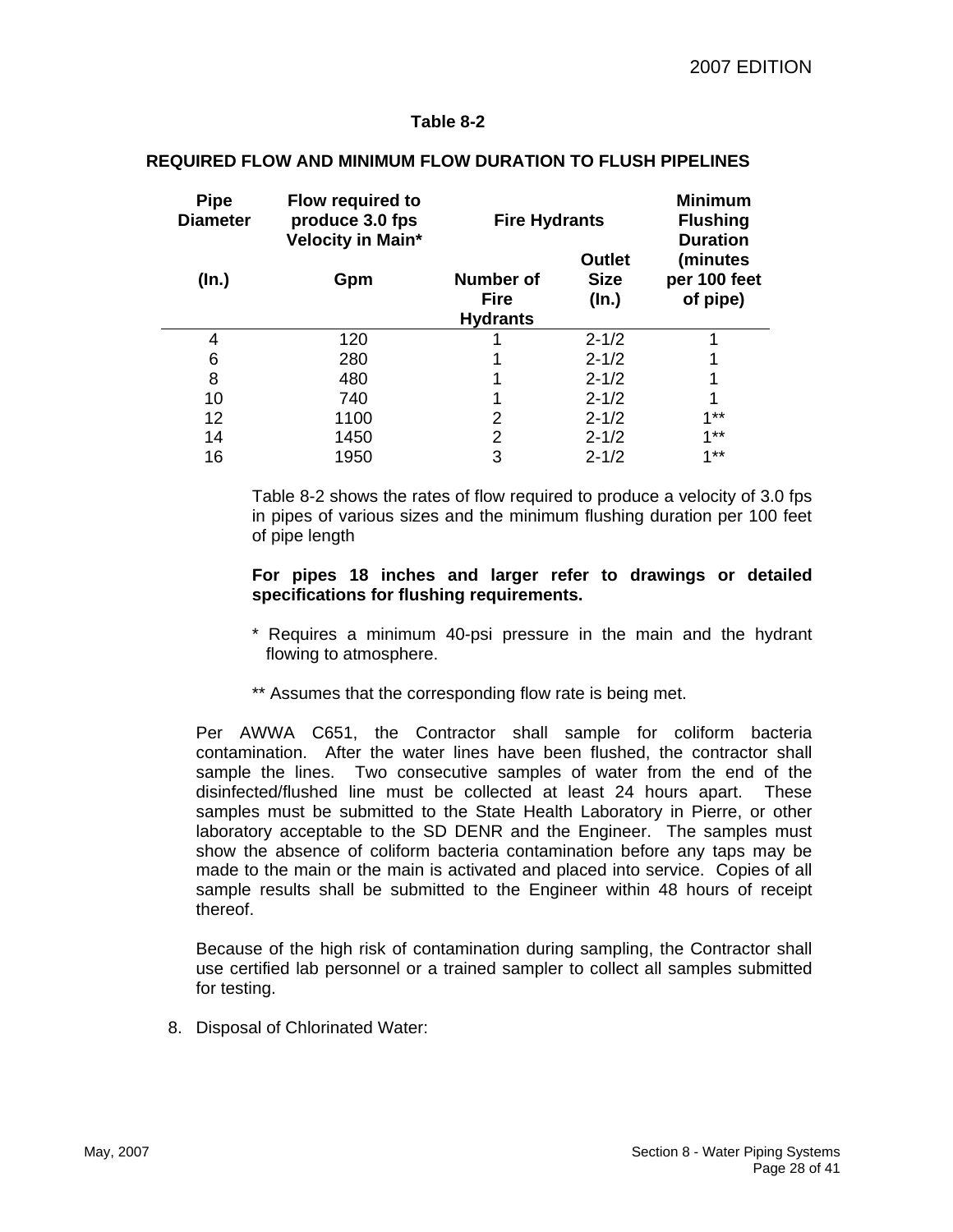When, in the opinion of the Engineer or Contractor, the potential exists for chlorinated water to reach a stream, river, or waterway, the Contractor shall apply a neutralizing chemical to the water to be wasted to neutralize thoroughly the chlorine residual remaining in the water as listed in Appendix B of AWWA Standard C651. The Contractor will be responsible for any damage to fish and/or aquatic life caused by the chlorine residual. If Chlorine reaches or is detected in a stream, river, or other waterway the Contractor will be in violation for that discharge. For more information, contact SD DENR Surface Water Quality Program at (605) 773-3351.

- G. Pressure and Leakage Test for Mains and service lines 4 inches or larger:
	- 1. General:

Pressure and leakage tests shall be performed on all newly installed water mains. The "Simultaneous Pressure and Leakage Tests" will be used unless otherwise specified. The testing methods specified in this section are specific for water pressure testing only; air pressure testing is prohibited due to the catastrophic nature of failure should failure occur.

Refer to Section 8.3.D "Water Main and Sewer Main/Storm Sewer Separation" for air testing requirements for Sewers when a Sewer test is required because of horizontal separation requirements.

2. Test Restrictions:

The pressure shall be 150% of the working pressure at the point of test, but not less than 125% of normal working pressure at the highest elevation, whichever is greater. Test pressure shall not exceed pipe, valve, or thrust-restraint design pressures and shall not vary by more than 5 psi (plus or minus) for the duration of the test. The duration of the hydrostatic test shall be a minimum of two (2) hours.

The Contractor shall anticipate the need to conduct multiple tests in areas of varying topography and shall conduct testing in such a manner and sequence that the pressure requirements indicated above are achieved.

3. Pressurization:

Before applying the specified test pressure, each valved section of pipe to be tested shall be slowly filled with potable water and all air expelled from the pipe, valves, fittings, and hydrants. Where City water is not available, the Contractor shall furnish sufficient potable water to fill and test the pipe. The specified test pressure, based on the elevation of the lowest point of the section under test and corrected to the elevation of the test gauge, shall then be applied by means of a suitable pump connected to the pipe in a manner satisfactory to the Engineer and shall be sustained for the specified time.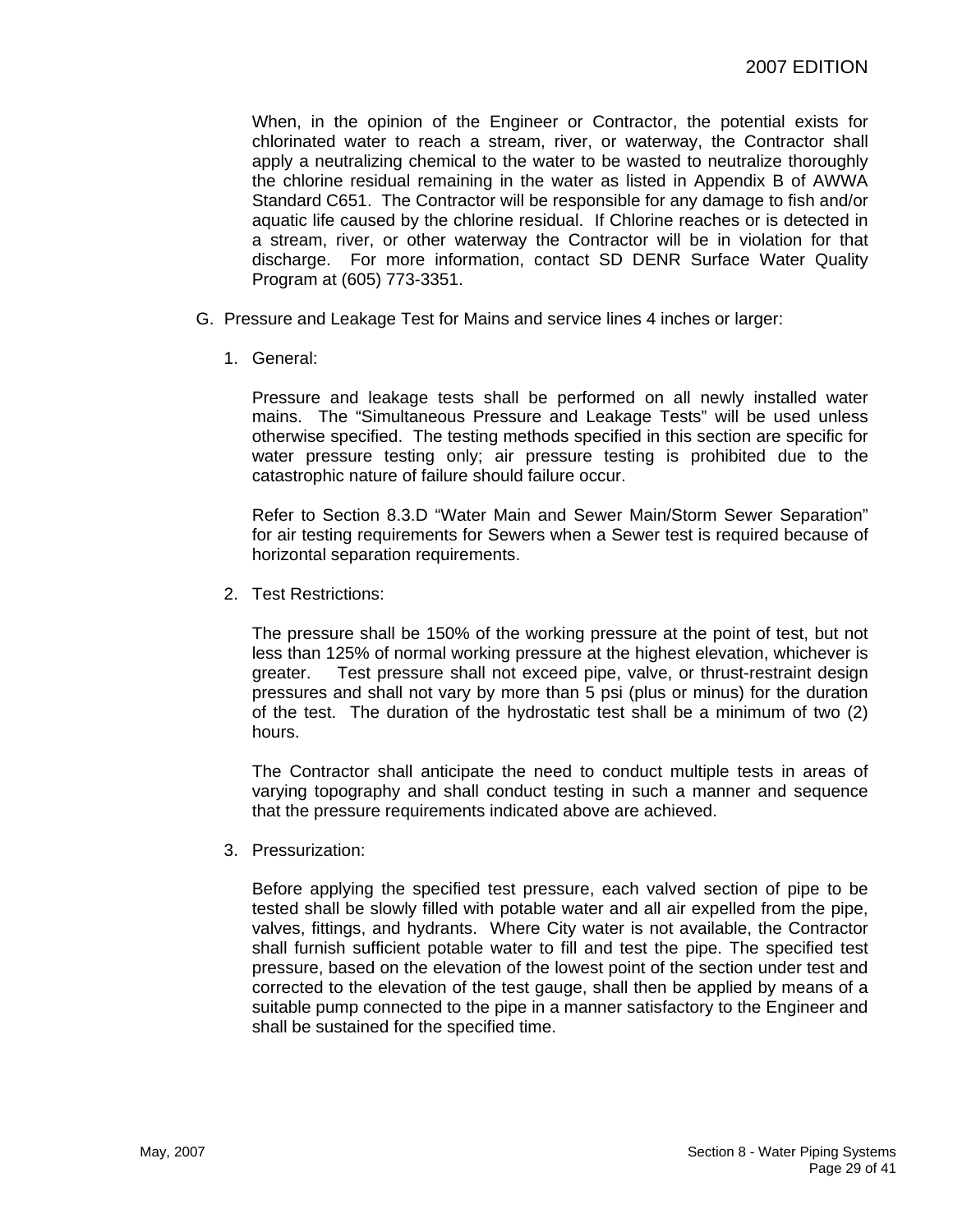The test pump shall be equipped with two (2) accurate pressure gauges, between the pump shut-off valve and water main being tested, both to show the line pressure reading during testing. When hydrants are in the test section, the test shall be made against closed hydrant valves. Pressure gauges shall have graduation marks, at minimum, for every 2 psi and be capable of interpreting pressure readings within 1 psi. The pressure reading deviation between the two pressure gauges shall not be greater than 2.0 psi. During the pressure test the pressure loss indicated between the two gauges shall not deviate more than 0.5 psi between the two gauges.

- 4. Leakage shall be defined as the quantity of water that must be supplied into the newly laid pipe or any valved section thereof to maintain pressure within five (5) psi of the specified test pressure after the pipe has been filled with water and the air has been expelled. Leakage shall not be measured by the drop in pressure for a test section over a period of time.
- 5. Allowable Leakage for PVC Pipe and Ductile Iron Pipe:

The PVC pipe shall be pressure and leakage tested in accordance with AWWA C605. The Ductile Iron pipe shall be pressure and leakage tested in accordance with AWWA C600.

No pipe installation, PVC pipe or ductile iron pipe will be accepted if the leakage is greater than that indicated in Table 8-3.

| Table 8-3                    |  |  |  |  |
|------------------------------|--|--|--|--|
| ALLOWABLE LEAKAGE IN GALLONS |  |  |  |  |
| PER HOUR PER 1000 FT OF PIPE |  |  |  |  |
| (GPH)                        |  |  |  |  |

| Pipe.<br><b>Average Test Pressure (PSI)</b> |                 |                  |                         |                         |                         |                         |
|---------------------------------------------|-----------------|------------------|-------------------------|-------------------------|-------------------------|-------------------------|
| Dia.<br>(in.)                               | 50 psi<br>(gph) | 100 psi<br>(gph) | <b>150 psi</b><br>(gph) | <b>200 psi</b><br>(gph) | <b>250 psi</b><br>(gph) | <b>300 psi</b><br>(gph) |
|                                             |                 |                  |                         |                         |                         |                         |
| 4                                           | 0.19            | 0.27             | 0.33                    | 0.38                    | 0.43                    | 0.47                    |
| 6                                           | 0.29            | 0.41             | 0.50                    | 0.57                    | 0.64                    | 0.70                    |
| 8                                           | 0.38            | 0.54             | 0.66                    | 0.76                    | 0.85                    | 0.94                    |
| 10                                          | 0.48            | 0.68             | 0.83                    | 0.96                    | 1.07                    | 1.17                    |
| 12                                          | 0.57            | 0.81             | 0.99                    | 1.15                    | 1.28                    | 1.40                    |
| 14                                          | 0.67            | 0.95             | 1.16                    | 1.34                    | 1.50                    | 1.64                    |
| 16                                          | 0.76            | 1.08             | 1.32                    | 1.53                    | 1.71                    | 1.87                    |
| 18                                          | 0.86            | 1.22             | 1.49                    | 1.72                    | 1.92                    | 2.11                    |
| 20                                          | 0.96            | 1.35             | 1.66                    | 1.91                    | 2.14                    | 2.34                    |
| 24                                          | 1.15            | 1.62             | 1.99                    | 2.29                    | 2.56                    | 2.81                    |
| 30                                          | 1.43            | 2.03             | 2.48                    | 2.87                    | 3.21                    | 3.51                    |
| 36                                          | 1.72            | 2.43             | 2.98                    | 3.44                    | 3.85                    | 4.21                    |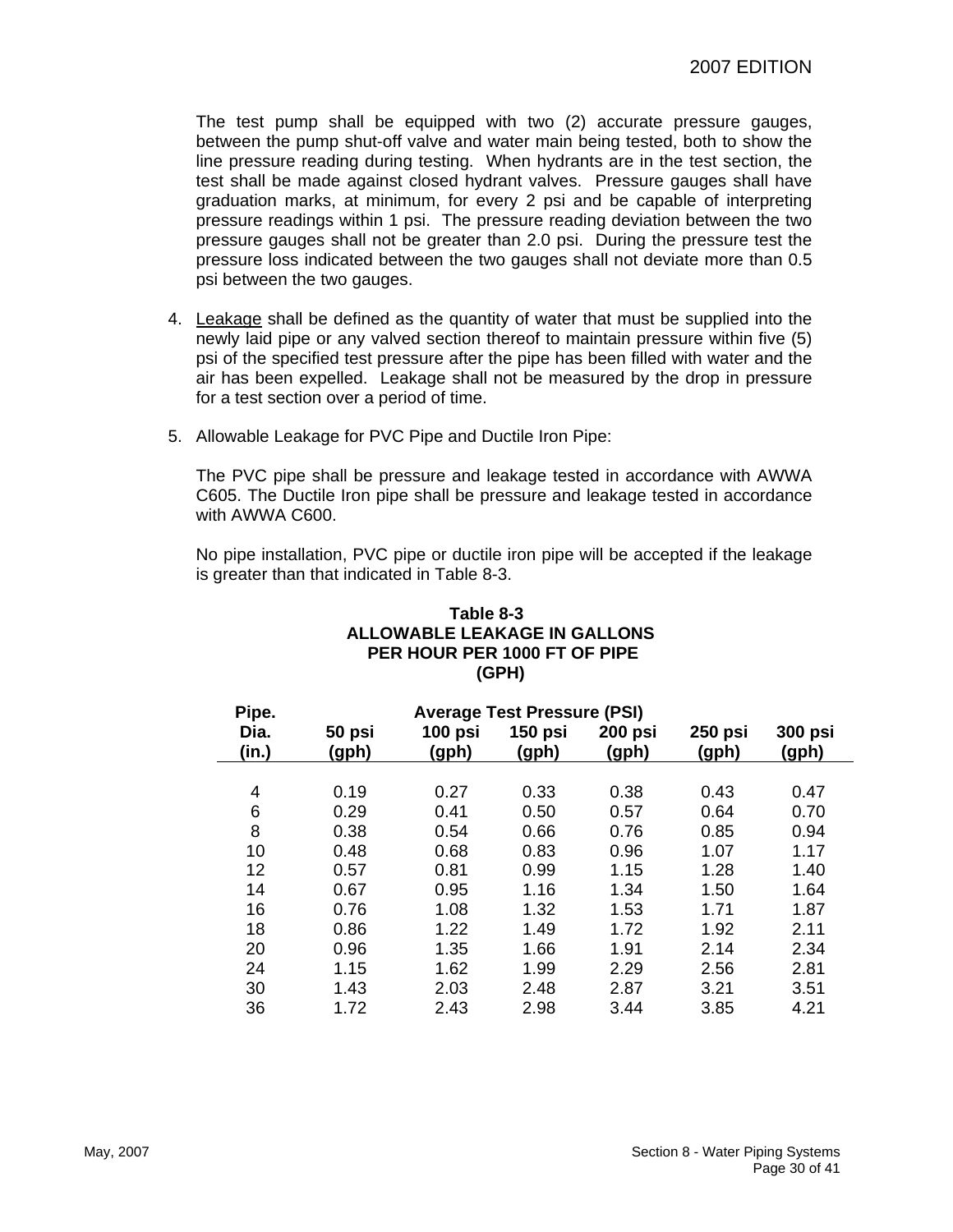6. Acceptance shall be determined on the basis of allowable leakage. If any test of installed pipe discloses leakage greater than that specified in Table 8-3, the Contractor shall, at his own expense, locate and make approved repairs as necessary until the leakage is within the specified allowance. All visible leaks shall be repaired, regardless of the amount of leakage.

Any damaged or defective pipe, fittings, valves, hydrants, or joints discovered following the pressure test shall be repaired or replaced with approved material at the Contractor's expense, and the test shall be repeated until it is within the specified allowance.

7. Example - A pipe segment is required to be tested at 140 psi. At the start of the test, pressure gauge #1 indicates an initial pressure of 141 psi and pressure gauge #2 indicates an initial pressure of 143 psi. Both gauges are recording the test pressure within 2 psi and therefore the test may proceed. After completing the two-hour test duration, pressure gauge #1 indicates a pressure of 134 psi and pressure gauge #2 indicates a pressure of 136.5 psi. The pressure drop for pressure gauge #1 is 7 psi and the drop for pressure gauge #2 is 6.5 psi. The two gauges record a pressure drop within 0.5 psi of each other therefore the deviation of the pressure reading between the two gauges is acceptable.

If the pressure test had indicated a pressure loss of less than 5 psi then the "Pressure and Leakage Test" would have been considered as passing. Because in this example, the pressure loss is more than 5 psi, the Contractor may elect to re-pressurize the system and repeat the two-hour test or the Contractor may elect to measure the quantity of water required to pressurize the pipe segment so that the pressure loss is less than 5 psi. For this example if the quantity of water required to pressurize the pipe segment so that pressure gauge #1 indicates a pressure of 137 psi (loss of 4 psi) and pressure gauge #2 indicates a pressure of 137.5 psi (loss of 4.5 psi), is within the quantity of water allowed per Table 8-3 then the test would be considered as passing without having to repeat pressure test for two-hours.

H. Pressure and Leakage Test for Service Lines less than 4 inches:

Pressure and leakage tests shall be performed on all newly installed copper water service lines if the service line has one or more couplings installed between the corporation and the curb stop and/or one or more couplings installed between the curb stop and the Property Water Distributing System. The testing method shall be as specified in the National Standard Plumbing Code with the exception that air pressure testing is prohibited.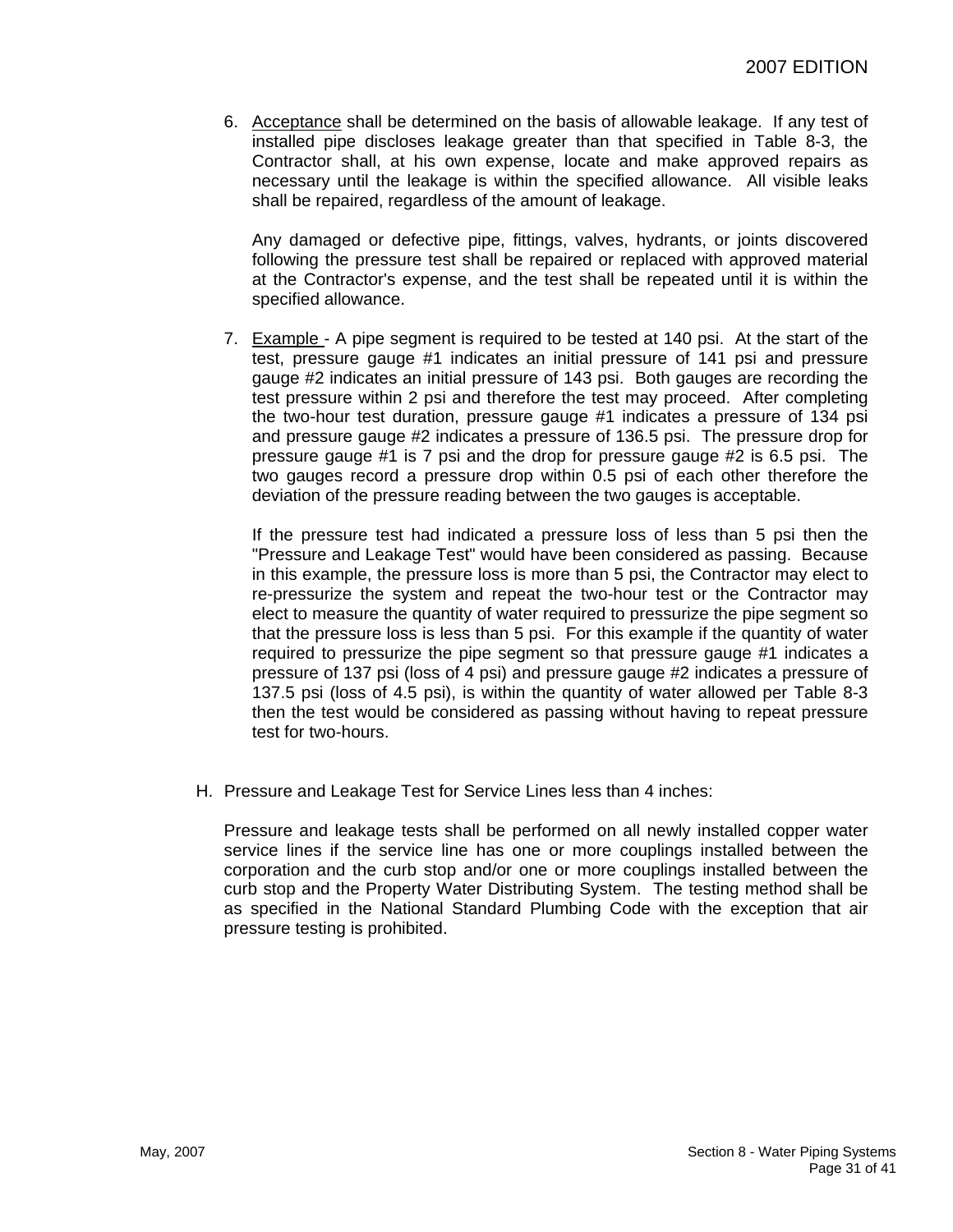- I. Water Main Closures and Temporary Service:
	- 1. Water Main Closures shall be scheduled to minimize the inconvenience to the public. Consequently, water main closures shall be scheduled, between 8:00 A.M. and 4:00 P.M. Monday through Thursday, when possible. Short duration closures (closures scheduled to last no longer than two hours) may be scheduled on Friday between the hours of 8:00 AM and 11:30 AM.. Water main closures scheduled to begin prior to or continue beyond those times listed above, will require approval from the Engineer. In any case, water main closures will not be allowed until the Engineer gives his approval.

The Contractor shall obtain notification of closure cards from the Engineer and shall hand-deliver the closure cards to affected properties at least 48 hours prior to closure of any water main, unless a shorter time of notice is approved by the Engineer.

- 2. Operation of Valves: Only City personnel shall operate valves on existing water mains. The Contractor may operate valves on newly installed water mains that are under his control, until such time as, they are accepted by the City for operation and maintenance.
- 3. Temporary water service for private residences affected shall be provided by the Contractor when the water main closure will exceed eight (8) hours. The Contractor shall provide temporary water service for businesses upon request, regardless of the length of closure. When temporary service is to be provided to businesses, the Contractor shall obtain the name and phone number of a responsible contact person at each affected business and submit the information to the Engineer at least 48 hours prior to closure.
- J. Abandonment and/or Salvage of Water Main and Appurtenances:
	- 1. Water Mains:

The Contractor shall seal all open ends of water mains to be abandoned with a concrete plug having a length equal to the diameter of the pipe being plugged.

2. Fire Hydrants:

Fire hydrants and auxiliary valves are to be removed and salvaged, unless indicated otherwise on the drawings or Detailed Specifications, and shall be delivered by the Contractor to the City Utility Maintenance Shop on Steele Avenue in good working condition. Any damage to the hydrant and/or appurtenances as a result of removing, salvaging, and delivering, shall be repaired by the Contractor at no cost to the City.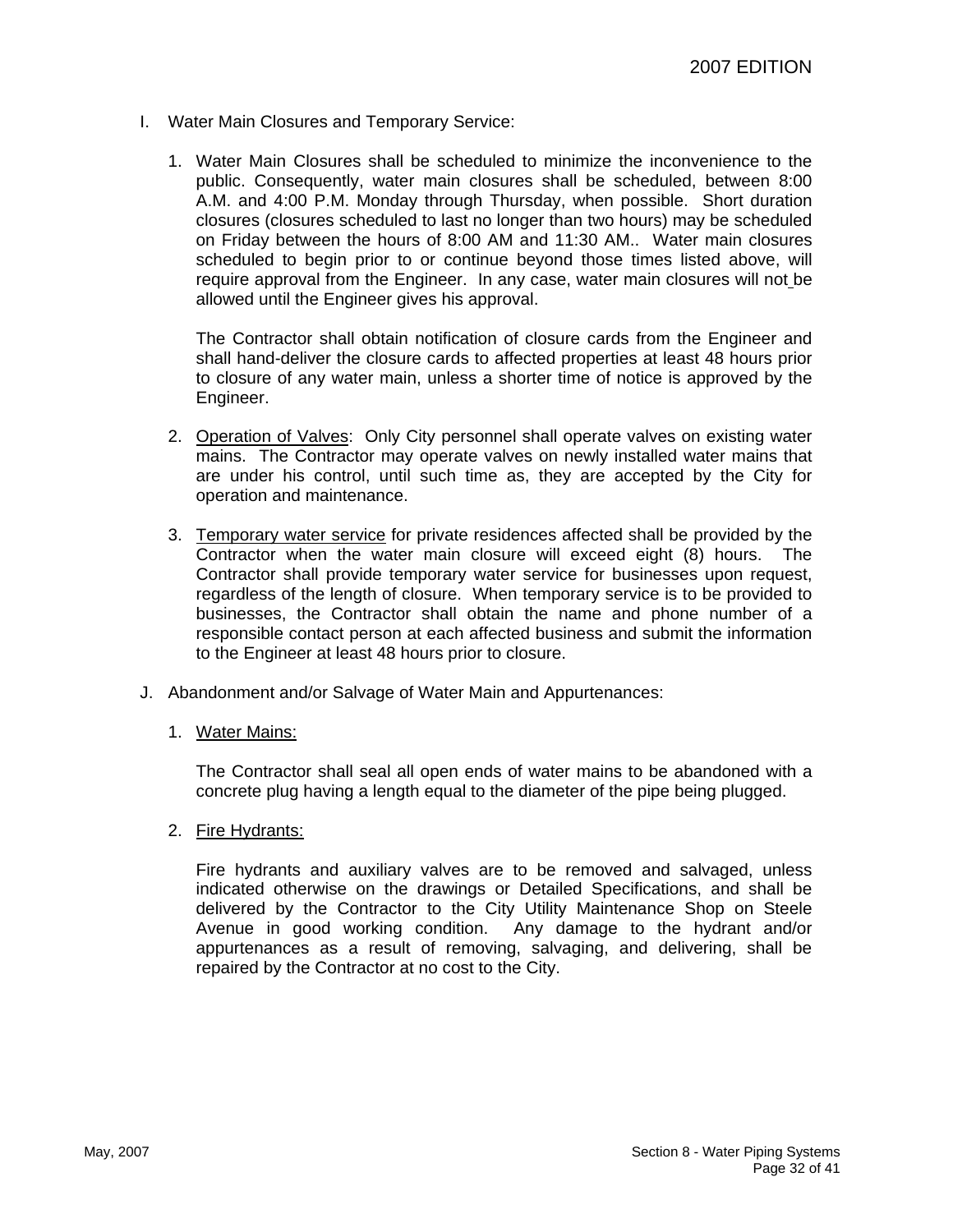# 3. Valves:

Unless indicated otherwise on the drawings or Detailed Specifications, valves are to be removed, salvaged, and delivered by the Contractor to the City Utility Maintenance Shop on Steele Avenue in good working condition. Any damage to the valve as a result of removing, salvaging, and delivering , shall be repaired by the Contractor at no cost to the City.

## 4. Valve Boxes:

The Contractor shall close the valve, remove and salvage the top sections of those water main valve boxes marked on the plans to be abandoned and shall deliver them to the City Utility Maintenance Shop on Steele Avenue. The resulting holes shall be backfilled and compacted to meet the requirements of these specifications and shall be resurfaced with the appropriate material; i.e. seed, sod, asphalt, concrete, etc.

## 5. Others:

When the drawings indicate items are to be removed or salvaged, the Contractor shall deliver the items to the City Utility Maintenance Shop on Steel Avenue in good working condition. Any damage to the items as a result of removing, salvaging, and delivering , shall be repaired by the Contractor at no cost to the City.

Unless an item is indicated as salvaged, the item will be considered a Contractor obligation to remove and dispose of.

- K. Service Lines and Fittings:
	- 1. Permits, obtainable from the City Utility Maintenance Division, will be required for all connections to the Rapid City water system.
	- 2. Service pipe: Copper pipe shall be laid with sufficient waving as to prevent rupture in settlement. A "goose-neck" shape shall be constructed in the copper pipe leading from the corporation stop. Copper splicing couplings shall be as described in this specification. PVC and ductile iron service pipe shall be laid as specified herein for water mains. Minimum cover depth for water service lines shall be six (6) feet. A ten (10) foot horizontal separation shall be maintained between water service and sewer service lines. Tracer Wire shall be installed along with all PVC service lines, as described in the specification section relating to tracer wire. Tracer Wire shall not be installed with copper service lines.
	- 3. Service saddles shall be installed for all connections to water mains. Unless specified otherwise on the Drawings or Detailed Specifications, the Contractor shall furnish and install all service saddles.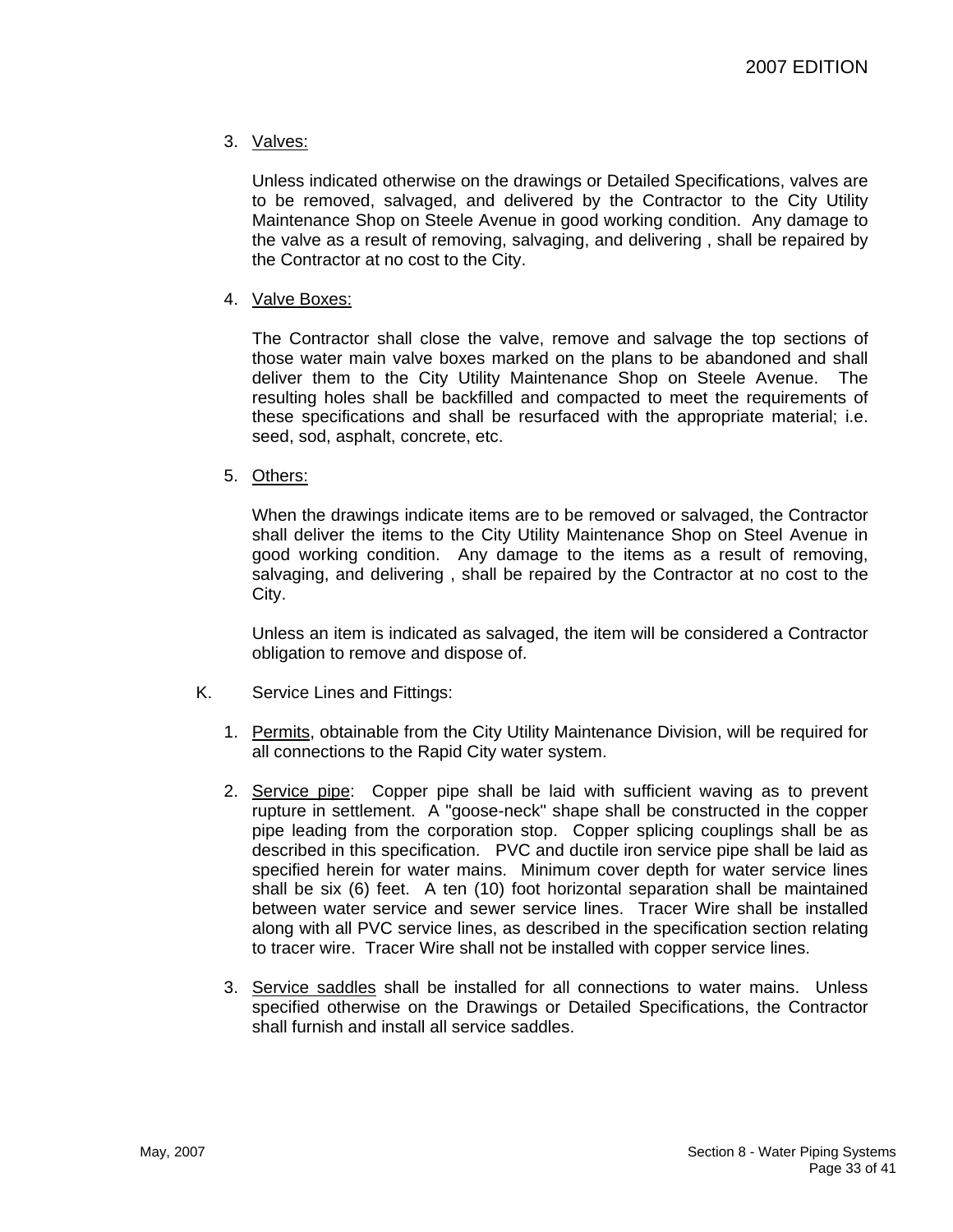- 4. Corporation stops shall be provided by the Contractor, except for 1inch corporation stops, which the City provides. The Contractor shall communicate the water main material type to Utility Maintenance at the time a tap is requested. Corporation stops that are used to connect copper water services to metallic water mains shall be the isolator style. City personnel, in all cases will tap the main and install all corporation stops. If a Contractor is installing a copper water service on private property but is not replacing the service to the main and the copper water services connects to a metallic water main then an insulating union for copper water services shall be installed near the curb stop or at the location where the new copper connects to the existing copper. This is only required for copper water services connecting top metallic mains.
- 5. Service lines larger than 2 inches diameter shall be connected to the main with either an appropriately sized tapping sleeve and valve or a ductile iron tee as specified for water main fittings elsewhere in these specifications.
- 6. Curb stops and boxes shall be installed on all service lines and shall be located entirely within the public Right of Way. The curb stop and box shall be located between one and seven feet from the property line, unless otherwise approved by the Engineer. If any curb box is closer to the property line than 0.9 feet or farther from the property line than 7.1 feet, measured to the center of the box, then the box shall be reset to within the allowable tolerance. Curb boxes shall be installed straight and plumb directly over the curb stop. The top of the curb box shall be placed flush to  $\frac{1}{4}$  inch below flush with the surfacing in paved or graveled areas and 1 - 2 inches above finished grade in grass surfaced areas. Where the Drawings indicate that the future grade at the cur box will be higher or lower than the existing grade at the time of installation, the Contractor shall provide a curb box that is applicable for the future finished grade without having to replace the curb box.

7.Water Service New Connections: Where new service lines are to be installed for undeveloped property or future buildings or additional services added to an existing building, the Contractor shall furnish all materials necessary for connection of new service lines to the water main, except 1inch corporation stops, as specified herein and shall obtain and pay permits and tapping fees as established by Ordinance.

Where the new service line is terminated, the service line shall be capped and plugged water tight to prevent leakage if the curb stop is inadvertently opened. New service connections shall have curb stops left turned off at the time of installation and the termination point shall be marked with a minimum three (3) foot long steel fence post. The steel post shall be buried below the surface at least eight (8) inches. The post needs to be steel to facilitate location by magnetic locators.

City personnel shall tap all city water mains, the Contractor shall schedule all service taps between 7:30 AM to 3:00 PM, Monday through Friday.

Water Service New Connections for service lines 4 inches or larger shall be made as described in the section for tapping tees.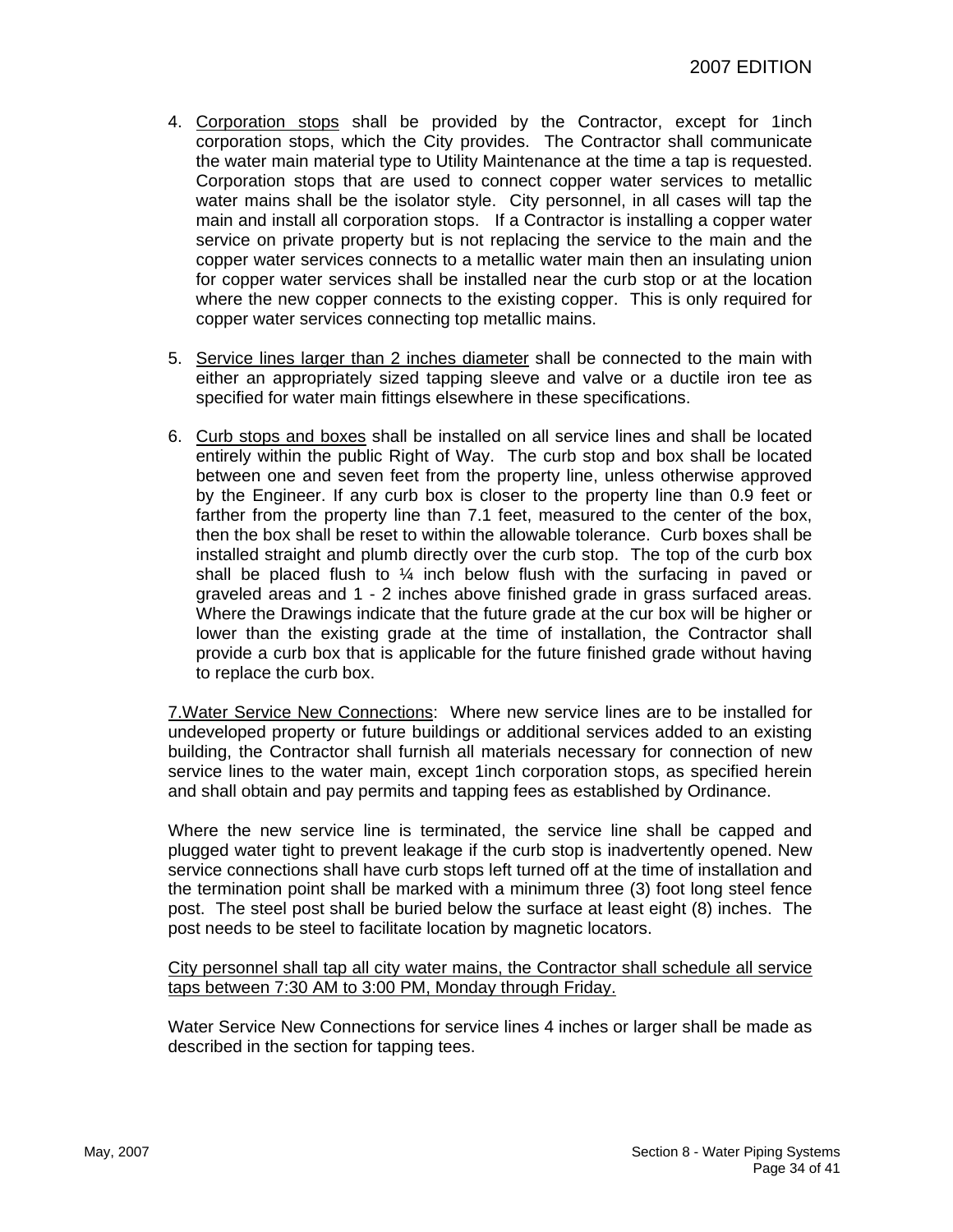8. Water Service Reconnections: The Contractor shall furnish all materials necessary for reconnecting service lines existing prior to reconstruction of a water main, except 1 inch corporation stops as specified herein. On City projects, all permits and tapping fees will be waived; however, the Contractor shall obtain a no-charge permit to work in the right-of-way from the City Utility Maintenance Group.

On non-City projects, the new account set-up / inspection permit (tap permit) will be waived however, the Right-to-Work permit and tapping fees are still applicable.

City personnel shall tap all city water mains, the Contractor shall schedule all service taps between 7:30 AM to 3:00 PM, Monday through Friday.

Water service reconnections for service lines 4 inches or larger shall be made as described in the section for tapping tees.

- 9. Inspection: All water service installations, regardless of whether or not the service is located on private property or in public ROW, shall be inspected by the City Utility Maintenance Group prior to the Contractor backfilling the trench. The Contractor shall notify the City Utility Maintenance Group a minimum of four (4) hours prior to the time he needs the inspection. Any trench backfilled without being inspected and approved by authorized City personnel shall be reexcavated by the Contractor to expose the work for the required inspection. Discrepancies shall be corrected by the Contractor and re-inspected by City personnel.
- L. Acceptance of Curb Stops and Main Valves:

As a condition for project acceptance, all curb stops and water main valves within the project boundaries shall be in proper operating condition. City personnel will inspect and operate each curb stop and water main valve as part of the final inspection. The Contractor shall correct any deficiencies discovered during the inspection

#### **8.4 METHOD OF MEASUREMENT**

A. Water Main and Service Line Pipe:

Installed pipe quantities shall be determined by measuring from centerline to centerline of all pipe and fittings. Measurements shall be to the nearest whole foot.

B. Water Main Fittings and Couplings:

Fittings furnished and installed shall be counted on a per each basis. Measurement for concrete thrust blocks, cable and rods, and other thrust restraint will not be made; such work shall be incidental to the respective work item.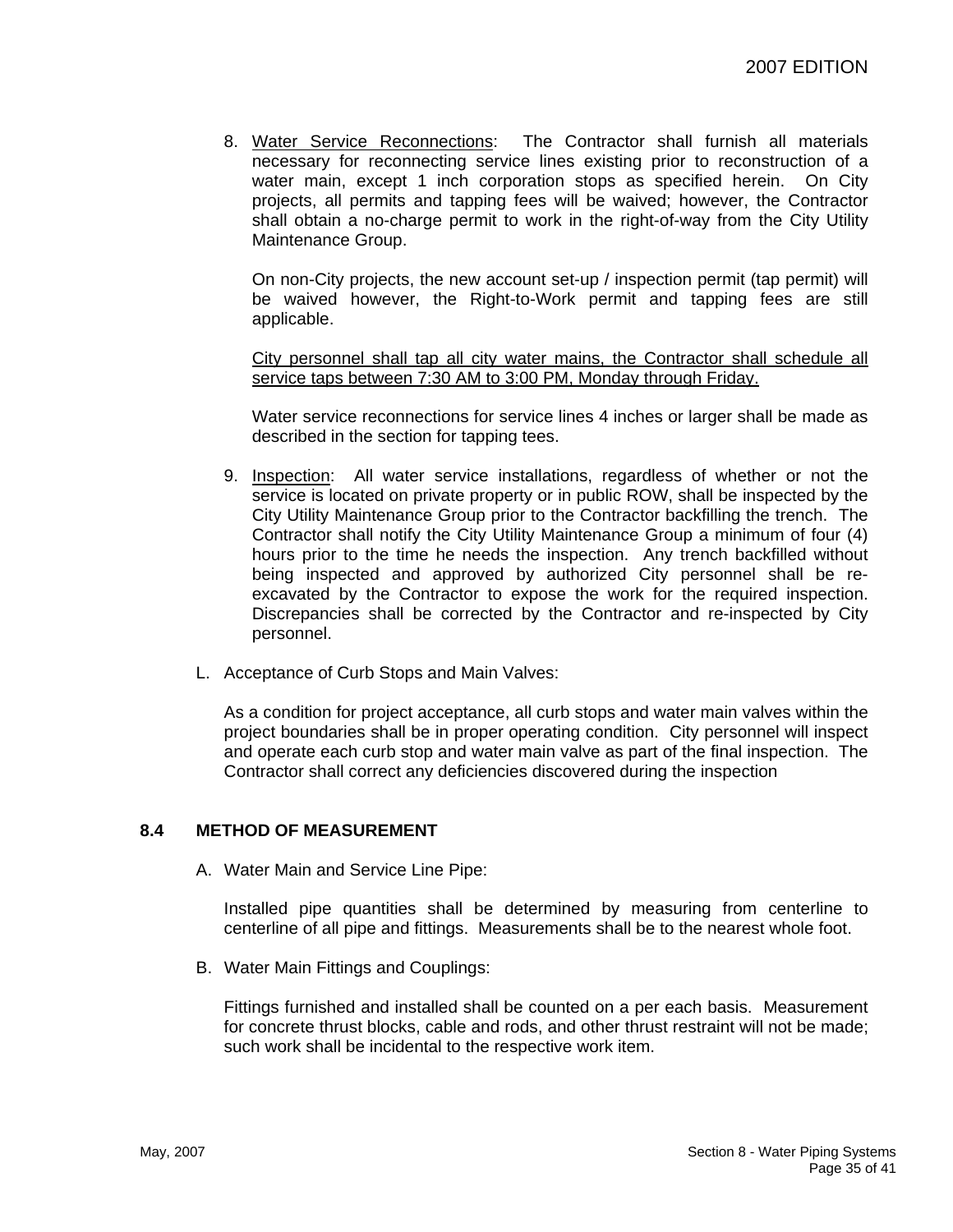C. Valves:

Valves shall be counted on a per each basis. Valve boxes shall be included with the valves as a complete unit.

D. Fire Hydrant and Auxiliary Valve:

Fire hydrants will be counted on a per each basis. Auxiliary valve, valve box and pipe between the auxiliary valve and hydrant shall be included with the hydrant as a complete unit; no separate measurement and payment will be made for pipe between the auxiliary valve and the hydrant and for auxiliary valves and boxes.

E. Fire Hydrant Lead:

The water main pipe for the hydrant lead (branch) from the main to the Auxiliary Valve shall be paid for at the unit price bid for the appropriate size pipe.

F. Fire Hydrant Extensions:

Fire hydrant extension quantities shall be determined by measuring the vertical length of the extension. Measurement shall be to the nearest half foot.

G. Abandonments:

No separate measurement will be made for abandonment of water mains, valves and boxes, or salvaging hydrants, auxiliary valves and boxes; such work will be incidental to the project unless otherwise specified.

H. Water Service New Connections and Reconnections:

Water service reconnections and new water service connections will be counted on a per each basis.

The pipe used for reconnections and connections shall be measured and paid for under the bid item for water service pipe.

I. Service Saddles:

Service saddles furnished and installed will be counted on a per each basis.

J. Service Corporation Stops:

Service corporation stops furnished by the Contractor will be counted on a per each basis. No measurement will be made for service corporation stops furnished by the City.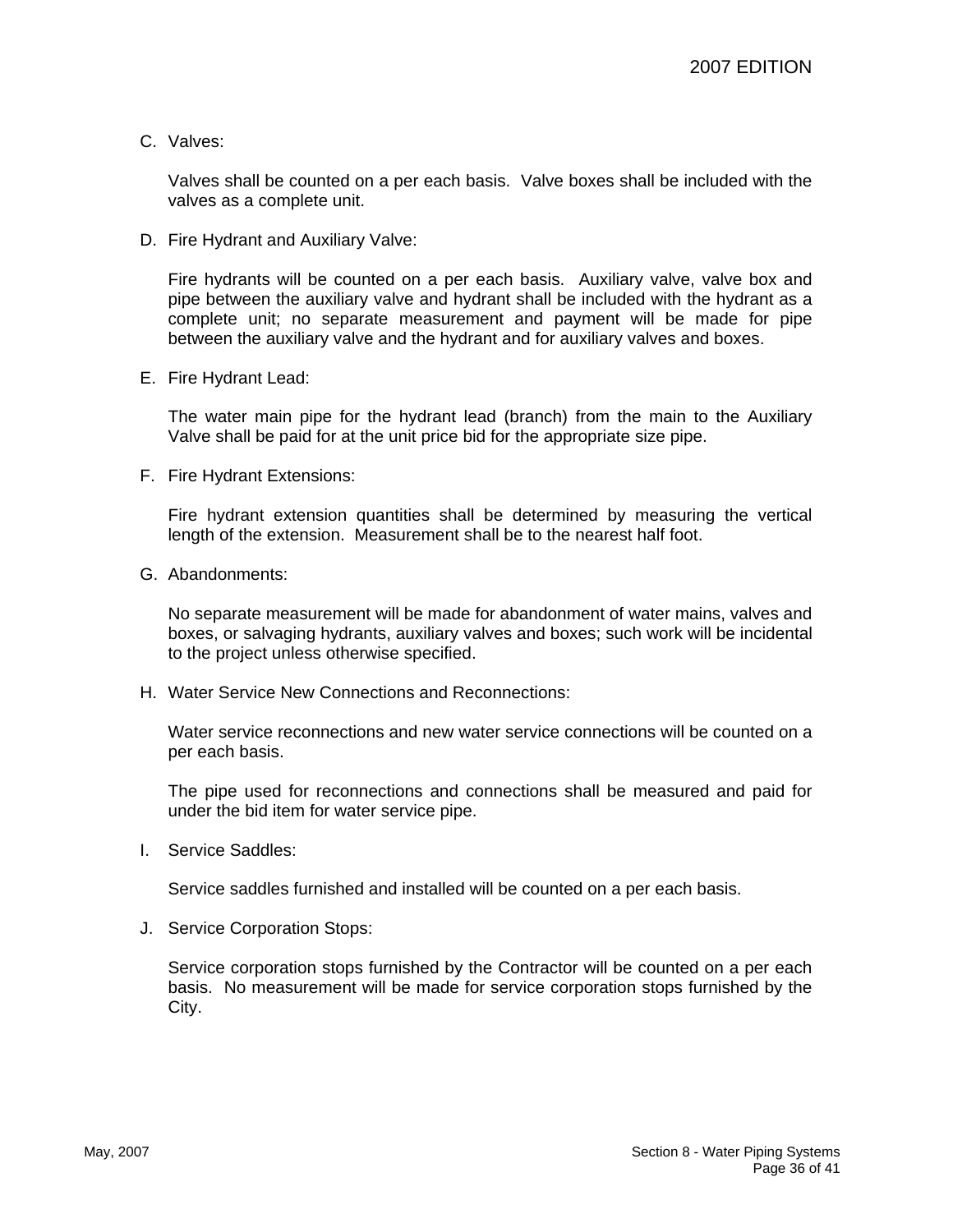K. Curb Stops and Boxes Installed, Adjusted or Abandoned:

Curb stops and boxes furnished and installed, adjusted, or abandoned will be counted on a per each basis.

L. Water Main Insulation:

Measurement for water main insulation will be made on a square foot basis to the nearest square foot.

M. Water Main Encasement:

Measurement for water main encasement will be made on a per each basis, furnished and installed, for each encased crossing with lengths as noted on the Drawings.

N. Thrust Blocks and Joint Restraints:

No separate measurement will be made for thrust blocks or joint restraint devices, such work will be incidental to the pipe.

O. Polyethylene Encasement:

No separate measurement will be made for polyethylene encasement such work will be incidental to the pipe and fittings.

P. Water meter pits:

Water pits furnished and installed will be counted on a per each basis.

Q. Tapping Tee (Includes sleeve and valve):

Tapping tees furnished and installed will be counted on a per each basis.

- R. Tracer Wire, tracer wire access boxes, and all accessory items necessary for the installation of tracer wire shall be considered as incidental to the pipe installed.
- S. Water Main Lowering:

Water main lowerings including, all materials, restraints, and low strength concrete for the complete installation shall be included in the bid item for water main lowering. Water main lowerings shall be counted on a per each basis.

T. Abandon valve:

Abandon valve shall be counted on a per each basis.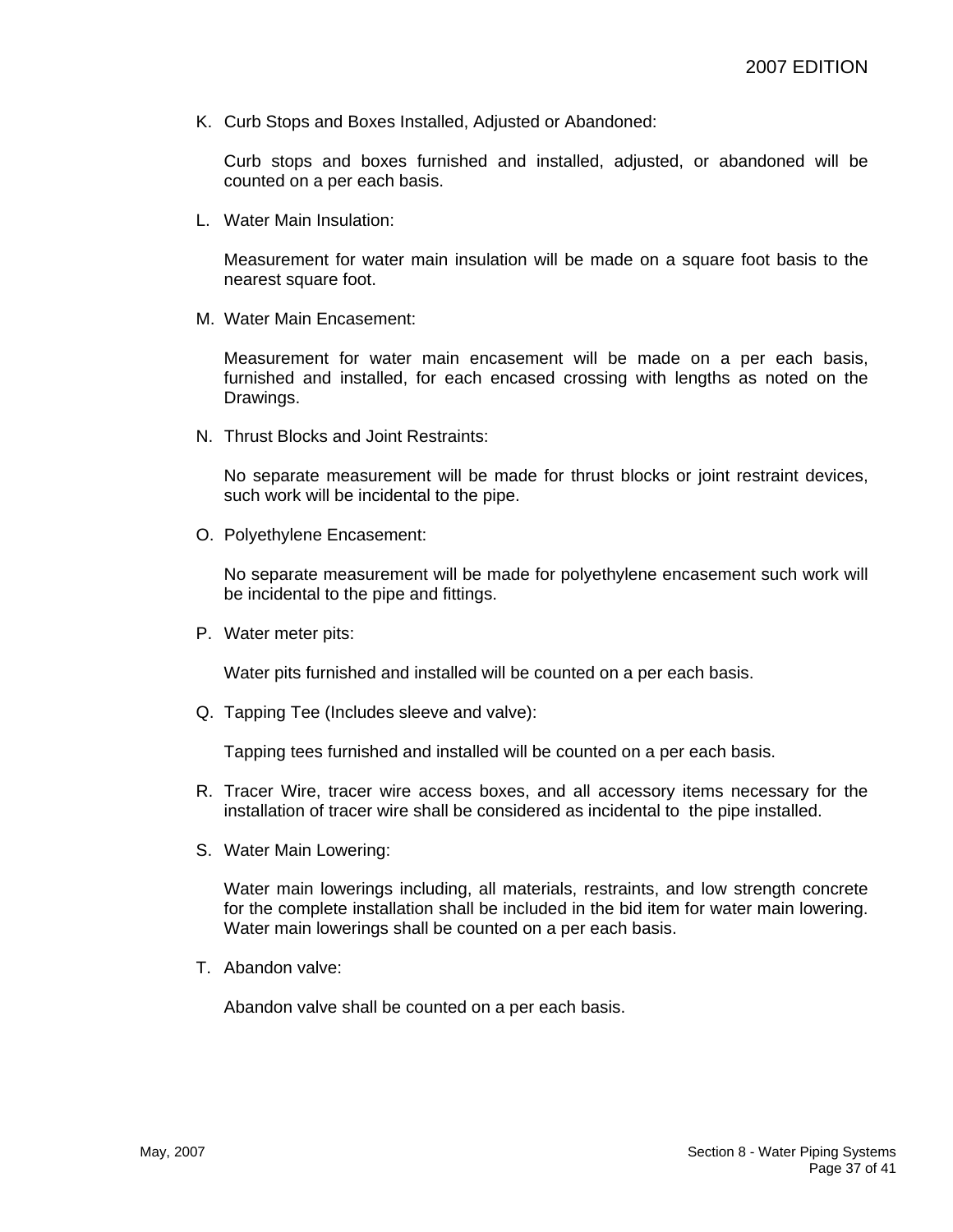U. Adjust Valve Box:

Adjust valve box shall be counted on a per each basis.

V. New Water Main Connections:

New water main connections shall be counted on a per each basis. The bid item, New Water Main Connections, is intended for use where a tapping tee cannot be used and where an in-line tee must be cut into an existing main or where a cap/plug with thrust block must be removed prior to connecting.

## **8.5 BASIS OF PAYMENT**

A. Water Main Pipe:

Payment will be at the unit price bid for the appropriate size of water pipe, furnished and installed, including trenching, excavation, Type 1 bedding material, compacting, backfilling, dewatering, sheeting or shoring, pressure and leakage testing, disinfection, and, for ductile iron pipe, polyethylene encasement. Unless otherwise specified, no extra payment will be made for excavation deeper than that required to provide minimum specified cover. The cost of providing temporary water service and plugging abandoned water mains shall be incidental to the project.

B. Water Main Fittings and Couplings:

Payment will be made at the unit price bid for the appropriate fitting, furnished and installed, including polyethylene encasement, and thrust blocks and/or restraints.

C. Valves:

Payment will be made at the unit price bid for the appropriately sized valve, furnished and installed, including valve box, polyethylene encasement, concrete pad, and thrust restraint.

D. Fire Hydrant and Auxiliary Valve:

Payment will be made at the unit bid price, complete, furnished and installed, including trenching, excavation and backfilling, dewatering, sheeting or shoring, and disinfection. The bid price shall include the auxiliary valve and box.

E. Fire Hydrant Extension:

When a fire hydrant extension is necessary due to no fault of the Contractor, as specified herein, payment will be made under the bid item for the fire hydrant extension per price bid. City personnel shall install all Fire Hydrant Extensions.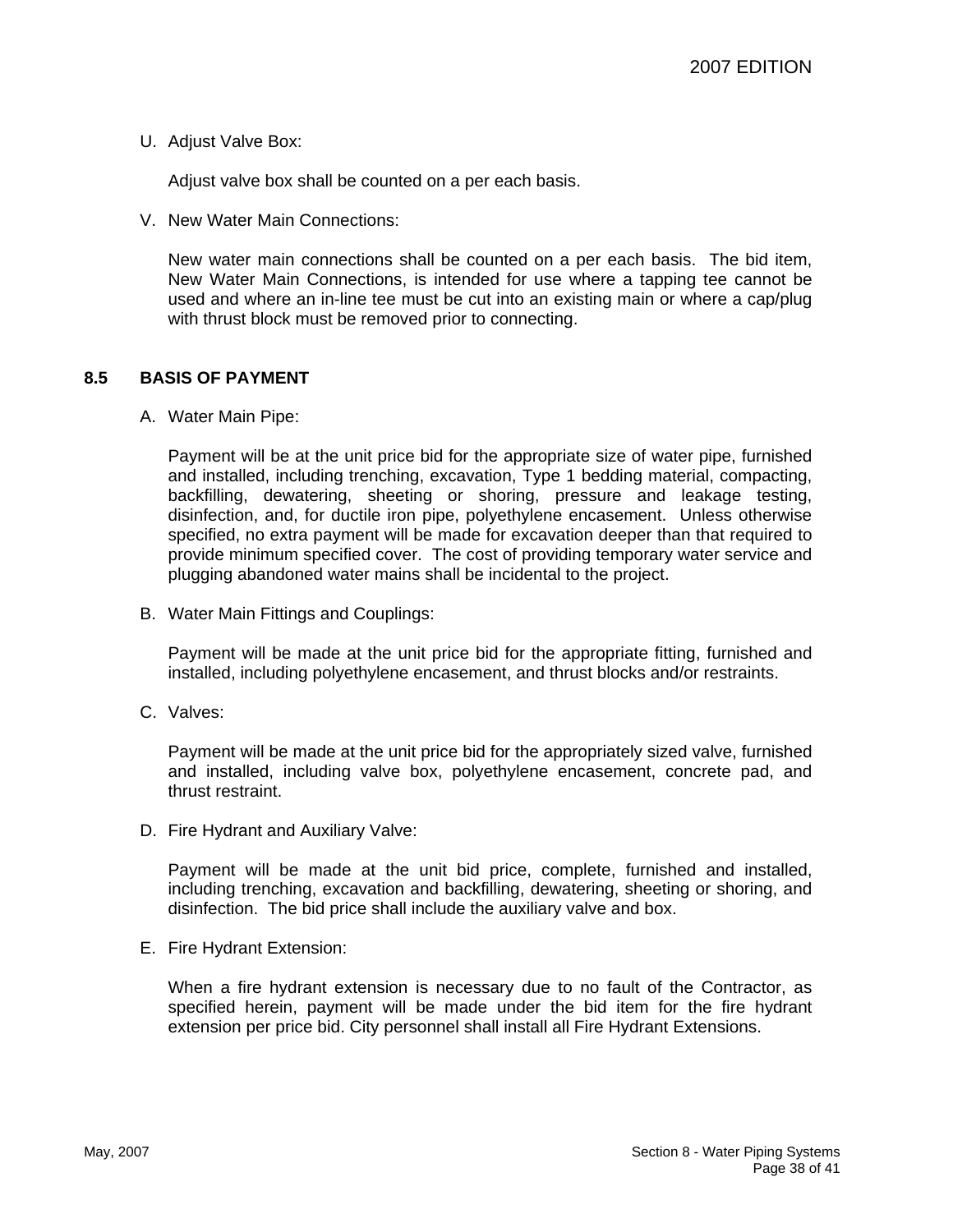However, if the hydrant could have been installed or ordered with the correct barrel length such that an extension was not necessary, the Contractor shall furnish and install a new Fire Hydrant with the correct barrel length. Hydrant Extensions in these cases will not be permitted.

F. Abandonments:

No separate measurement will be made for abandonment of water mains, valves and boxes, or salvaging hydrants, auxiliary valves and boxes; such work will be incidental to the project.

G. Water Service Lines:

Payment will be made at the unit price bid for the appropriately sized pipe, furnished and installed, including trenching, excavation and backfilling, compacting, dewatering, and sheeting or shoring. The cost for any connections between the new service line and existing service lines shall be included in the unit price bid for the appropriate sized pipe.

H. Service Saddles:

Payment will be made at the unit price bid for the appropriately sized service saddle, furnished and installed.

J. Service Corporation Stops:

Payment for Contractor furnished corporation stops will be made at the unit price bid for the appropriately sized corporation stops. No payment will be made for one inch corporation stops, which shall be furnished by the City Utility Maintenance Group. The Utility Maintenance Group will also furnish one-inch isolator/insulated corporation ball valves when required.

J. Curb Stops and Boxes:

Payment will be made at the unit price bid for the appropriately sized curb stop and box, complete, furnished and installed.

K. Water Service New Connection:

Payment will be made at the unit price bid for connecting new water services up to two (2) inches in diameter to the new water main, including fittings necessary to connect the service line to the corporation stop. The cost of connecting water service lines two (2) inches or greater shall be included in the unit price bid for the fitting required to connect the service lines to the water main. Payment for Water Service New Connection shall include Right to Work permit, New Account Setup/Inspection permit (tap permit) and tapping fees, unless otherwise specified in the Detailed Specifications.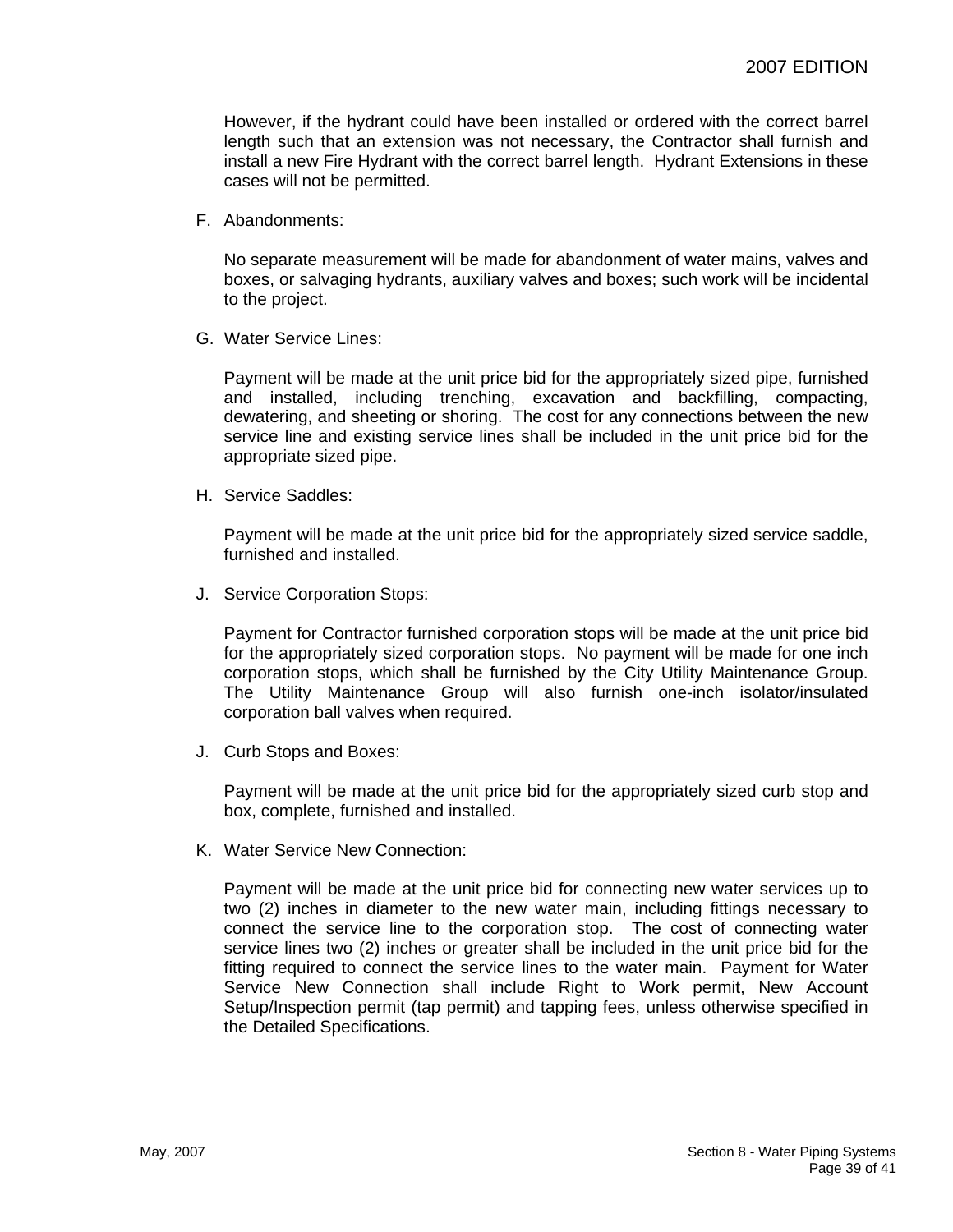L.. Water Service Reconnection:

Payment will be made at the unit price bid for reconnecting existing water services up to two (2) inches in diameter to the new water main, including fittings necessary to reconnect the service line to the corporation stop. The cost of reconnecting water service lines two (2) inches or greater shall be included in the unit price bid for the fitting required to connect the service lines to the water main. On City projects, all permits and tapping fees will be waived. On non-City projects the New Account Setup/Inspection permit will be waived, however the Right-to-Work permit and tapping fees are still applicable.

M. Water Main Lowering:

Payment will be made at the unit price bid for lowering water main, including appropriate size pipe restraints, fittings, low strength concrete, and incidentals necessary to complete the work. Water main lowering shall be that, which is physically lowered vertically with the horizontal location not changed more than five (5) feet from original.

N. Water Main Encasement:

Payment will be made at the bid price, furnished and installed, including materials, temporary blocking and restraint of the pipe, and incidentals necessary to complete the work.

O. Water Main Insulation:

Payment will be at the bid price for water main insulation furnished and installed, including cushion material.

P. Meter Pit:

Payment for meter pits will be at the bid price per each, complete and shall be considered full compensation for all labor, tools, equipment, materials, including castings, precast or cast-in-place floors, precast manhole sections, and incidentals necessary to complete the item.

Q. Tapping Tees:

Payment for tapping tees will be at the bid price per each including sleeve and valve, complete and shall be considered full compensation for all labor, tools, equipment, materials and incidentals necessary to complete the item. The Contractor shall include payment for the "right to work" Permit, (tap permit), if applicable, and tapping fees in this bid item.